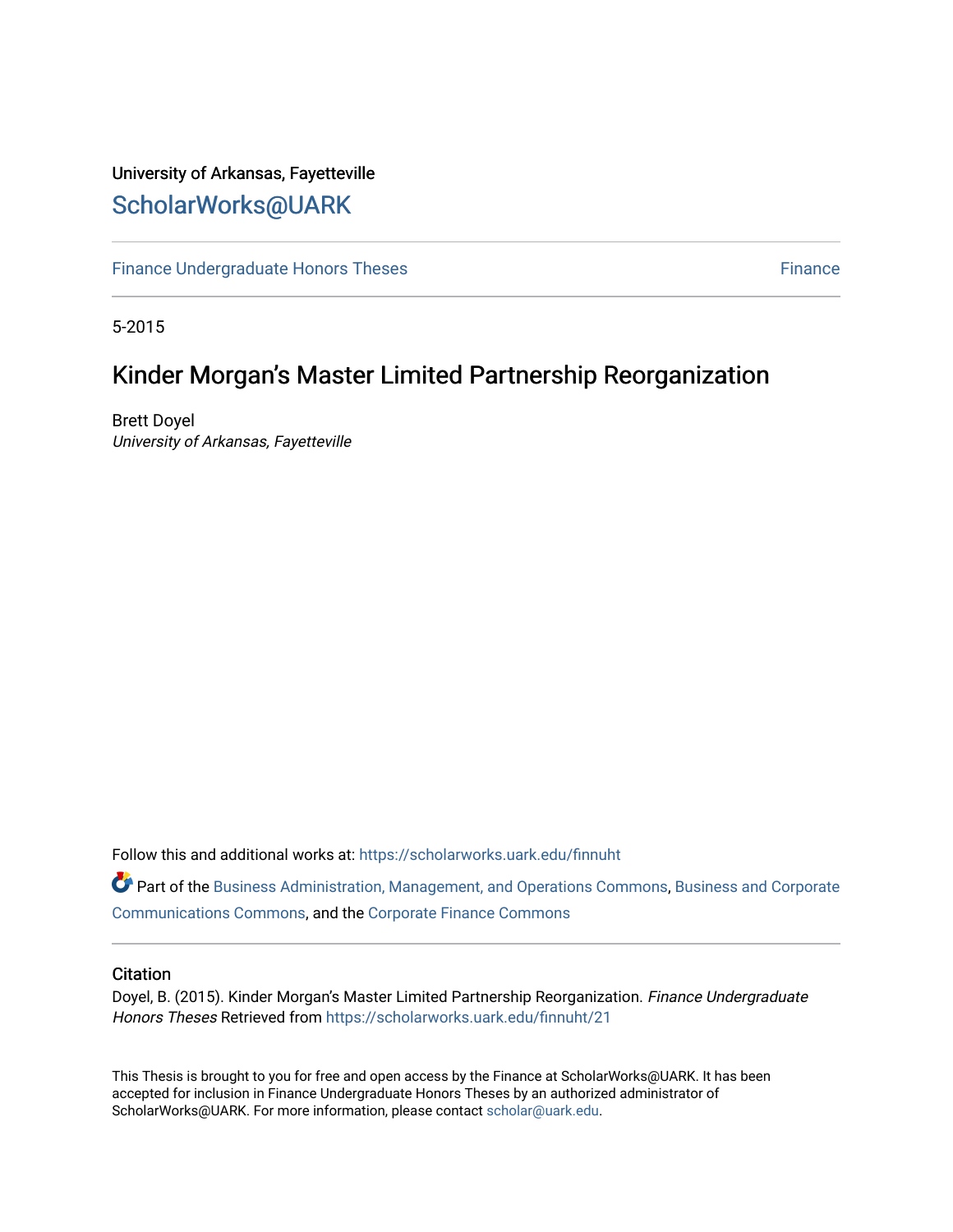**Kinder Morgan's Master Limited Partnership Reorganization**

**By**

**Brett Doyel**

**Advisor: Ventsi Stamenov**

**An Honors Thesis in partial fulfillment of the requirements for the Bachelor of Science in Business Administration in Finance**

> **Sam M. Walton College of Business University of Arkansas Fayetteville, Arkansas**

> > **May 8, 2015**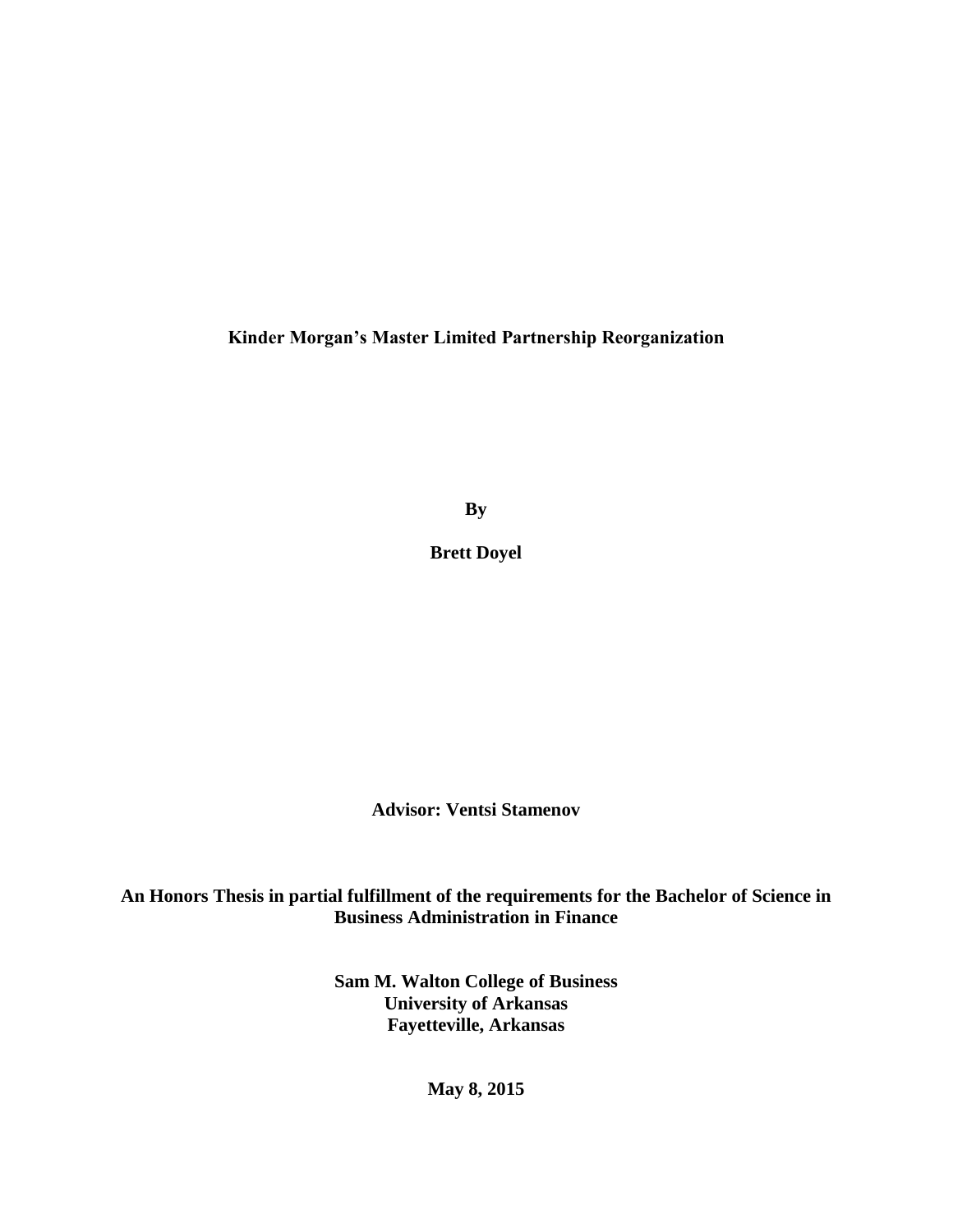### **Abstract**

<span id="page-2-0"></span>The main objective of this paper is to investigate the reorganization of Kinder Morgan's (KMI) master limited partnership (MLP) structure. In October 2014, four publicly traded companies – Kinder Morgan, Inc. (NYSE: KMI), Kinder Morgan Energy Partners, L.P. (NYSE: KMP), Kinder Morgan Management, LLC (NYSE: KMR), and El Paso Pipeline Partners, L.P. (NYSE: EPB) – were merged under the Kinder Morgan, Inc. name. This study analyzes the consolidation of KMI through the use of qualitative and quantitative research. The qualitative research involves the study of the company's 10-K reports, earnings call transcripts, and energy sector reports. The quantitative research includes the creation of a target price model and the study of Kinder Morgan's financial statements from years 2008-2014, using the Bloomberg database and Morningstar Direct. The current trend in the midstream energy industry is the creation of MLPs, but Kinder Morgan has decided to contradict this movement after many years of use. Results suggest that the KMI'S consolidation into one C-corporation entity will have a positive effect on future growth in the midstream oil and gas industry. In conclusion, the target price model and qualitative research suggest KMI is undervalued at its current stock price. This means Kinder Morgan, Inc. stock is a good buying opportunity after the merger.

Keywords: Kinder Morgan, KMI, Richard Kinder, Master Limited Partnership, MLP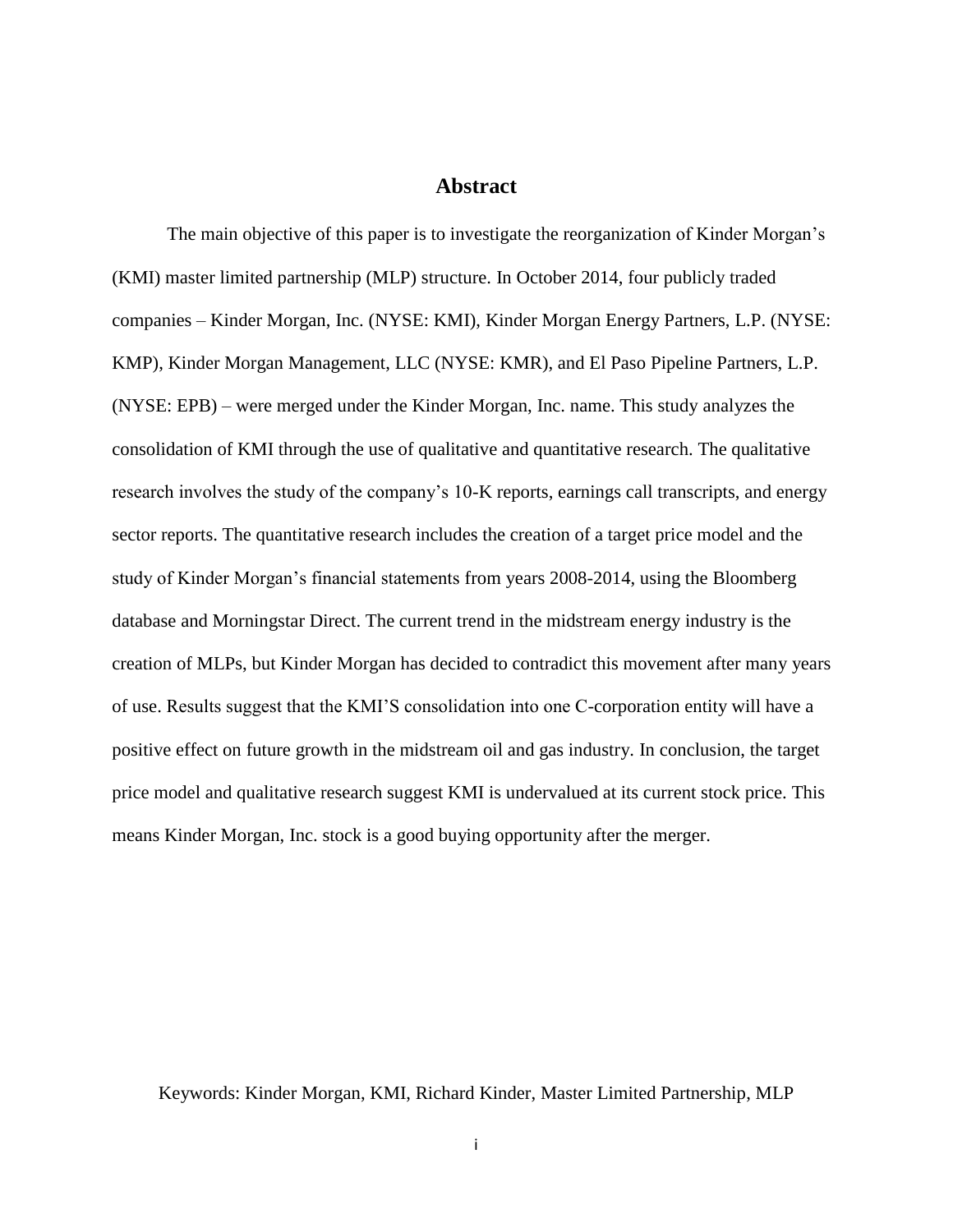## **Signatures Page**

This honors thesis is approved for recommendation.

Faculty Advisor:

 $\sim$   $\omega$ 

Ventsislav Stamena

His or her name typed out underneath his or her signature.

Second Reader:<br>Chip's G. Renne<br>CRAIG G. RENNIE, Ph.D.

His or her name typed out underneath his or her signature.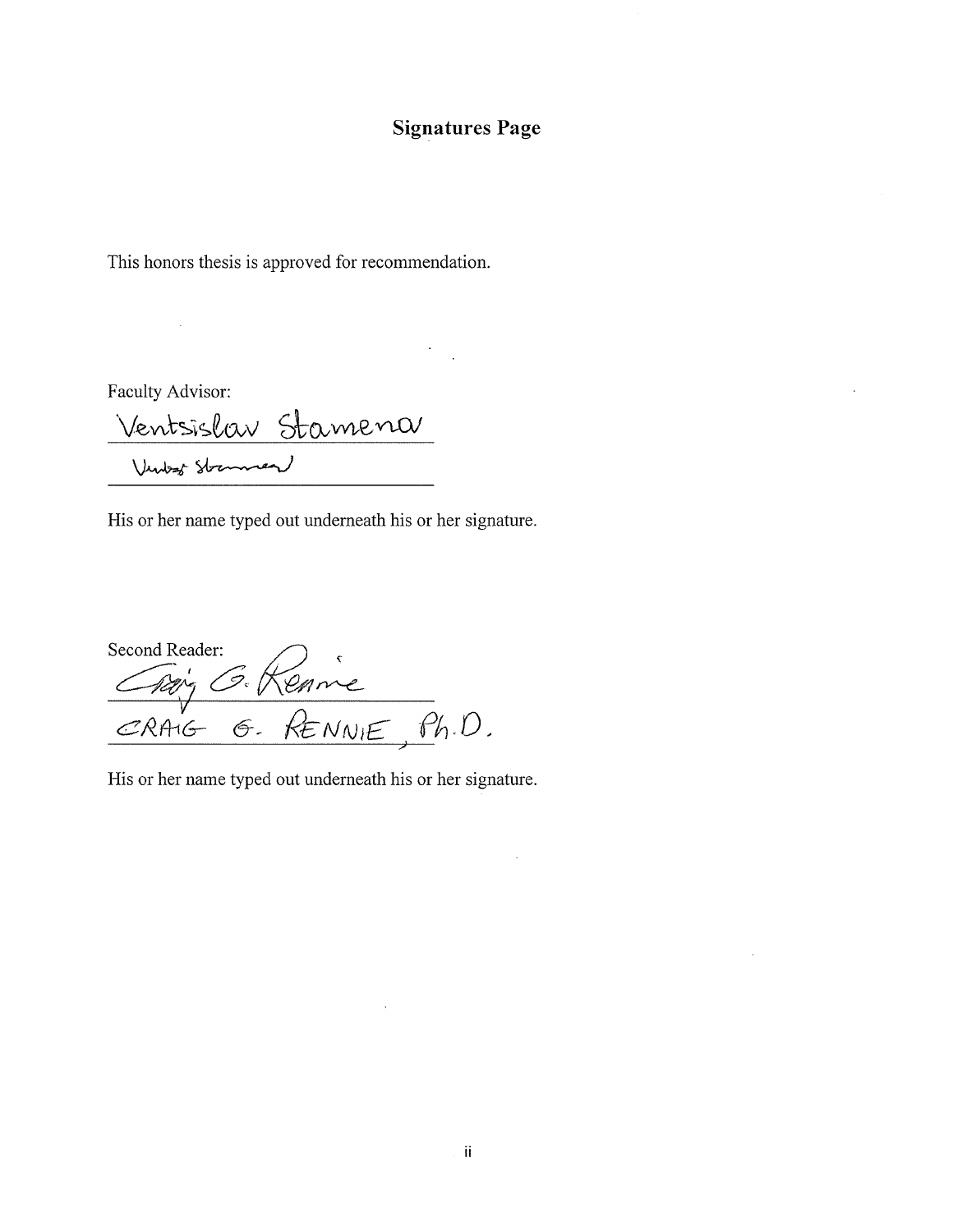## **Table of Contents**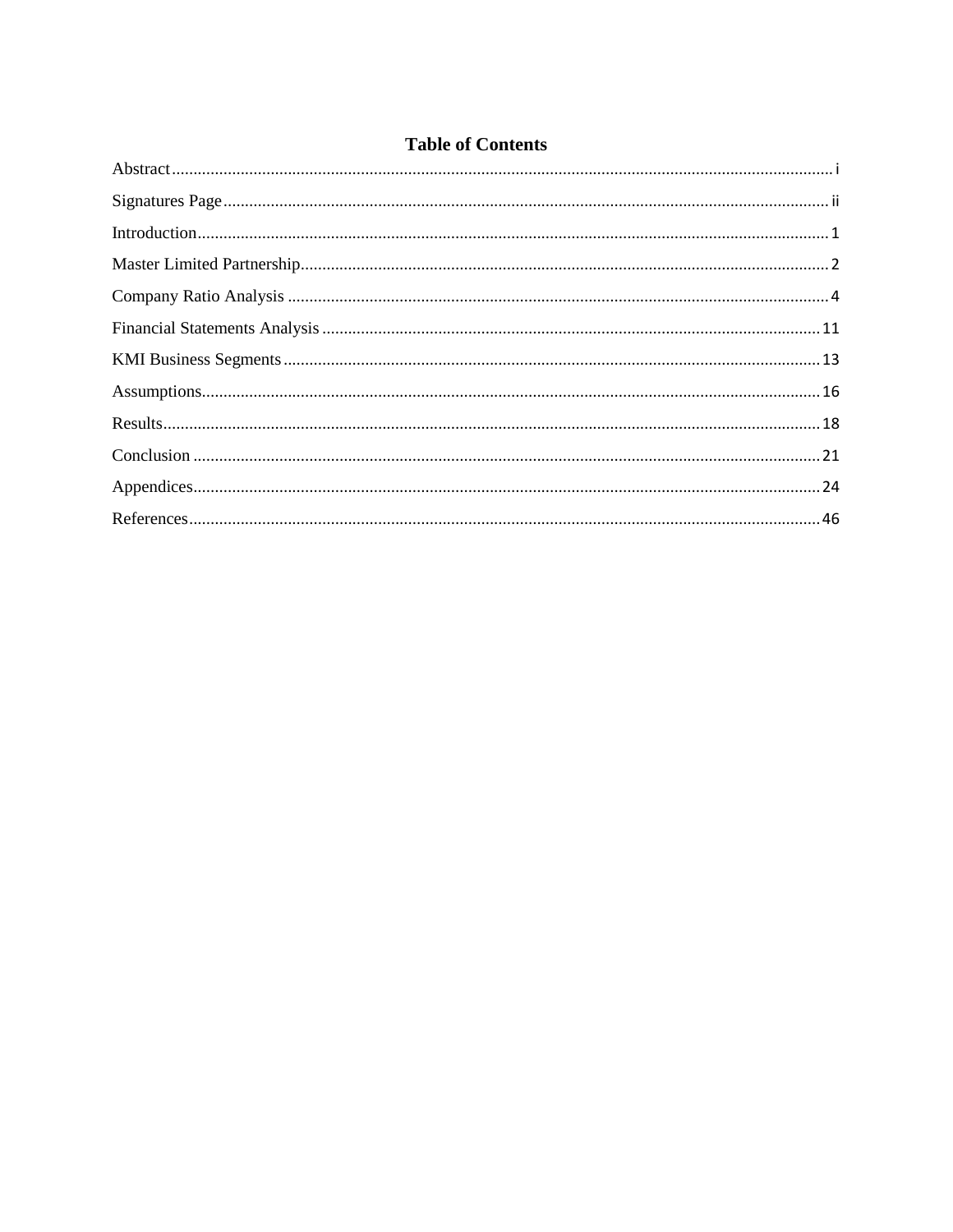### **Introduction**

<span id="page-5-0"></span>In 1997, Richard Kinder and William Morgan started their first master limited partnership (MLP) with the acquisition of the general partnership of a small pipeline business – Enron Liquids Pipeline. The company, which came to be known as Kinder Morgan Energy Partners (KMP), would be the start of their first MLP business of many to come. Both Kinder and Morgan believed in the benefits that were provided from the creation of master limited partnerships in a changing economic time. Tax code changes in the 1980's had allowed the formation of MLPs. These new tax codes allowed MLPs to transfer through the earnings of the company directly to the general and limited partners without the company incurring any corporate level taxation. The caveat was that the MLP had to distribute 90 percent of its net income to the partners, which left little to no cash on hand for the company. Most corporations stock pile cash in the balance sheet, because they are paying corporate taxes and not disbursing such a large percent of net income to shareholders.

The formation of KMP was only the start for Richard Kinder. The 1990's and 2000's were a time of expansion for MLPs, especially in the energy industry, and Mr. Kinder was going to be at the forefront of the movement. In 1999, a merger took place between Kinder Morgan and KN Energy. KN Energy was the larger, merging company by assets, but decided to take the Kinder Morgan name and placed Richard Kinder as the chairman and CEO. The midstream, pipeline and storage company became known as Kinder Morgan, Inc. (NYSE: KMI). KMI became the general partner and operator of KMP.

Kinder Morgan Management, LLC (KMR) was formed in 2001 as a holding company, in which the vast majority of its assets are limited partnership shares in KMP. The purpose of KMR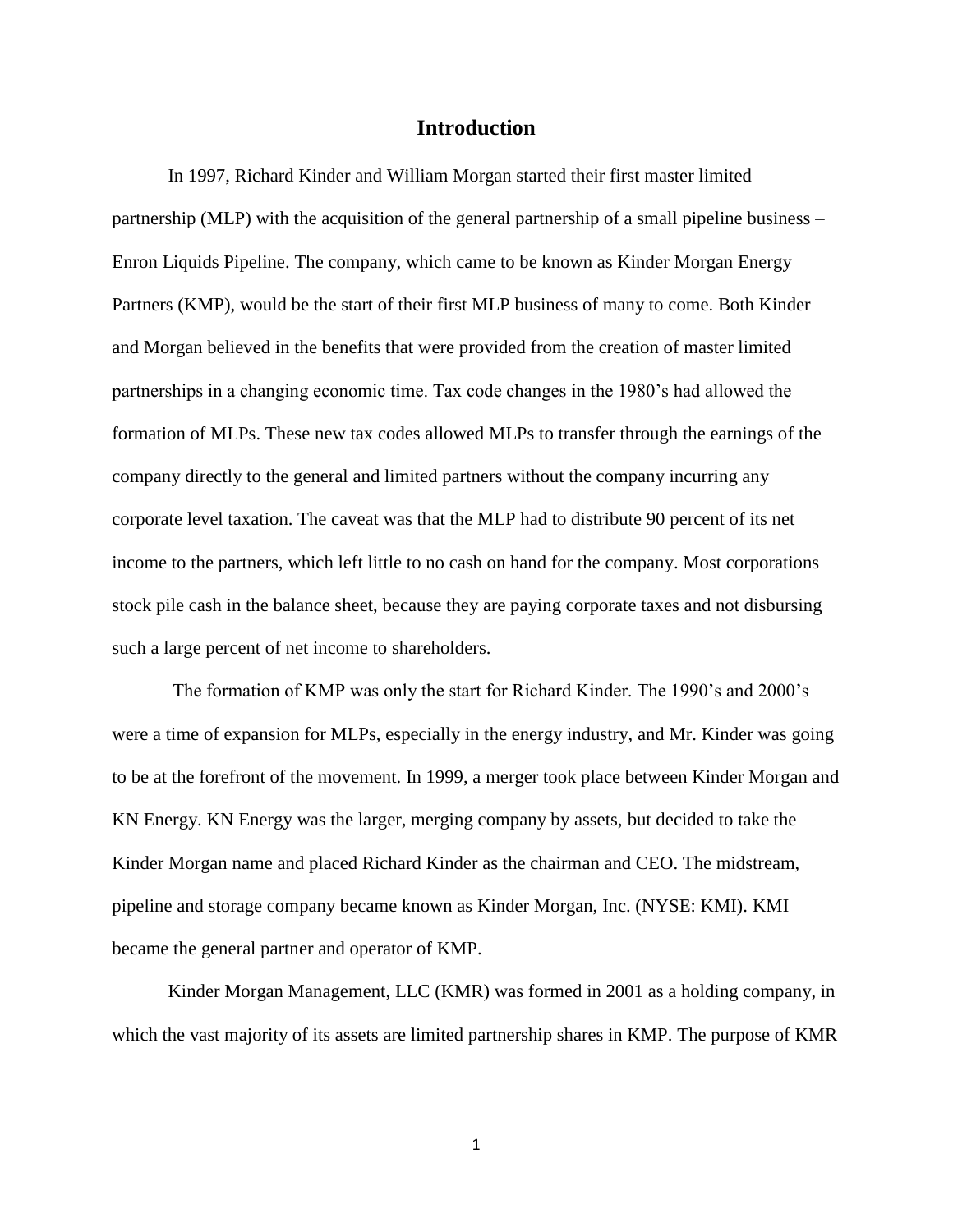is to sell publicly traded shares of itself, so that institutional companies have the opportunity to own equity in KMP.

The most recent master limited partnership created by Kinder was El Paso Pipeline Partners (EPB) in 2012. KMI acquired El Paso Corporation and spun the business into the MLP structure where KMI was the general partner and operator. Richard Kinder and his team were making moves during the fracking boom to expand their empire of MLP businesses. The MLP structure requires constant reinvestment through capital expenditures, so that the company can grow and provide higher dividend payments to shareholders. With historically low interest rates in the United States, MLPs have been a prosperous business model for many companies over the past few years.

In November 2014, Kinder Morgan decided to forgo the strategy that they have used for almost two decades and consolidate the company under the KMI business. KMI has purchased all the outstanding shares in the three MLP businesses – KMP, KMR and EPB – which it started. The old and new, consolidated business structures are shown in Figure 1. This move is very contradictory to the strong incoming flow of master limited partnership businesses into the energy sector. At a time when the creation of MLPs has skyrocketed, Kinder Morgan has decided to go against the industry trends. Is Richard Kinder making moves to be on the forefront of another trend? Will the move be beneficial for KMI and shareholders? A look inside their financial statements, 10K reports and earnings call transcripts will tell more.

### **Master Limited Partnership**

<span id="page-6-0"></span>A master limited partnership is a business entity that was created from the changing of tax codes in the 1970's. In recent years, the amount of MLPs has grown exponentially as a good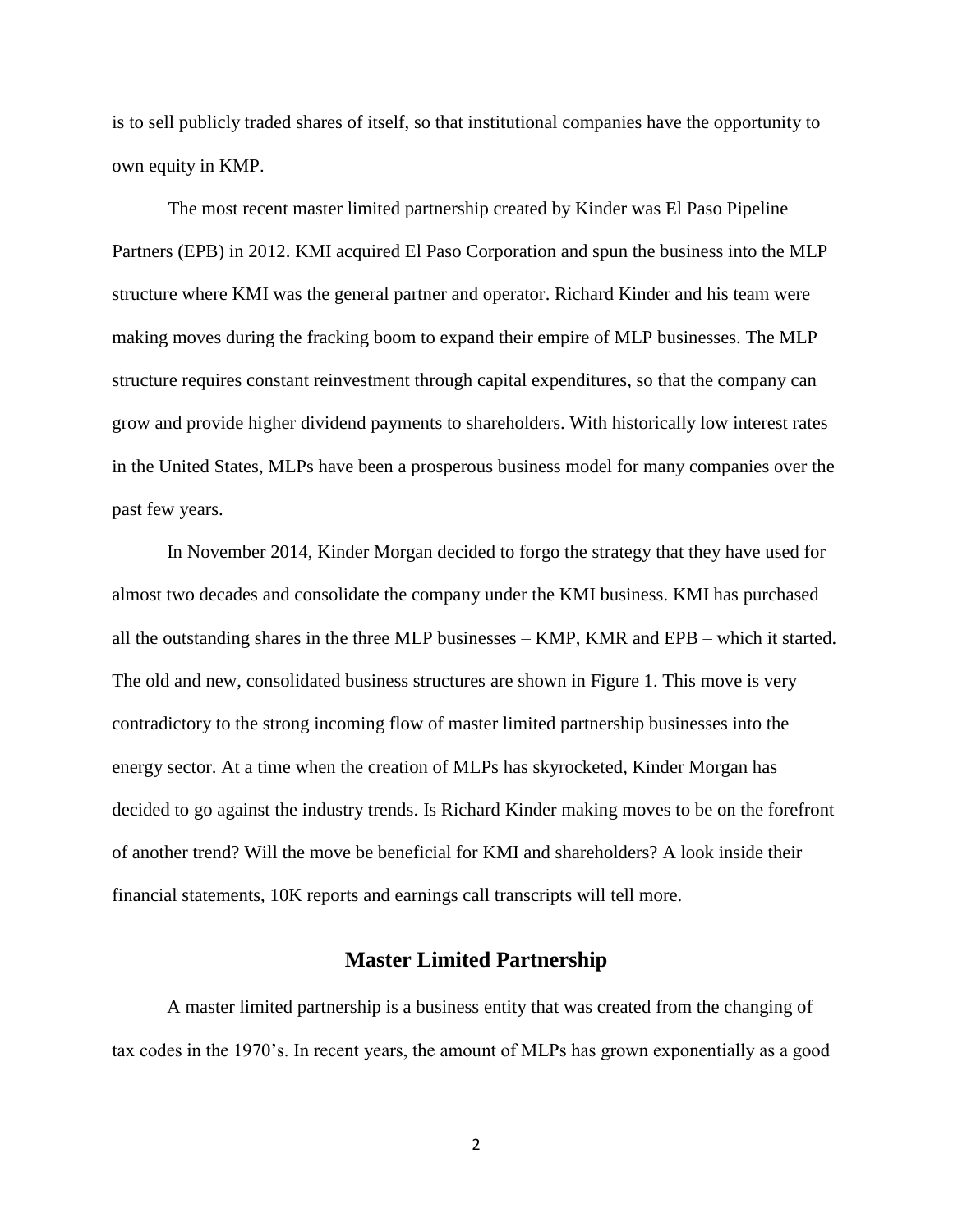business opportunity in the energy sector. The midstream sector has especially been a popular energy segment, which has attracted master limited partnerships.

An MLP has two different types of owners – a general partner and limited partners. The general partner owns a percentage of the MLP's shares and operates the MLP business. Also, the general partner gains incentive distribution rights (IDR), which pays an increasing amount of cash flows to the general partner as the company grows. A limited partner is an investor who purchases an economic stake in the MLP through a stock exchange, as MLPs are publicly traded. As compensation for holding shares in an MLP, partners are given quarterly distributions of the company's cash flow.

Master limited partnerships are formed for the tax benefits. The MLP does not pay corporate taxes as a normal C class corporation would. Instead, it is a pass through business and distributes at least 90% of its ending cash flow to its partners. In turn, the partners who own shares in the MLP are responsible for paying taxes on the company's revenues at their personal tax rate. The general partner benefits greatly from these tax benefits, because it receives a tax break from not having to pay at a corporate tax level on the revenues.

The midstream sector is attractive for the formation of MLPs, because of the fee-based revenues associated with transportation and storage of crude oil, petro products and other forms of energy materials. These fee-based revenues create a steady stream of revenues for the MLP. Master limited partnerships are capital intensive businesses – meaning they require large amounts of money for investments. Therefore, the master limited partnership is beneficial for reinvesting large amounts of money into expansion and paying leftover cash out to partners in the form of distributions. The fracking revolution in North America has sped up the midstream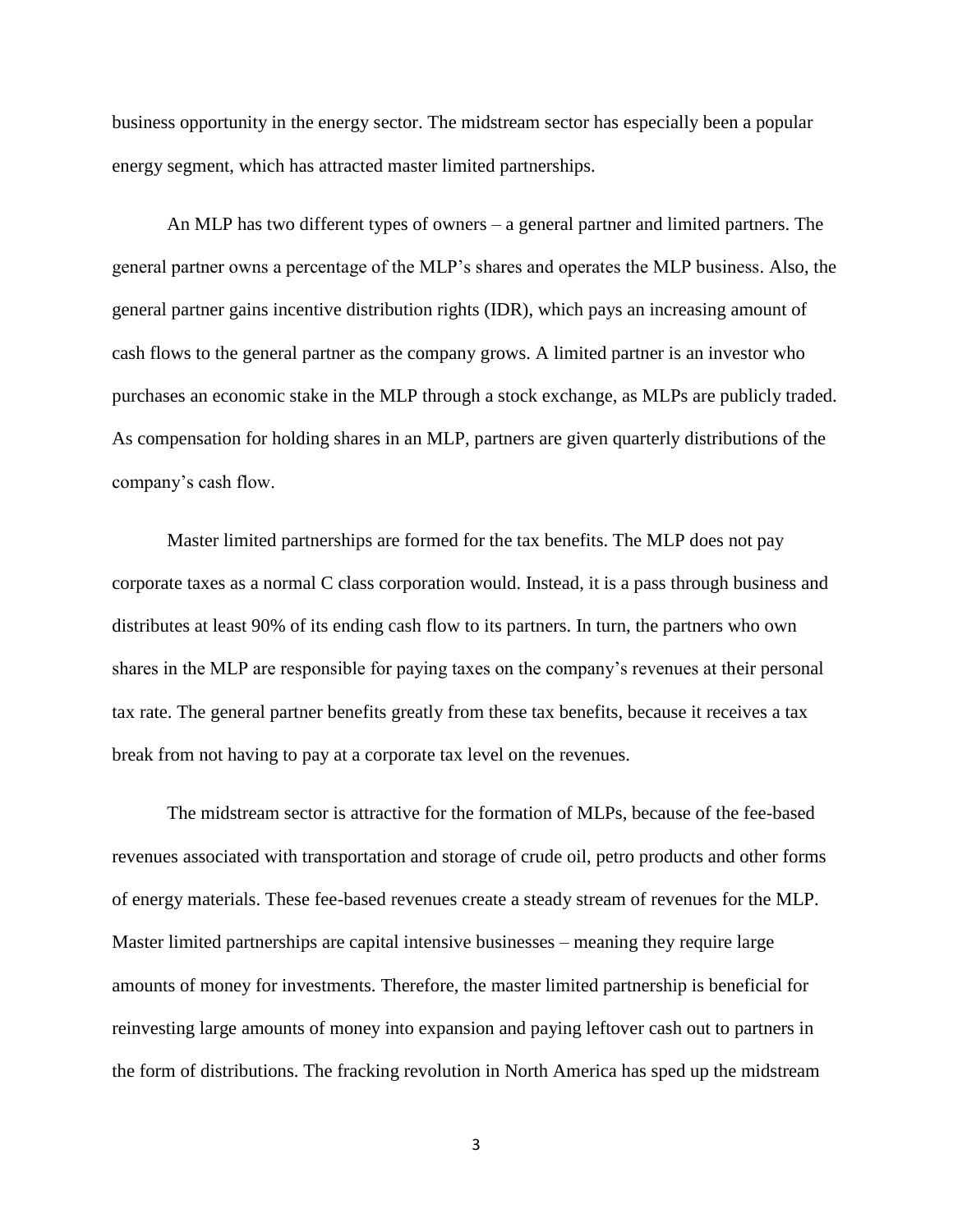MLP formation in the U.S. and Canada. A report recently prepared by the Interstate Natural Gas Association of Americas (INGAA) states "More than \$640 billion or about \$30 billion per year, in total capital expenditures are required over the next 22 years for the combined natural gas and liquids outlook" (ICF International).

### **Company Ratio Analysis**

### <span id="page-8-0"></span>**Profitability Ratios**

All profitability ratios were derived from the Bloomberg database and are located in Table 8.

### *Return on Assets.*

Kinder Morgan had a 1.3% ROA in 2014, which is slightly lower than the industry average of 2.23%. Their ROA has jumped around a lot in the past 5 years as the amount of net income has fluctuated compared to the acquisition of assets. A low ROA is not necessarily a worry for Kinder Morgan, because it is a very capital intensive business requiring large amounts of investment in fixed assets. The continuous investments from the MLP businesses drives the ROA lower as the amount of assets grow and the net income takes a longer time to realize an increase.

### *Return on Equity.*

Bloomberg shows KMI's return on equity is 4.3% in 2014. Compared to the industry average of 10.10%, Kinder Morgan has a low ROE. Although, the ROE of Kinder Morgan in 2013 was closer to the industry average at 8.85%. The low return on equity in 2014 can be attributed to a large increase in Additional Paid-In Capital, which led to a much larger amount of stockholders' equity than normal. Kinder Morgan's consolidation came with a large price tag of about \$71 billion, in which a majority of it was financed by the sale of KMI shares.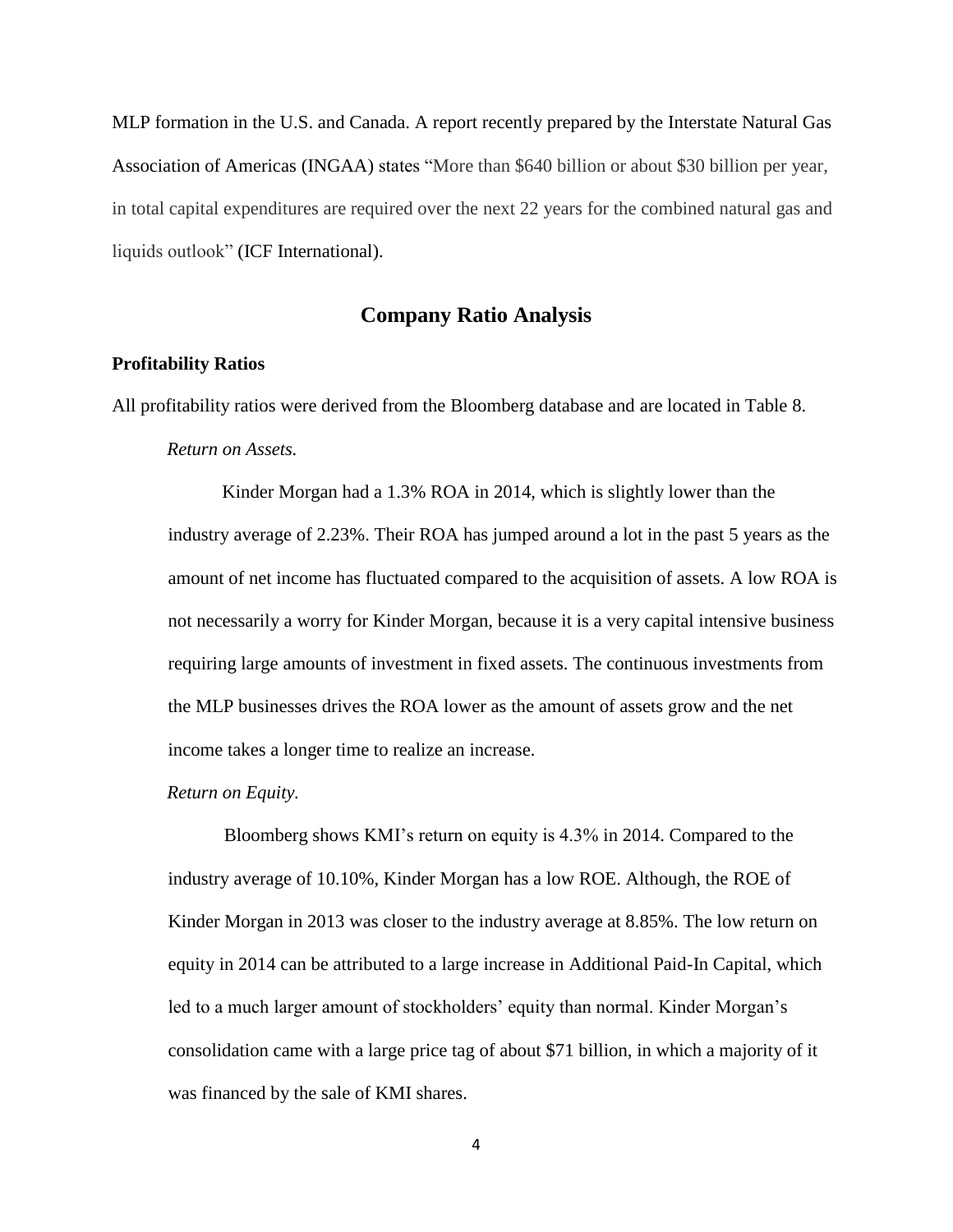### *Return on Invested Capital.*

The company has a 4.98% return on invested capital for 2014, which is higher than the industry average of 4.73%. This is a beneficial ratio for the company, because it shows that the company has made good investments that have generated income. KMI seems to have a good investment strategy compared to the industry. Also, the return on invested capital has increased over the past 5 years, which is a positive sign of revenue generation from investments.

#### *Profit Margin Analysis.*

The profit margins taken into account for KMI are the gross margin, earnings before income taxes, depreciation, and amortization (EBITDA) margin, operating margin and net income margin. Since 2010, the gross margin, EBITDA and operating margins have overall been increasing. This shows better efficiency in the company's cost of revenue and operating expenses, along with a steady increase in revenue from year to year. Fiscal year 2014 resulted in a small decrease in these 3 margins, but the drop was not significant. The net income margin has been increasing over the past few years, as well, but there is a slight drop from 2013 to 2014. Taking a look at the income statement, we can attribute the drop in 2014 to a decrease in Other Income. The movement of the Other Income section is not an issue as it reports income outside of operations.

#### **Liquidity Ratios**

All liquidity ratios were derived from the Bloomberg database and are located in Table 9.

#### *Current Ratio.*

The current ratio for 2014 was 0.59, but the industry average is close at 0.73. This can be attributed to a decrease in current assets of cash and more to an increase of current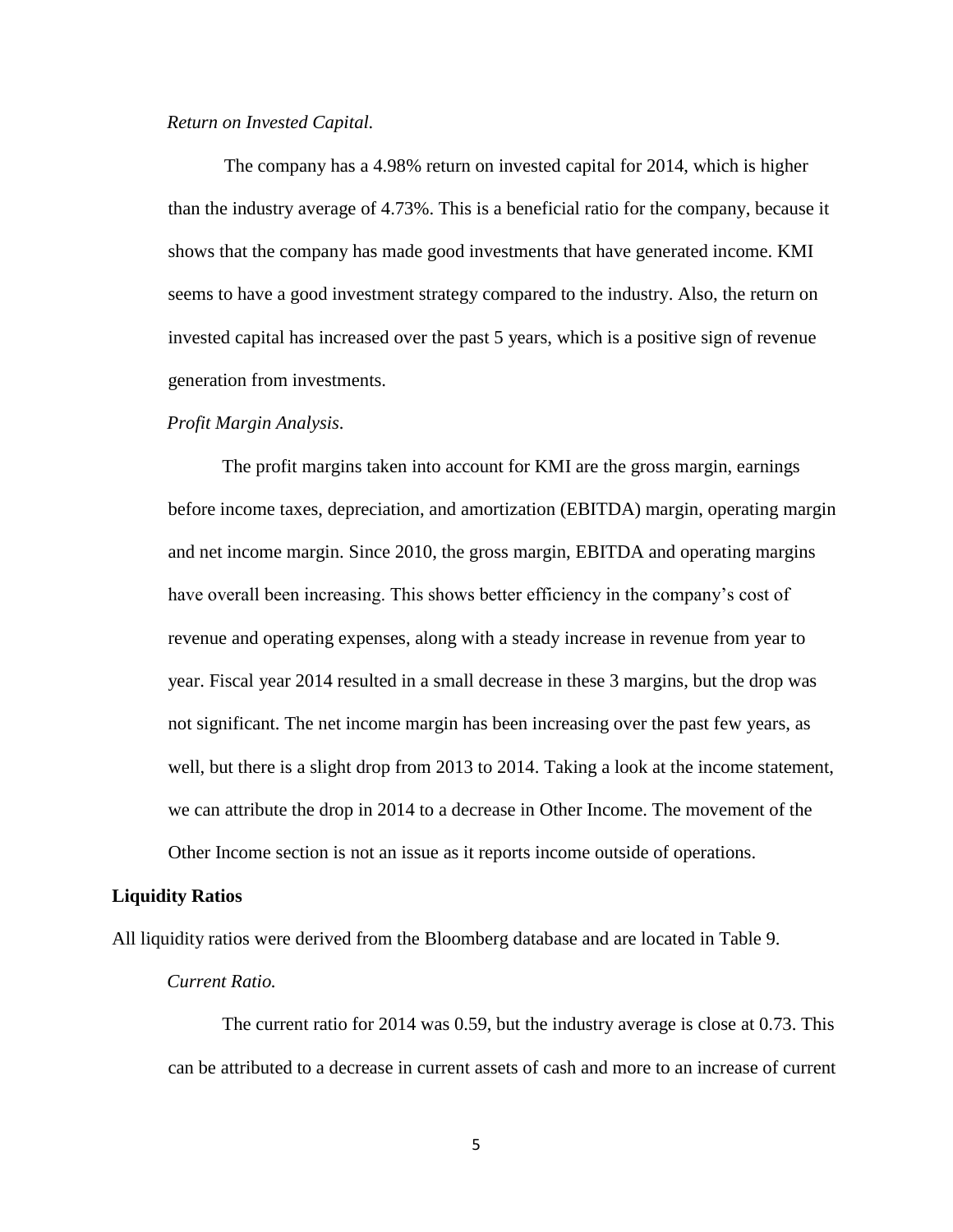liabilities of Other Current Liabilities. The Other Current Liabilities includes derivative contracts, interest rate swaps and gas imbalance payables. Gas imbalance payables have been steady over the past 2 years, due to an increase in liabilities from derivative contracts and interest rate swaps. This increase is validated by the drastically changing oil and natural gas prices that the world has been experiencing.

### *Quick Ratio.*

Kinder Morgan's quick ratio of 0.31 is slightly below the industry average of 0.38, but it is closer to the industry average than the current ratio. The quick ratio is a better, more conservative liquidity test, because it only includes the most liquid of assets that cover current liabilities. Overall, KMI has had a higher quick ratio than the industry average for the past 6 years. 2014 was a down year, but we look to see the quick ratio back above the industry average as total cash will increase with the consolidation of the MLP businesses.

### *Cash Ratio.*

KMI has a cash ratio of 0.05 compared to the industry average of 0.09. The cash ratio is the most conservative of the liquidity ratios. The gap between the industry and KMI's ratio has decreased even further, but KMI was still lagging in 2014. In the past 5 years, the cash ratio is higher than the industry average, which is a positive sign. The company will expect to see a rise in cash deposits in future years, since the acquisition will provide more revenue and the ability to stockpile cash – with the 90% dividend payment to partners gone. It is not expected that KMI will allow this cash ratio to get extraordinarily bigger, because the company still will have a key focus on expansion in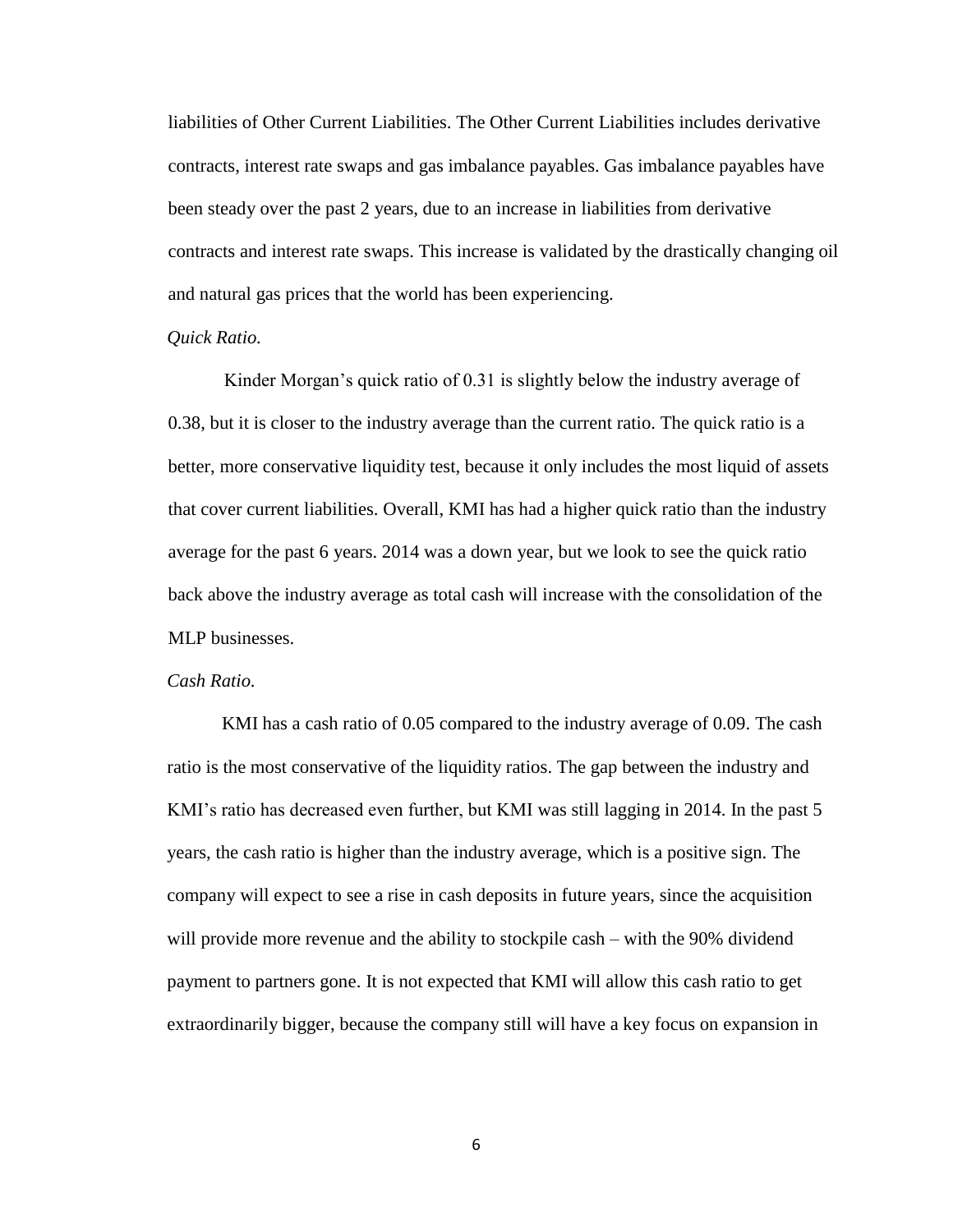the midstream energy sector. Also, increasing dividends to KMI stockholders is still a large part of the Kinder Morgan business model.

### **Leverage Ratios**

All leverage ratios were derived from the Bloomberg database and are located in Table 10.

### *Debt Ratio.*

The Bloomberg database indicates the company had a debt ratio of 49.19% in fiscal year 2014, in relation to the industry average of 45.78%. Kinder's debt ratio has been dropping lower over the past 5 years, which shows the company has been becoming less dependent on debt to finance its assets. 2013 showed its lowest debt ratio to date at 48.14%, but 2014 saw a slight rise due to a big increase in long term debt. The new acquisition of KMP, KMR and EPB is the leading cause for the increase in debt. It is positive to be able to see these correlations with the liabilities and debt ratio, because we can see the company has a strong track record  $-$  in the past  $-$  of increasing its equity position in relation to liabilities. The desired result is to see the company return to this strategy and pay down its liabilities quickly with its newly acquired assets.

### *Debt to Equity.*

The industry average for debt to equity is 130.97%, which is higher than the 118.89% debt to equity for KMI. A lower ratio is beneficial in the picture of the company's leverage position. Kinder has been taking on a heavier equity presence in the past years, which has led to the lowering of this ratio. The debt to equity lowered significantly from 2013 to 2014. This lowering is due in part to an increase in Additional Paid-In Capital for the stockholders' equity. Once again, this increase is due to the issuance of stock to help partially finance their new acquisitions.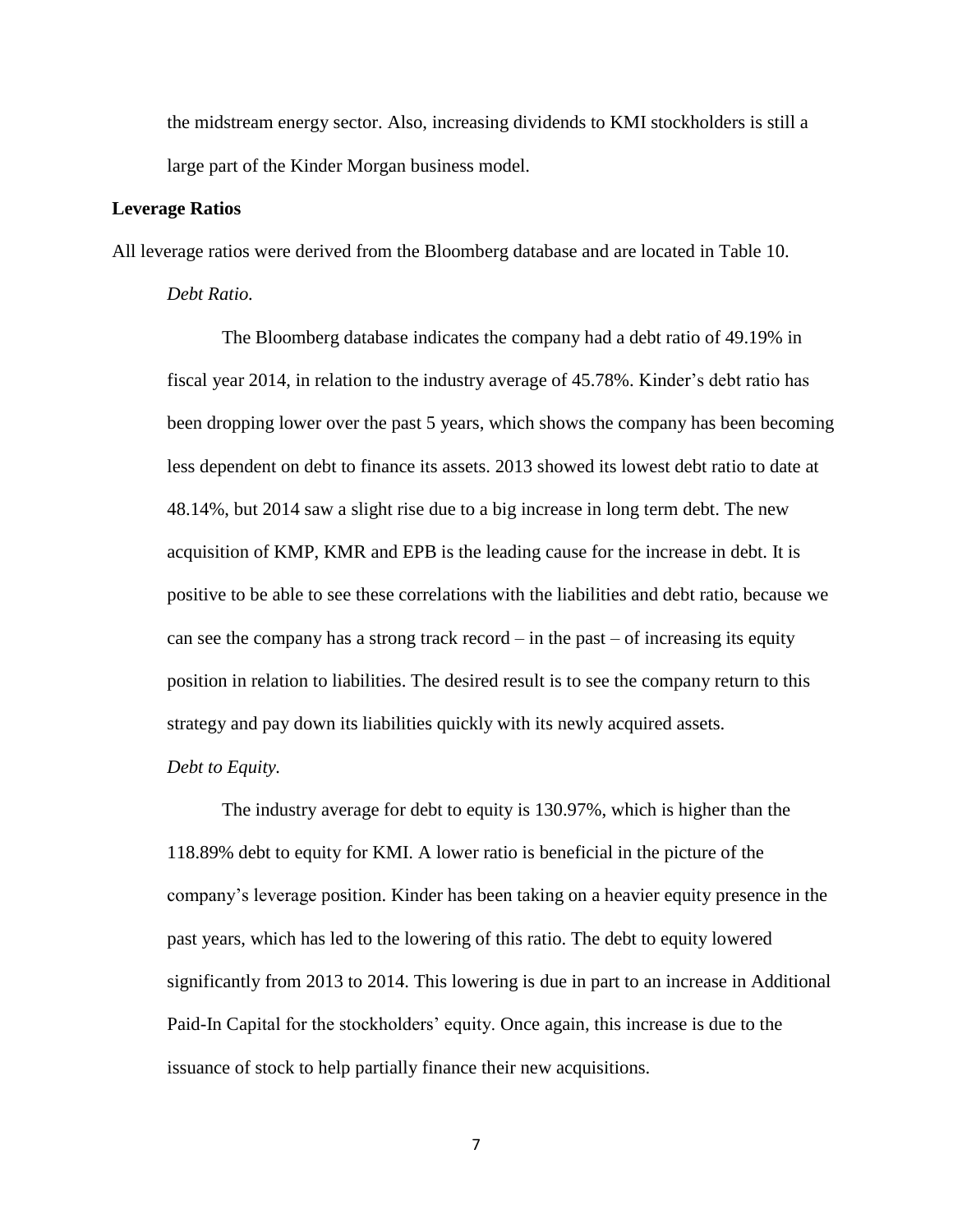*Interest Coverage.*

EBITDA to Interest Expense is the interest coverage ratio that was looked at for KMI. Kinder Morgan is holding a 3.59 EBITDA to Interest Expense ratio, which means that it is able to cover its interest expense over 3 and a half times in 2015 from its 2014 EBITDA. The company is able to service its interest, which is a positive. In the future, a higher ratio would help benefit KMI's credit rating and ability to borrow.

### **Activity Ratios**

All activity ratios were derived from the Bloomberg database and are located in Table 11.

### *Accounts Receivable Turnover.*

Kinder is right at the industry average of 9.65 for accounts receivable turnover for 2014. Since 2009, the company has improved this ratio from 7.53 and has decreased Days Sales Outstanding from 48.48 to 37.81. It is a positive to see the payables in the balance sheet have not grown exponentially over the past years, but sales have continued to rise. Kinder Morgan does a large majority of fee-based work – which has helped it with the downturn of oil prices – and has been collecting efficiently.

### *Accounts Payable Turnover.*

Accounts payable turnover is the next activity ratio to take a look at. This ratio compliments the accounts receivable turnover well, so that we can see the company's timetable on payments. The industry average is 8.32, but KMI comes in much lower at 5.37. This tells us that Kinder Morgan waits longer to pay off its payables, which is confirmed by its increase in Days Payables Outstanding from 47.80 in 2010 to 67.96 in 2014. If the company is able to push back payments without repercussion, this is a positive for the company. Kinder has been collecting money faster – with regards to the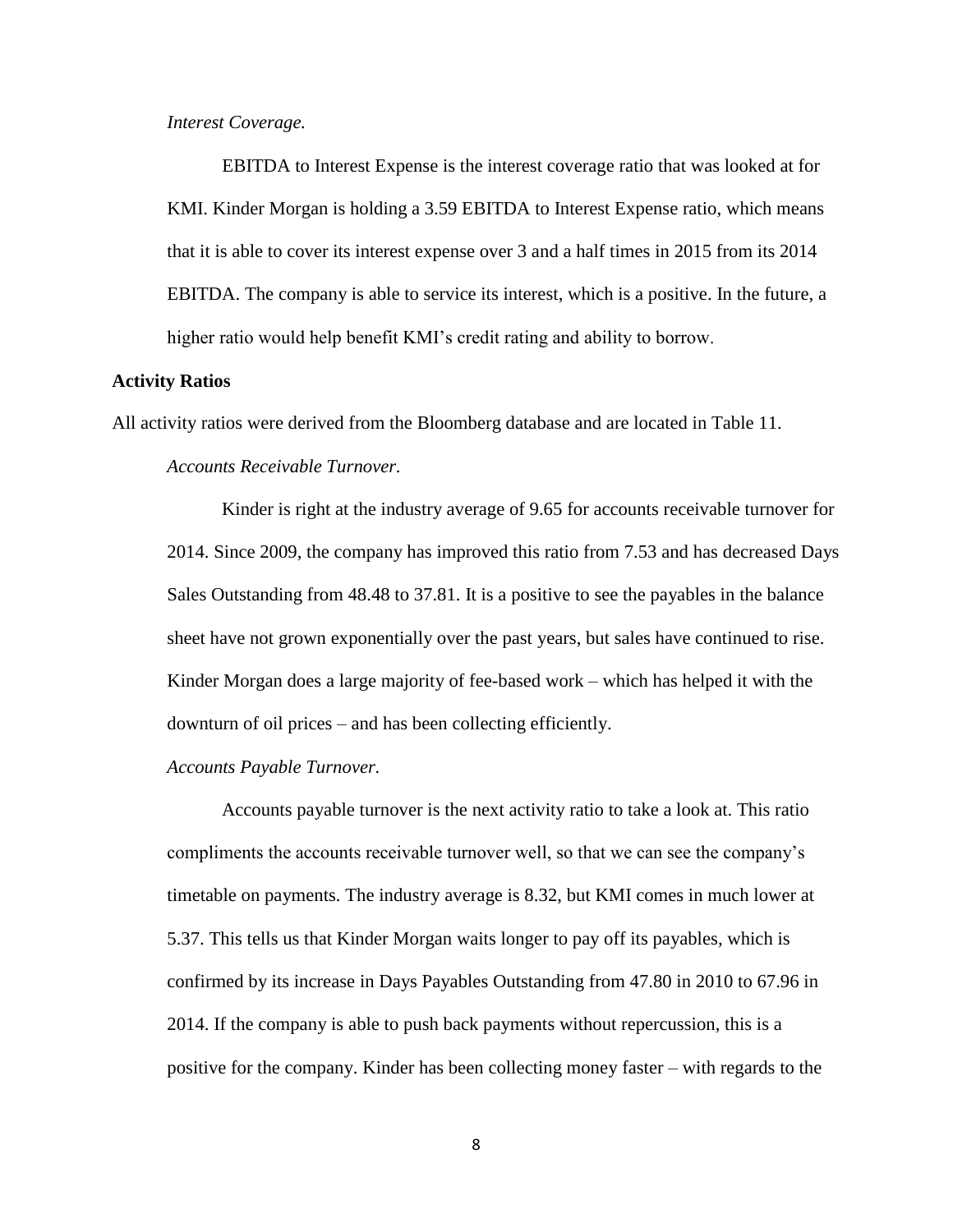accounts receivable turnover – and paying out money slower, which is positive to keep cash on hand for as long as possible.

### *Inventory Turnover.*

KMI has a good inventory turnover compared to the industry average of 19.20. It is a positive to be close to the industry average, be one does not want to see ineffective assets at significantly higher ratio or excess inventory with a significantly lower ratio. Coming in at 19.65, Kinder has made good investments in inventory that don't sit around unused and bring in contracted revenues. As a fee-based company, the turnover margin will differ from year to year as new contracts steadily come into play and old ones expire. The current economic situation in North America has provided a large glut of crude oil and refined petroleum products, which will lead to increased sales for KMI's transportation and storage facilities in the upcoming years. As it has in the 3 years from 2012 to 2014, look for Kinder's inventory turnover to continue to rise.

### **Price Ratios**

All price ratios were derived from the Bloomberg database and are located in Table 12.

### *Price to Earnings.*

The price to earnings ratio for KMI was at 40.16 for 2014. The industry average was 33.62. A high P/E ratio compared to the industry signifies that KMI could possibly be overpriced compared to competitors. However, a higher P/E ratio signifies that shareholders and the market have high projections for future growth in the company's earnings. With the recent reworking of its business model, one can see the high P/E ratio as a prediction into Kinder Morgan's growth potential.

*Price to Book Value.*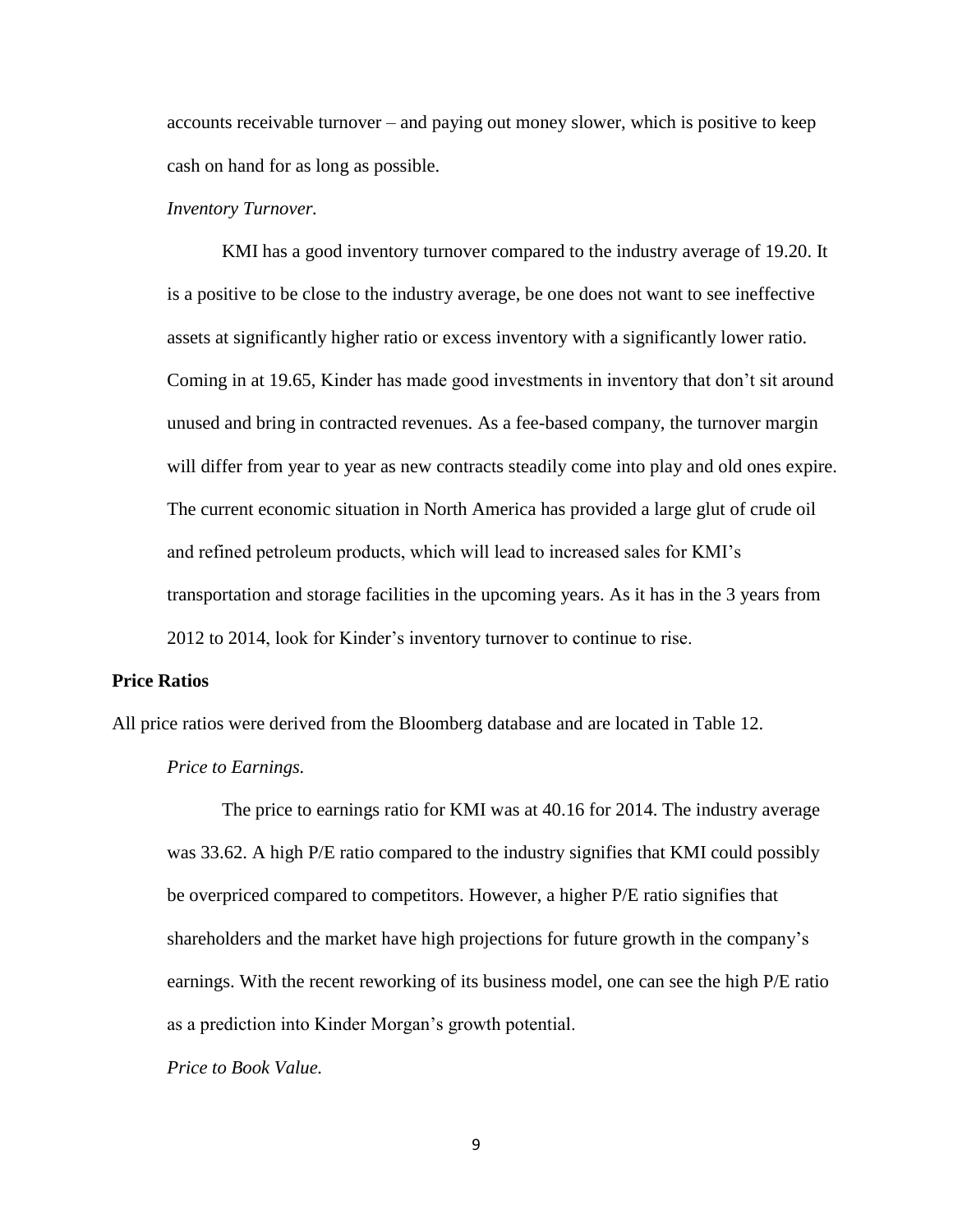The book value of a company signifies the assets of the company that are owned by shareholders equity holdings in the company. Therefore, the price to book value tells the market what investors must pay to purchase assets in KMI. At 2.64, Kinder's price to book value is extremely low compared to the industry average of 7.57. This could signify an undervaluing of Kinder Morgan book value compared to price.

### *Enterprise Value to EBITDA.*

Industry average of EV to EBITDA is 15.82. KMI comes in at 20.17 in 2014, which is higher than the industry average. The new debt that the company obtained to purchase KMP, KMR and EPB has skewed the enterprise value of the company. By raising the amount of company debt, the enterprise value raises a substantial amount which increases the EV/EBITDA. A better indicator is the 2013 ratio of 15.20 before the acquisition. This shows that the company is not necessarily overvalued. When KMI has a couple years with its acquisitions, it will have better revenues to increase EBITDA and lower the EV/EBITDA ratio.

#### *Enterprise Value to Sales.*

Kinder Morgan's EV/Sales was 8.0 in 2014, which in relation to the industry average of 15.82 is low. Investors should reason that a low EV/Sales ratio is an attractive buying opportunity, because the purchasing of the company's sales – in relation to enterprise value – look inexpensive. On the other hand, investors can look at a low ratio as weak projected future revenue or sales. With the new potential revenues that KMI acquired this does not seem like the reasoning behind a low EV/Sales ratio. *Dividend Yield.*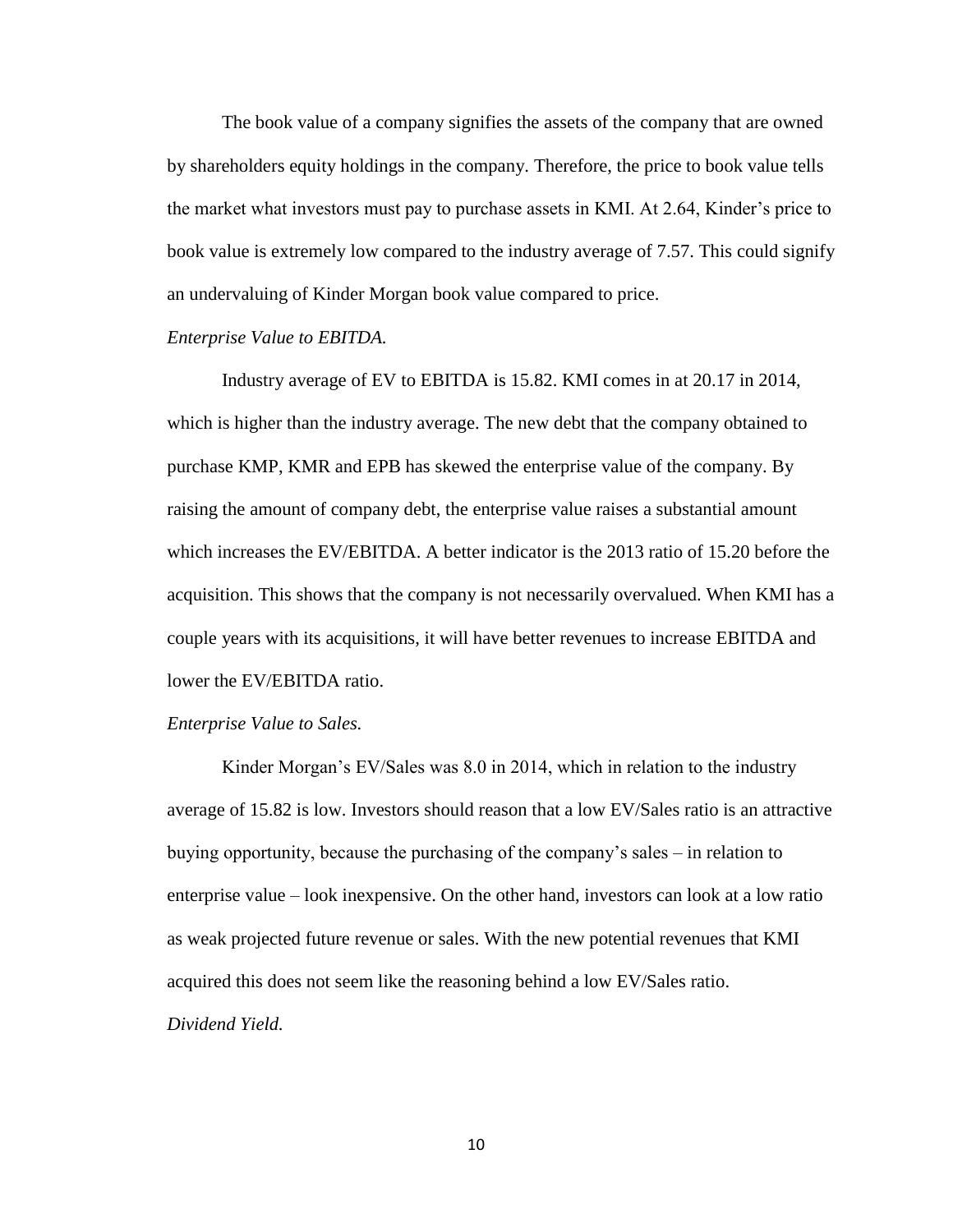The industry average of dividend yield is 3.38%. Kinder Morgan comes in well above with 4.11% dividend yield in 2014. Since 2011, KMI has been putting out a dividend to shareholders and has steadily increased it. Richard Kinder has promised shareholders a dividend of \$2 for the upcoming year of 2015 (Q4 Earnings Call Transcript). This is about a 17.65% increase over the \$1.70 paid out to shareholders in 2014. Also, the company has announced that they will be increasing the dividend by 10% each year for the next 5 years. After acquiring the MLP businesses that paid out 90% of revenues in the form of dividends, KMI believes that its revenue growth will be able to support a large increase in total cash to pay these dividends. A large dividend yield increase makes Kinder Morgan an extremely enticing company to shareholders.

### **Financial Statements Analysis**

### <span id="page-15-0"></span>**Income Statement**

The income statement and common sized income statement are found in Table 3 and Table 4, respectively.

### *Common Sized.*

The common sized income statement makes each income statement (IS) item a percentage of revenues. This makes it easier to compare across sections from year to year to make sure that the company has been efficiently using their revenues. The first IS item is the cost of revenue. Overall, cost of revenue has been decreasing in the past 5 years, so gross profit percentage has been increasing. Total operating expenses as percent of revenues has been decreasing over the past 5 years. As a result, operating income has been moving in a positive direction. Also, income before income taxes and net income from continuing operations percentages have been increasing over the past 5 years. The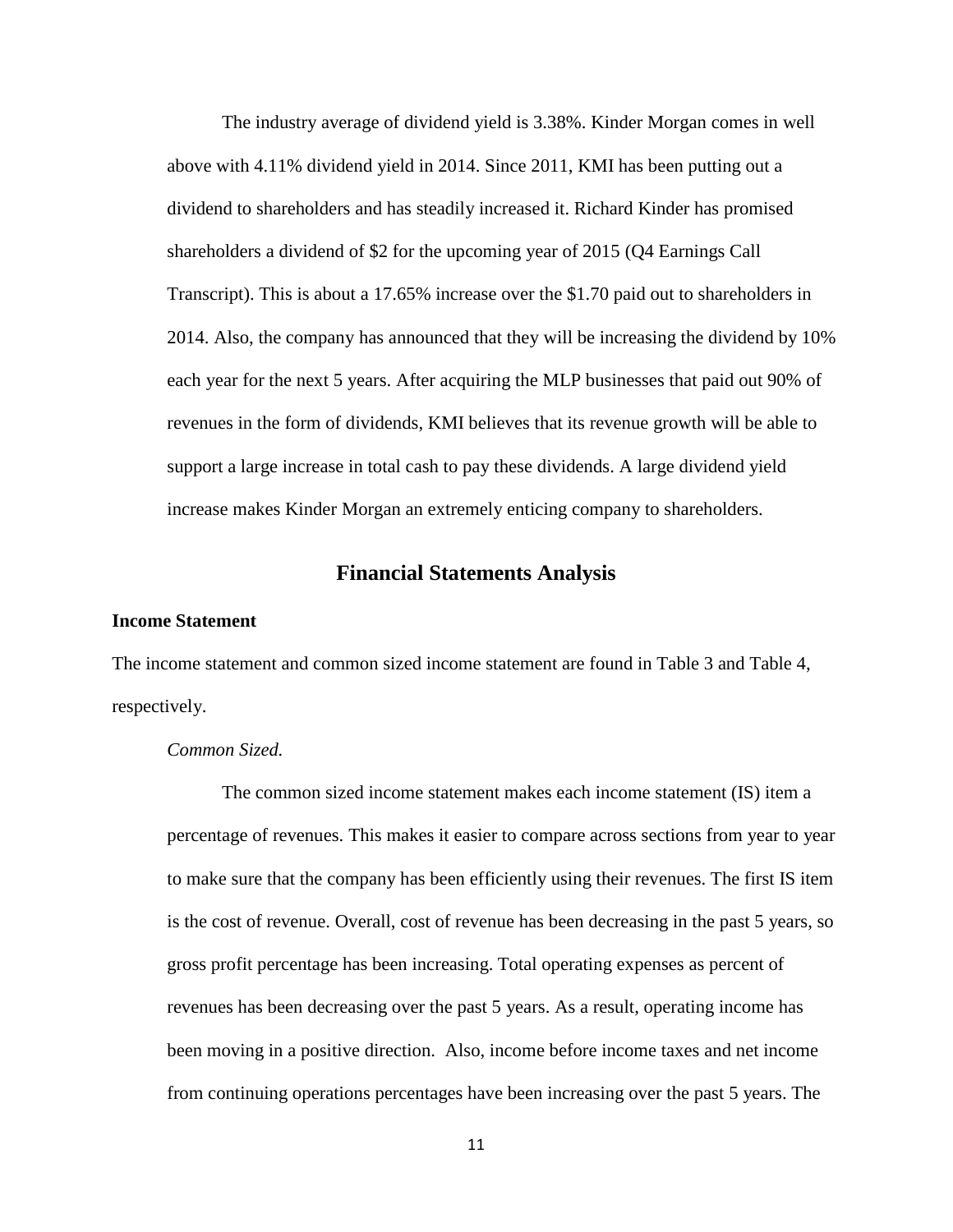net income from continuing operations is where an investor should be looking to have positive movements with KMI, because net income subtracts out a large amount of Other Expenses. According to the 2014 KMI 10K report, these Other Expenses are "Net income attributable to non-controlling interests". Therefore, the net income for KMP, KMR and EPB were subtracted from the Net Income from Continuing Operations. These segments will not be subtracted in the calculation of net income in the future, because of the consolidation into KMI. The common sized income statement shows the company is headed in a positive direction by decreasing expenses margins from year to year and increasing profit margins.

### **Balance Sheet**

The balance sheet and common sized balance sheet are found in Table 5 and Table 6, respectively.

### *Common Sized.*

In the common sized balance sheet, each item is made a percentage of Total Assets. It helps to get perspective on the company's capital structure from year to year. Kinder Morgan's common sized balance sheet shows that the company is positioned for future growth. Total assets and total liabilities and stockholders' equity will equal 100% as a percentage of assets. Looking at assets first, KMI has small amounts of cash on hand, which is due to the quarterly distributions paid out in the past by their MLPs. The percentage of current assets has floated around the 5% level since 2009, which leaves about 95% of total assets to come from non-current assets. The largest item has consistently been gross property, plant and equipment at well over 50%. Goodwill is the next largest asset over the past 3 years, which has been growing at a higher rate compared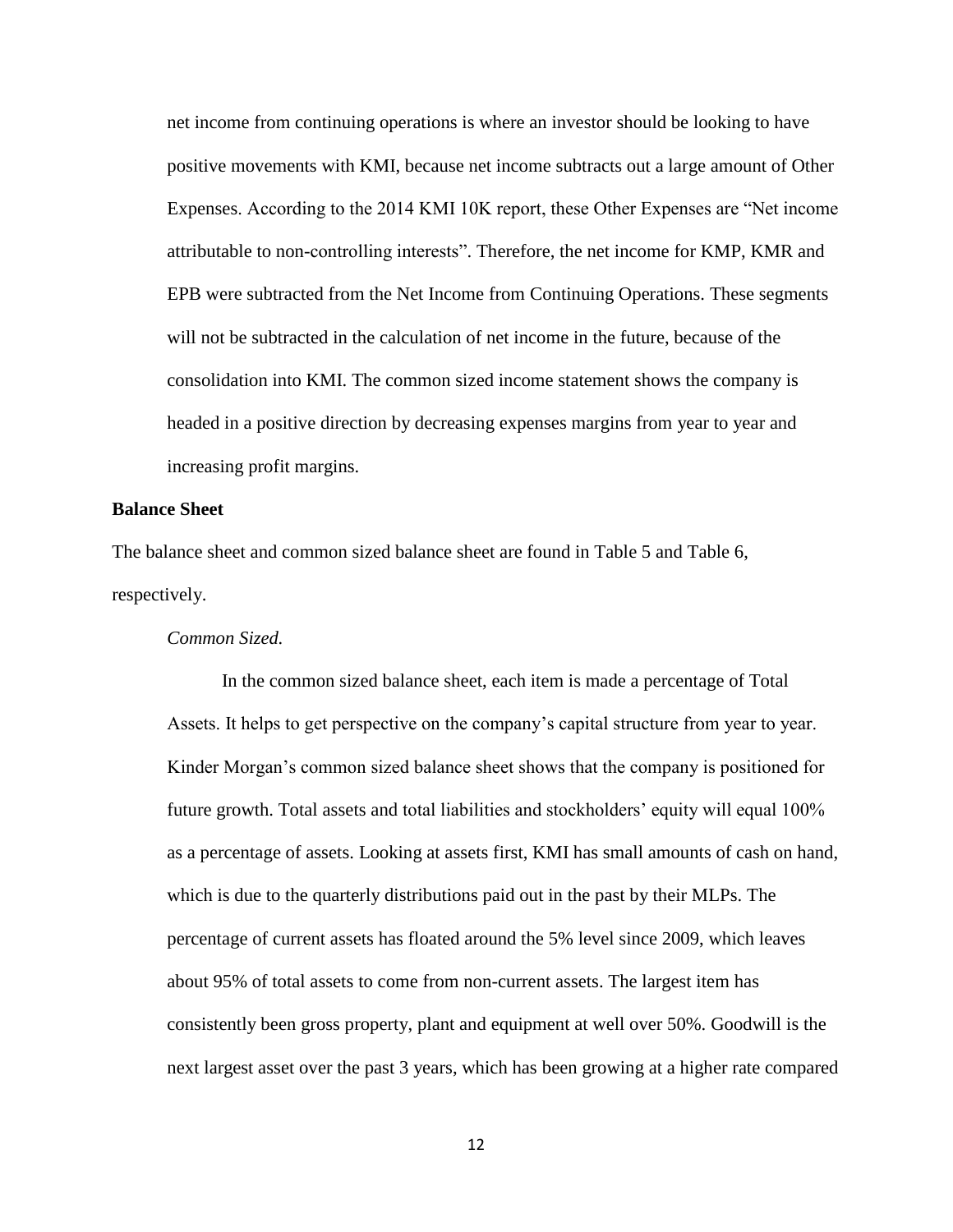to the other assets. This portrays to investors that KMI has been making more acquisitions in the past 3 years, which may lead to potential growth in revenues and earnings.

The liabilities and stockholders' equity should tell the same story as the total assets. First, the short term debt for KMI has floated around 3% and the total current liabilities are approximately 8% for the past 3 years. This helps to confirm the small amount of current assets in the company. In 2014, the ratio of stockholders' equity to liabilities changed significantly. In the past, non-current liabilities have been approximately 75% of the total liabilities and stockholders' equity. With the acquisition of KMP, KMR and EPB, the non-controlling interests almost drop to zero and the percentage of minority interest shows the effect. Also, the additional paid-in capital increased greatly to acquire these entities.

### **KMI Business Segments**

<span id="page-17-0"></span>Kinder Morgan, Inc. is a large-cap, midstream energy company headquartered in Houston, Texas. Operating in pipeline transportation and terminal storage, Kinder Morgan has become the largest energy infrastructure company in the United States. The company controls about 84,000 miles of pipeline and 180 terminals across North America. Figure 2 shows the vast area in which the company's pipelines and terminals cover. Their vast web of pipelines transports natural gas, crude oil, refined oil products, carbon dioxide and other products for energy companies across multiple industries. Meanwhile, liquid and dry terminals are used as storage for different types of energy products – from oil products to coal. A vast majority of Kinder Morgan's presence is in the United States, but it also has operations in Canada and Mexico.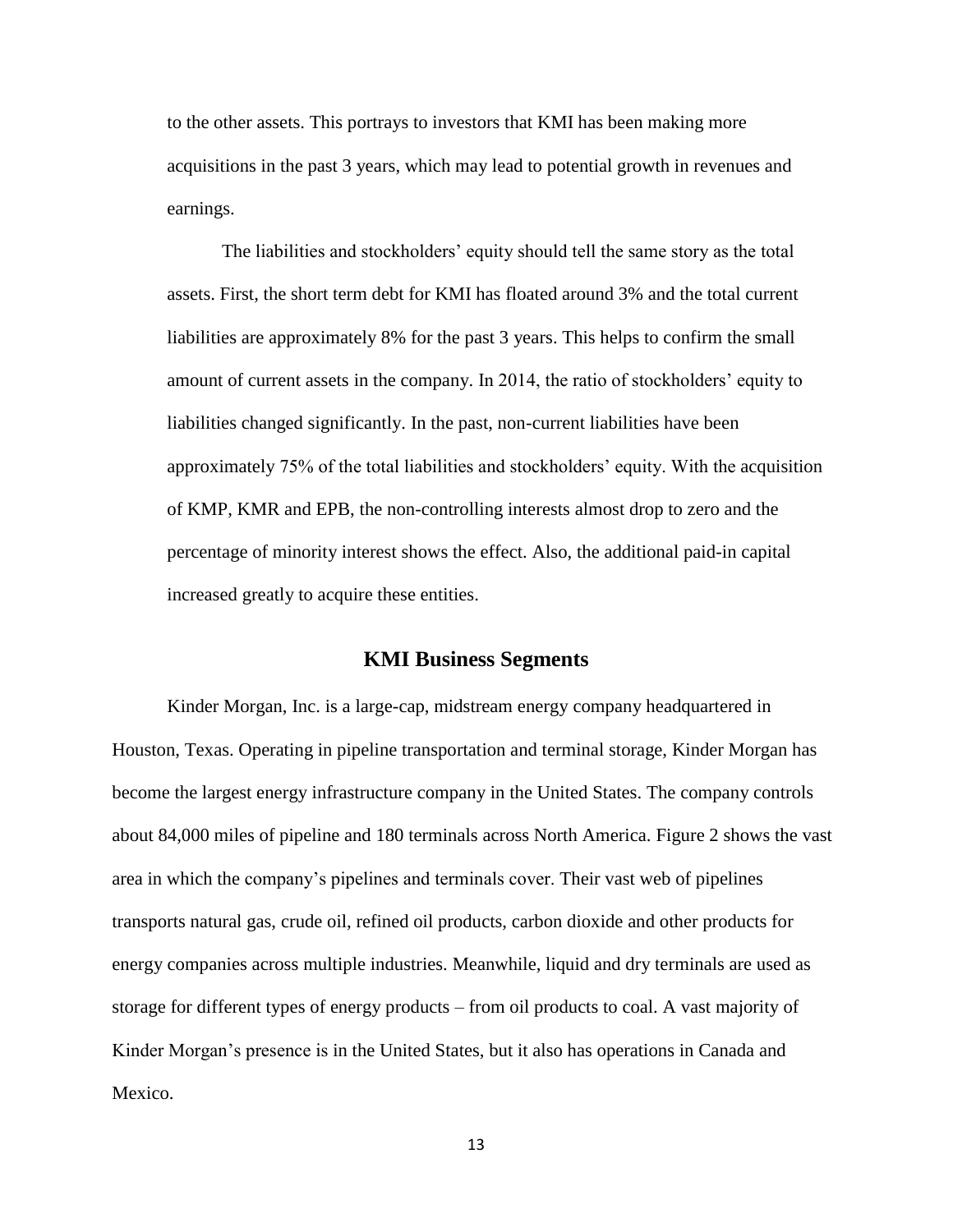### **Natural Gas Pipelines**

KMI's natural gas pipelines business segment includes three different forms of revenue generation. Natural gas transportation and storage is the first form of revenue generation. The second is the operation and/or ownership of natural gas collection systems, natural gas processing and treating facilities. The last is natural gas liquid processing plants and transportation pipelines.

### **Products Pipelines**

The products pipelines transport refined petroleum products – such as jet fuel, diesel fuel, bio fuels and gasoline – and crude oil throughout the United States, Canada and Mexico. The products pipelines segment also includes the storage of these refined petroleum products and crude oil in terminals owned and/or operated by Kinder Morgan.

### **Carbon Dioxide (CO2)**

The Carbon Dioxide segment creates revenue by producing and selling CO2 to oil field extraction companies. These oil fields use the carbon dioxide to push out extra crude oil from older, more mature oil reservoirs and maximize profits on their oil fields. The business segment includes the ownership and/or operation CO2 processing plants in West Texas. CO2 sales from oil field companies helps to contribute more transportation of crude oil in KMI pipelines located in the West Texas region.

#### **Terminals**

Kinder Morgan's terminals business segment brings a steady, growing stream of revenues to the company. This segment includes the ownership and/or operation of liquid terminals and dry-bulk terminals located primarily in the United States and Canada. The liquid terminals store refined petroleum products, crude oil and condensate. On March 31st, the company announced a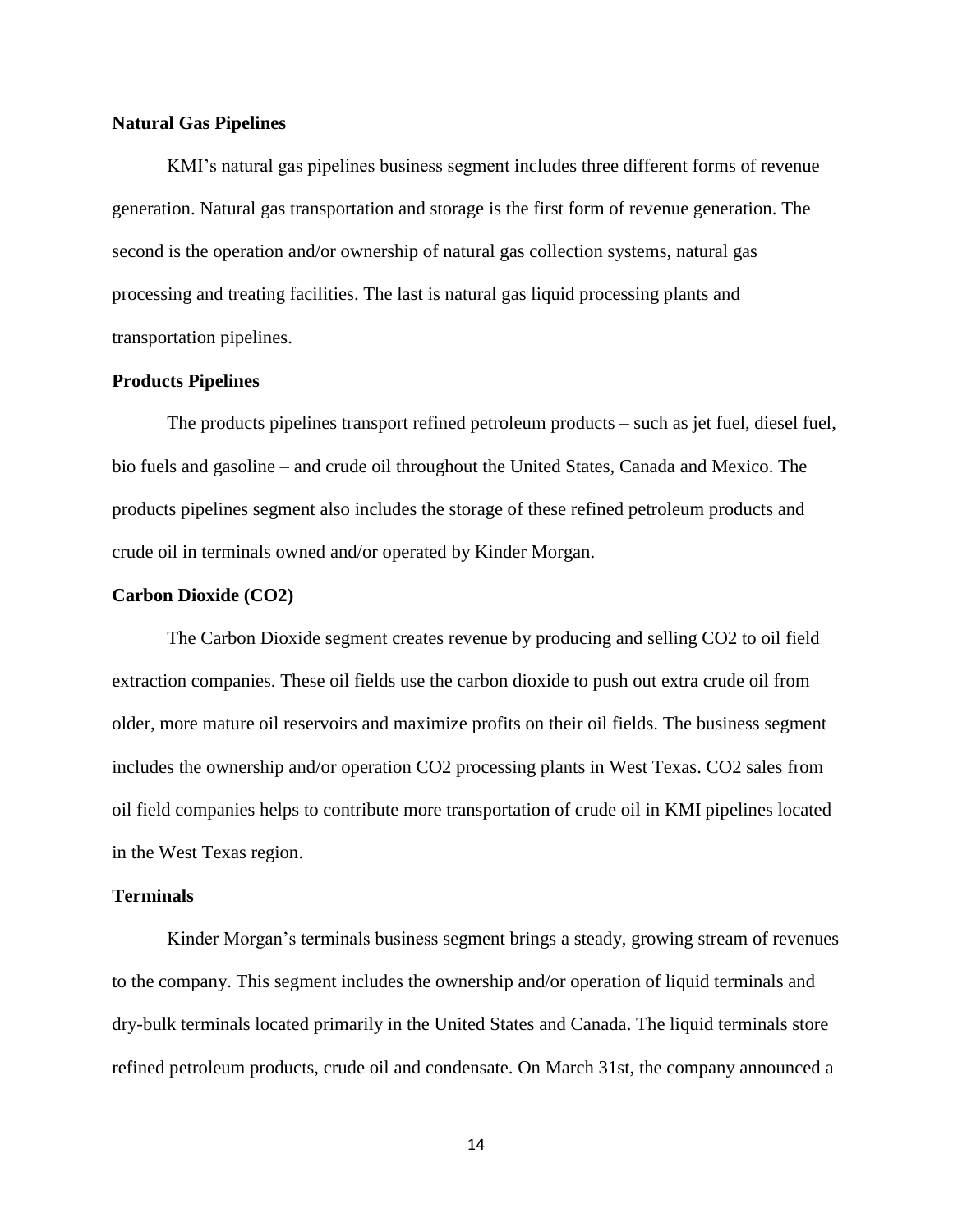joint venture with Keyera Corp. to construct new crude oil storage terminals in Alberta, Canada. The terminals will be connected to KMI's pipelines that stream into the Kinder Morgan Canada business segment. In addition, the dry-bulk terminals hold bulk products that are used in the energy industry – such as coal, alumina, petroleum coke, salt and others. Jones Act tanker ships are also a portion of the terminals segment. A growing business for Kinder Morgan, storage tankers provide transportation of liquids for oil companies and refiners. In 2014, KMI put in orders for the production of five more tankers to be delivered in from 2015 to 2017.

#### **Kinder Morgan Canada**

Kinder Morgan Canada consists of pipelines – the Trans Mountain pipeline system – transporting refined petroleum products and crude oil from the Alberta province of Canada to the British Columbia province of Canada and the state of Washington. The business segment contains pipelines that provide jet fuel to Vancouver International airport.

### **NGPL PipeCo LLC**

NGPL PipeCo LLC is an energy company based in Houston, Texas that provides storage and transportation of natural gas. The LLC holds over 10,000 miles of pipelines - located in the United States and Canda – and storage facilities that service the Midwest region with natural gas. Kinder Morgan Inc. owns 20 percent of the controlling interests in NGPL.

### **Other**

KMI's other business segment was obtained through their acquisition of El Paso Corporation in 2012. Outstanding contracts for the sale of natural gas still remain to drive revenues. Other assets and liabilities still exist from the acquisition, including the attainment of the building which serves as the current headquarters for Kinder Morgan in Houston.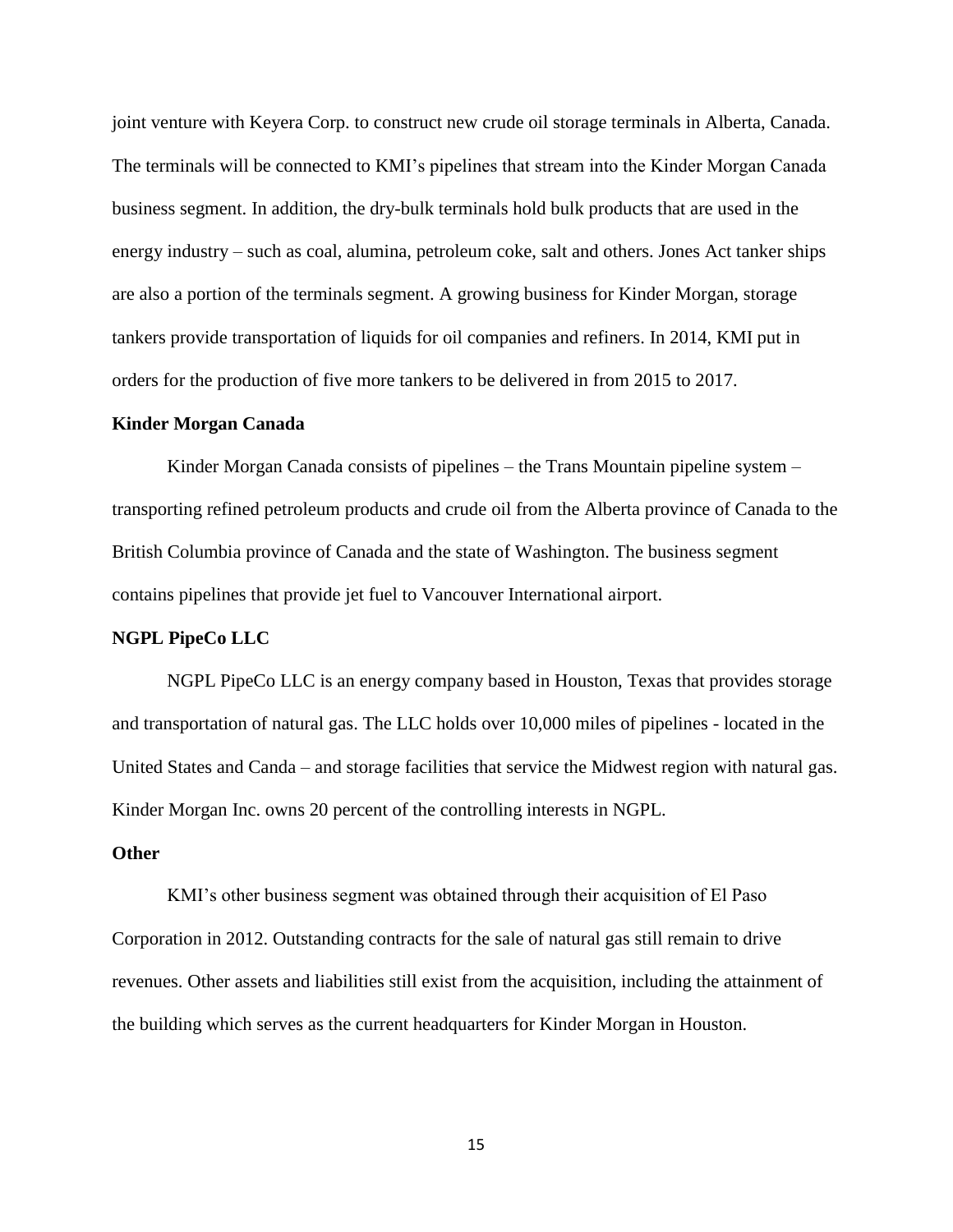### **Assumptions**

<span id="page-20-0"></span>Many assumptions were used throughout the entire financial model build. These assumptions were created using academic research.

### **Revenue Build**

The business segments, which drive the company's revenues, have been explained in the above section. This puts into perspective the growth rates that will be placed on the revenues in the financial model. Table 1 and Table 2 shows the revenue build and revenue cases and how they take into account a breakdown of geographic and business segment revenues. The geographic revenues were forecasted using a 5 year historical average of annual revenue growth and the economic projections of GDP growth for each geographic segment. The economic projections of GDP were gathered from Bloomberg Contributor Composite of private sector economists. To calculate base case revenue growth for each year, a weighting system was utilized. The GDP growth was given a weighting of 35% and the historical segment growth was given 65%. After a base case was forecasted for 3 years, pessimistic and optimistic cases were created. A variation of 1.5% from the base case was used to determine these pessimistic and optimistic cases.

The business segment revenues were forecasted using compounded annual growth rate (CAGR) for each segment, starting in 2008. Each CAGR was added to 1 and multiplied by the corresponding business segment's 2014 revenue. This was repeated each year until 2017 revenues were forecasted. These numbers were then compared to the EEO function – which gives consensus forward equity estimates – in Bloomberg. The forecasted numbers from CAGR place in between the mean and low estimates of the EEO function for 2015E, 2016E and 2017E. **Interest Expense**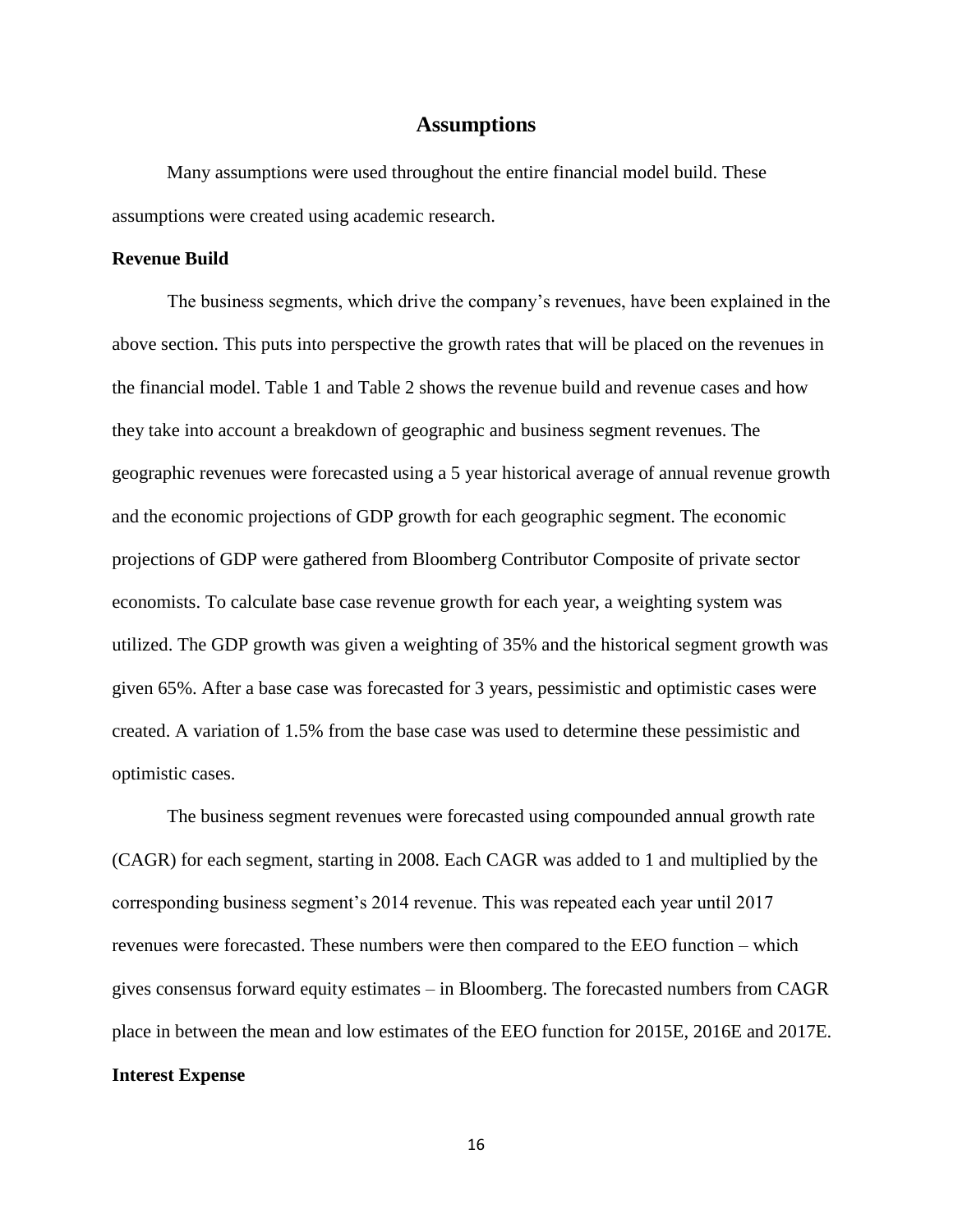Tax rate was another assumption used in the calculation of the financial statements. With the looming possibility of the Fed raising interest rates in the next few years, a calculation was required to compensate for this increase on interest expense. Interest expense can be found on the income statement after operating income. The interest expense will increase in the next few years as the Fed interest rate hikes occur. The model takes into account two different opinions for the rise of interest rates. The "median estimate for the Fed's short-term interest rate target at the end of the year (that) now stands at 0.625%" (Derby) and the belief that the fed will have "an increase of 1.5% over a 12-month period" (Conerly). The original interest rate on short and long term bonds was calculated by utilizing a weighted average yield to maturity on all the bonds outstanding. Assuming a Fed interest rate change, projects KMI short term yields at 1.84%, an increase over the originally calculated 1.15% yield on short term bonds. The long term bonds showed an increase in yield as well, with the original calculation of 3.85% for long term bonds and the Fed adjusted projection of 4.54%. The projected KMI yields with Fed changes in mind were then multiplied by short and long term debt to give the forecasted interest expense in the Table 3 income statement.

### **Dividends Paid**

An assumption was performed on the annual dividends to be paid from 2015 to 2017. In Kinder Morgan's 10-K report, Richard Kinder declared that dividends will be rising to \$2 in 2015 and increasing each year by 10% until 2020. Therefore, an assumption was to project \$2 paid in 2015, \$2.20 paid in 2016 and \$2.42 paid in 2017. These assumptions were multiplied by the total amount of shares outstanding to determine the amount of cash dividends paid in the cash flow statement. The cash flow statement is located in Table 7.

### **Weighted Average Cost of Capital (WACC)**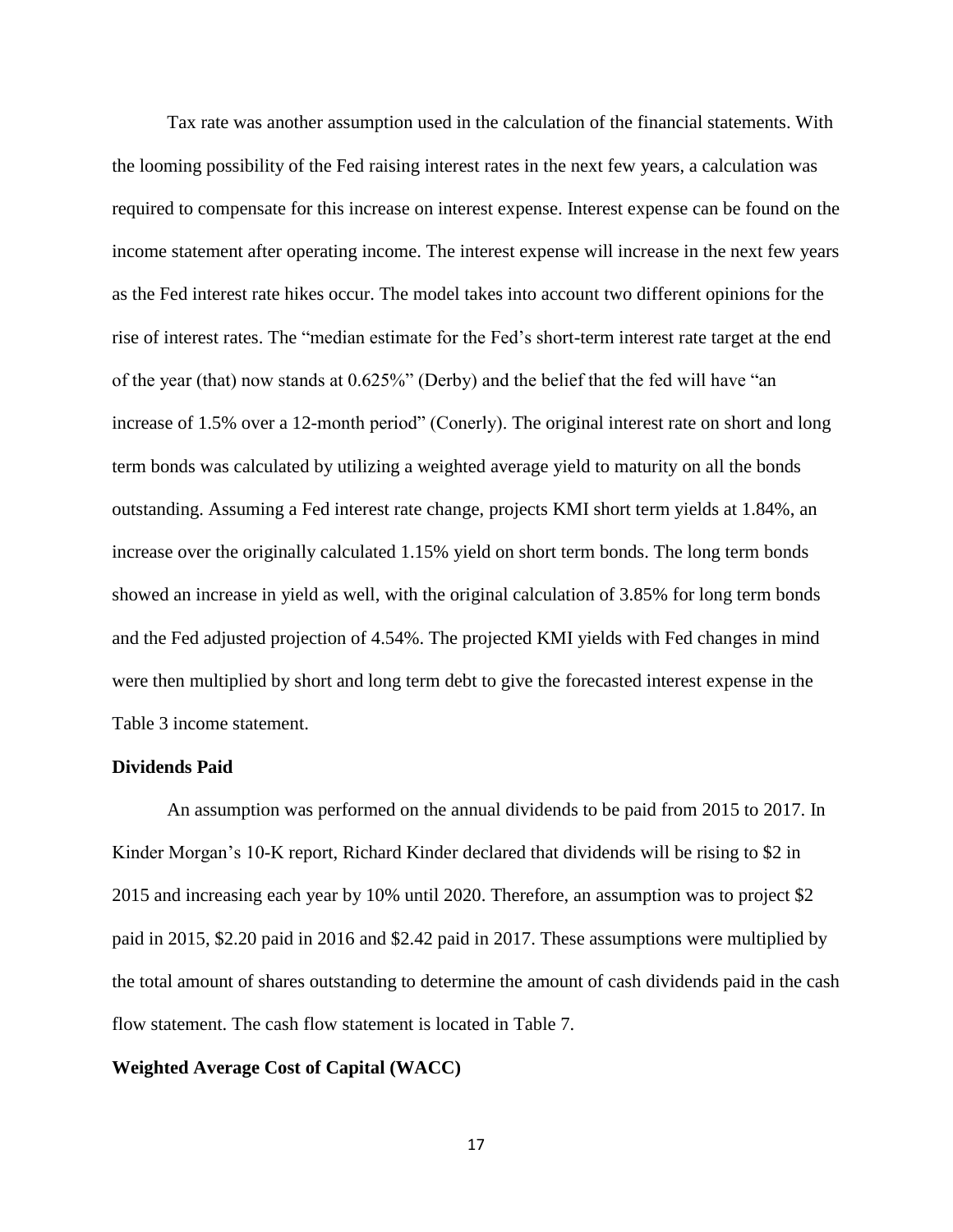The weighted average cost of capital was calculated using multiple cases. These cases and calculations are located in Table 15. According to the Bloomberg database, the beta for KMI is 1.02 and the risk free rate – the yield on a 10 year treasury on April 2, 2015 – is 1.91%. An average interest rate was calculated from the current short and long term weighted average yields to maturity to give 2.5% and the tax rate has historically been 22% for KMI. The capital structure of Kinder Morgan was given by the Bloomberg database at 67.7% equity and 32.3% debt. All of these numbers were held constant in the calculation of WACC. The expected rate of return was the changing piece of the WACC assumption. The base case used a 9.43% expected market return. Pessimistic and optimistic cases were created at 1% higher and lower from the base case. The above WACC assumptions were then used in determining an estimated stock price in the DCF analysis, as seen in Table 14.

### **Terminal Growth**

Terminal growth is an assumption in the discounted cash flow analysis. The terminal growth is a stable rate that the company will grow as long as the business exists. Typically, 3% to 5% terminal growth rates are used to calculate the DCF model. 3% is on the low side and 5% is on the high side. This DCF analysis used 4% as a base case terminal growth rate with pessimistic and optimistic cases created, as well. The pessimistic and optimistic cases are 0.5% difference from the 4% base case. This is an important number used in the DCF calculation and can drastically affect a stock value. The terminal growth assumptions are found being used in Table 14.

### **Results**

### <span id="page-22-0"></span>**Discounted Cash Flow**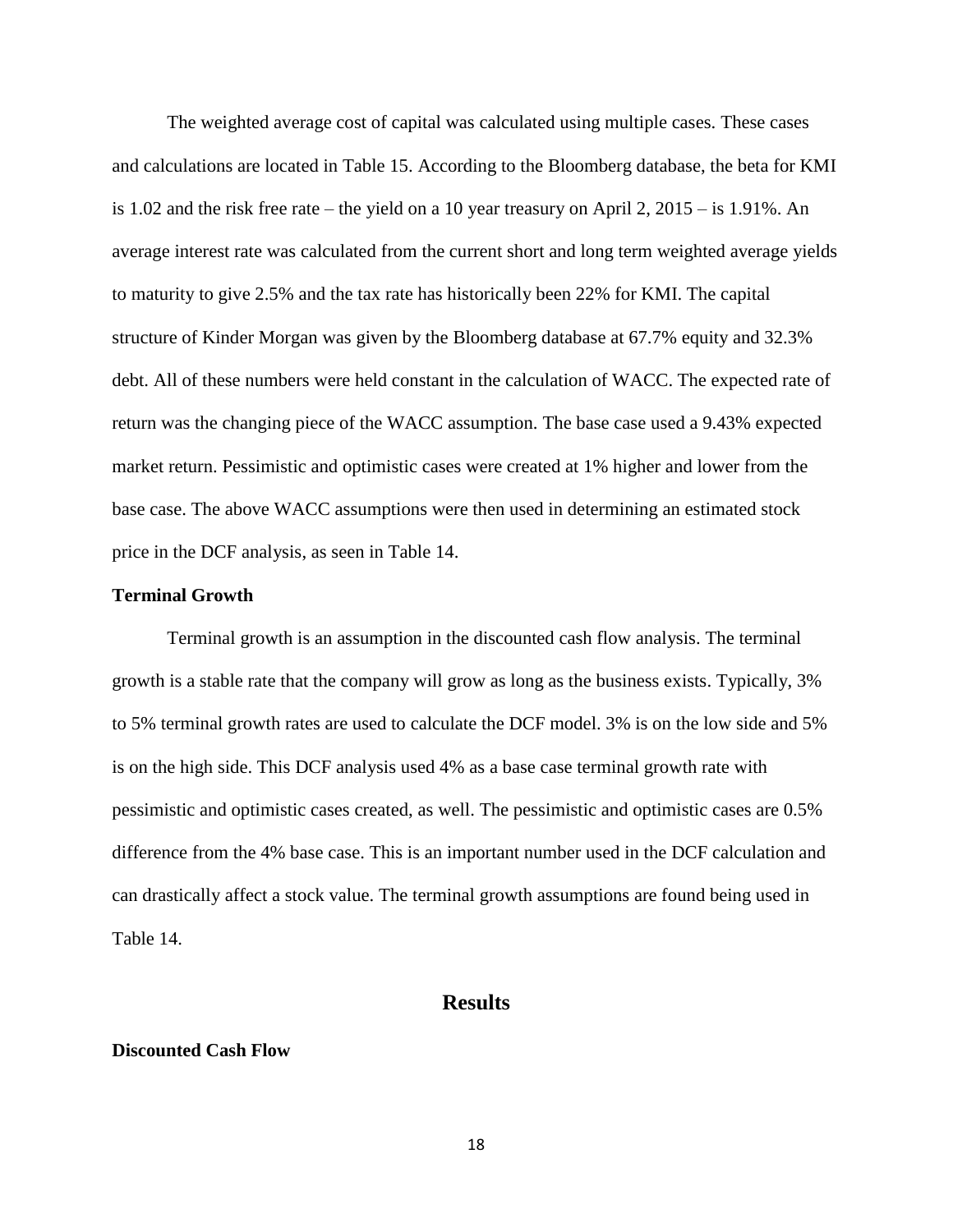The discounted cash flow analysis, located in Table 14, shows investment in KMI is a good opportunity. \$41.92 was the closing price on April 1, 2015. A case study was conducted for the DCF model, utilizing three different WACCs and terminal growths to predict an estimated value of Kinder Morgan stock. The base case consisted of a base WACC and base 4% terminal growth rate. The base case constructed has led to an estimated value projection of \$58.76. The estimated value projects a \$16.84 increase in stock price, which is slightly over a 40% increase in price. Continuing with a 4% terminal growth rate, a pessimistic and optimistic WACC produce an estimated value of \$43.13 and \$83.29, respectively. Even with a higher or pessimistic WACC, the stock price is still valued at 3% above the closing price.

Changing the terminal growth case, with the base case WACC, produces positive results as well. A pessimistic, lower terminal growth rate of 3.5% produces an estimated value of \$46.85. In addition, the DCF model gives an estimated value of \$75.23 with a higher terminal growth rate of 4.5%. However, the use of base case WACC and terminal growth is the best predictor of estimated value.

### **Trading Comparables**

The trading comparables analysis consisted of 7 similar companies from the oil and gas midstream. The comparable companies' information is located in Table 16. The enterprise value to EBITDA ratios for the peer group was used to determine an estimated price for KMI. The median EV/EBITDA was multiplied by Kinder Morgan's forecasted 2015 EBITDA to get an estimated enterprise value for the company. The forecasted debt was deducted and the ending cash balance was added to the estimated enterprise value. With a value of equity calculated, it is divided by the amount of outstanding shares to get an estimated value for the stock. At \$41.92, the closing price of the stock comes in lower than the estimated value of \$53.83. The trading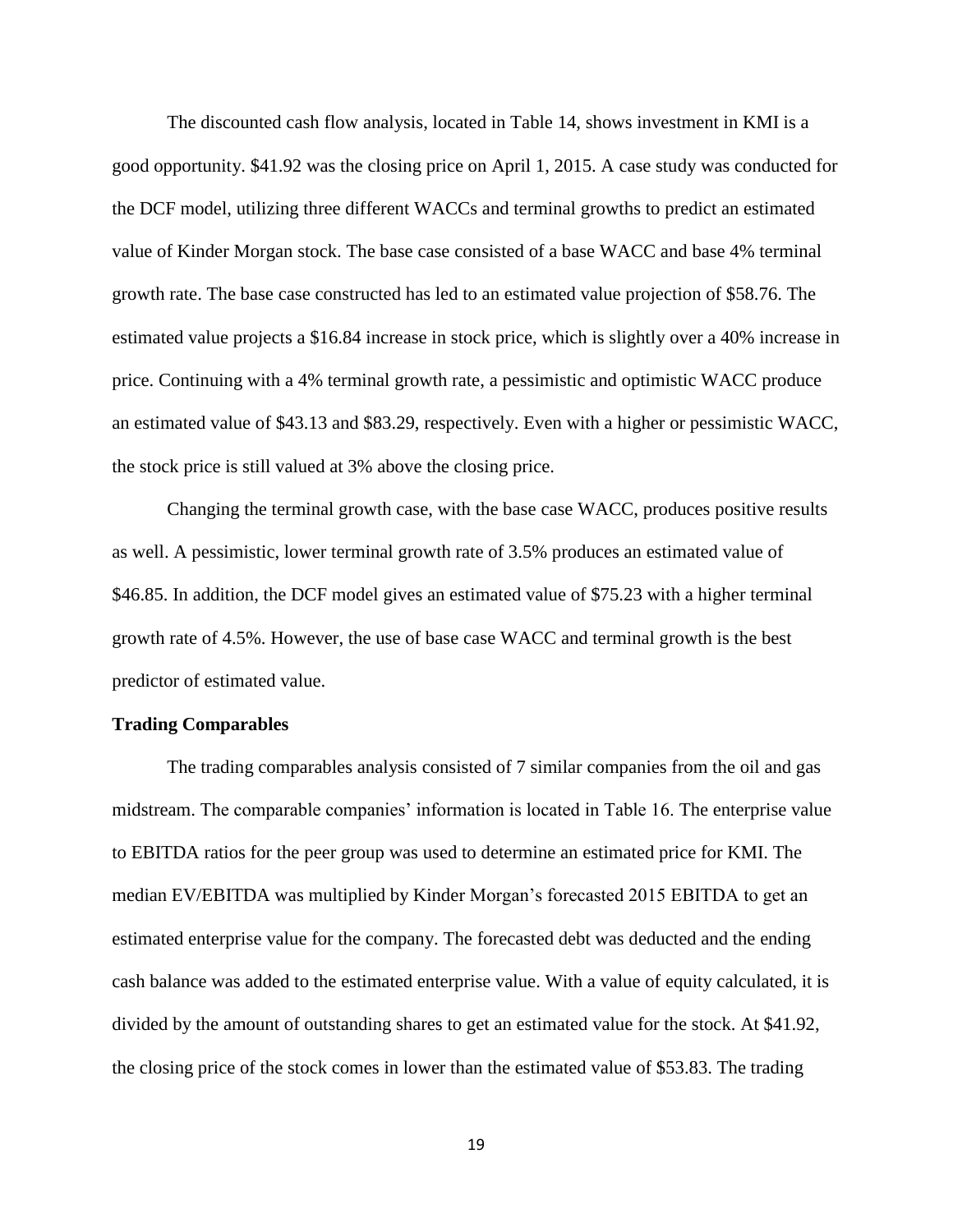comps analysis provided an estimated stock price 28.4% higher than the closing price. KMI stock seems to be a good buying opportunity for investors, according to the trading comps analysis.

Kinder Morgan is not thought of as an acquisition, due to being the largest oil and gas midstream company in North America. For the sake of the study, a trading comps analysis was calculated for the enterprise value and forward EBITDA. EV/Forward EBITDA provides a look into how long the revenues of KMI would take to pay for itself in an acquisition. With a median EV/Forward EBITDA of 12.21 from the midstream peer group, the company's current price appears to look even less expensive to an investor or acquirer. With a higher current EV/EBITDA of 14.54, an investor will be getting more value from the company in the future earnings periods.

### **Target Price**

The target price for KMI stock takes both the discounted cash flow and trading comparables analyses into consideration. The target price calculation in found in Table 13. The calculation of target price places weightings on the DCF and comps prices. Trading comps are usually a better indicator of an estimated value, because it does not involve the forecasting of cash flows and possible error. The comps price of \$53.83, from Table 16, receives a higher weighting of 65%. The DCF analysis from Table 14 is dependent on the forecasting of the financial statements and many assumptions, so it receives a lower weighting of 35% for its \$58.76 estimated price. Once the weightings are set, a target price and target range are created. This research calculated a target price of \$55.55 for KMI stock, giving a 32.5% increase in stock price over the closing price. A 7% target range created a floor price of \$51.66 and a ceiling price of \$59.44.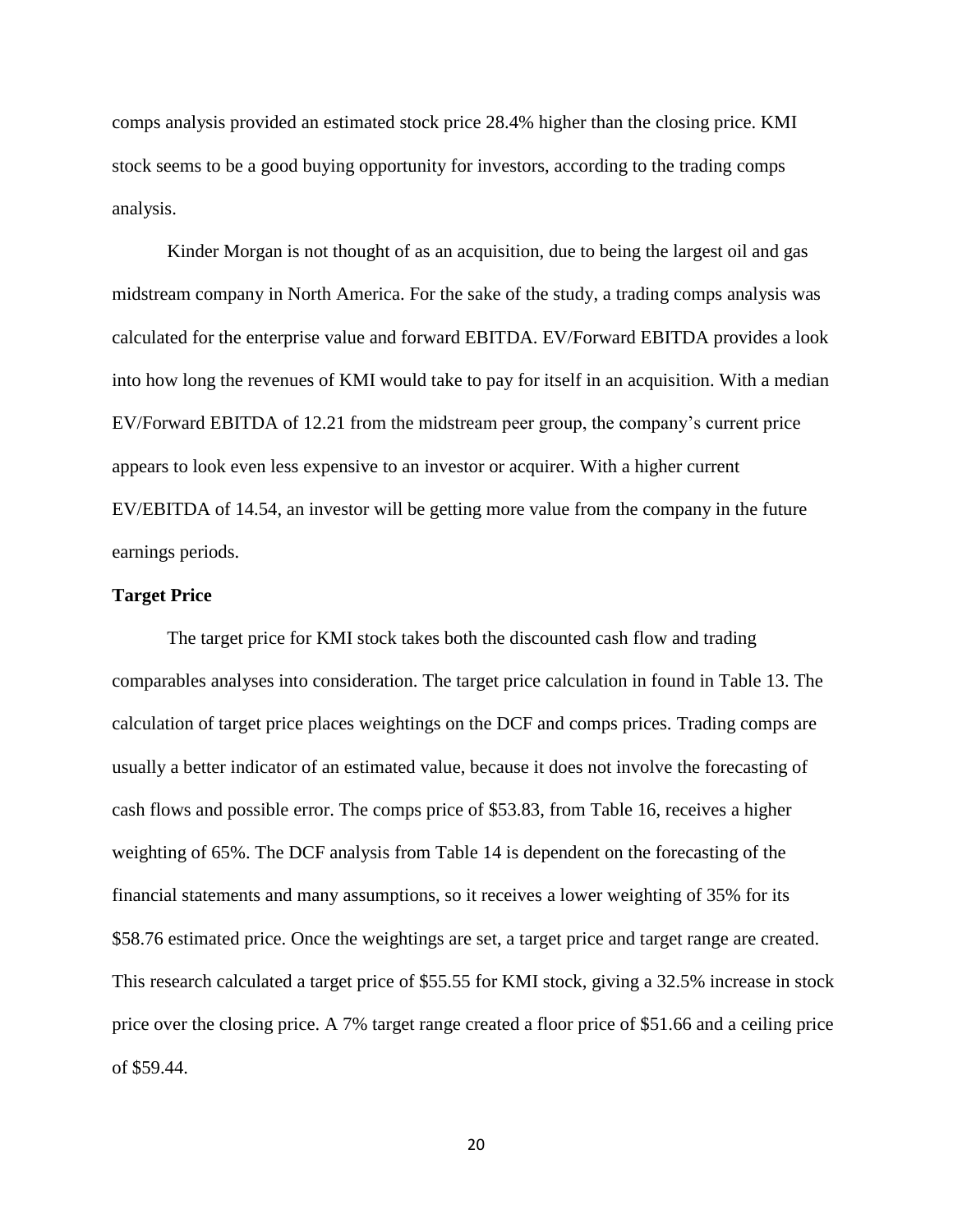### **Conclusion**

<span id="page-25-0"></span>Since the creation of Kinder Morgan Energy Partners in 1997, Richard Kinder has used the master limited partnership business structure to grow his business into the largest midstream and natural gas provider companies in North America. Last year, Richard Kinder had four companies – KMI, KMP, KMR and EPB – that were publicly traded on the New York Stock Exchange. According to KMI's 2014 10K report, it owned about 10% limited partner interest and the 2% general partner interest in KMP, and it owned about 39% limited partner interest and the 2% general partner interest in EPB. It owned a large portion of stock in the KMR limited liability corporation. An unexpected turn occurred at the end of 2014, when KMI announced that it would be purchasing the outstanding shares of KMP, KMR and EPB to consolidate the company under the KMI stock ticker. With so many companies starting midstream MLPs during the fracking revolution, Richard Kinder was taking his company in a new and different direction.

The midstream sector is tailored for the master limited partnership structure to operate. The MLP structure is beneficial, because it takes advantage of special tax benefits. As long as the company operates as a pass through entity and the government does not change current laws to address MLPs, it will not pay corporate taxes. Instead, the shareholders receive 90% of the revenues and the tax responsibility. Steady revenues from fee-based operations in the midstream provide the ability to pay partners these quarterly distributions consistently from year to year.

Richard Kinder spoke in regards to the recent consolidation of Kinder Morgan's MLPs into the single corporation of KMI:

This transaction dramatically simplifies the Kinder Morgan story, by transitioning from four separately traded equity securities today to one security going forward, and by eliminating the incentive distribution rights and structural subordination of debt….Further, we believe that KMI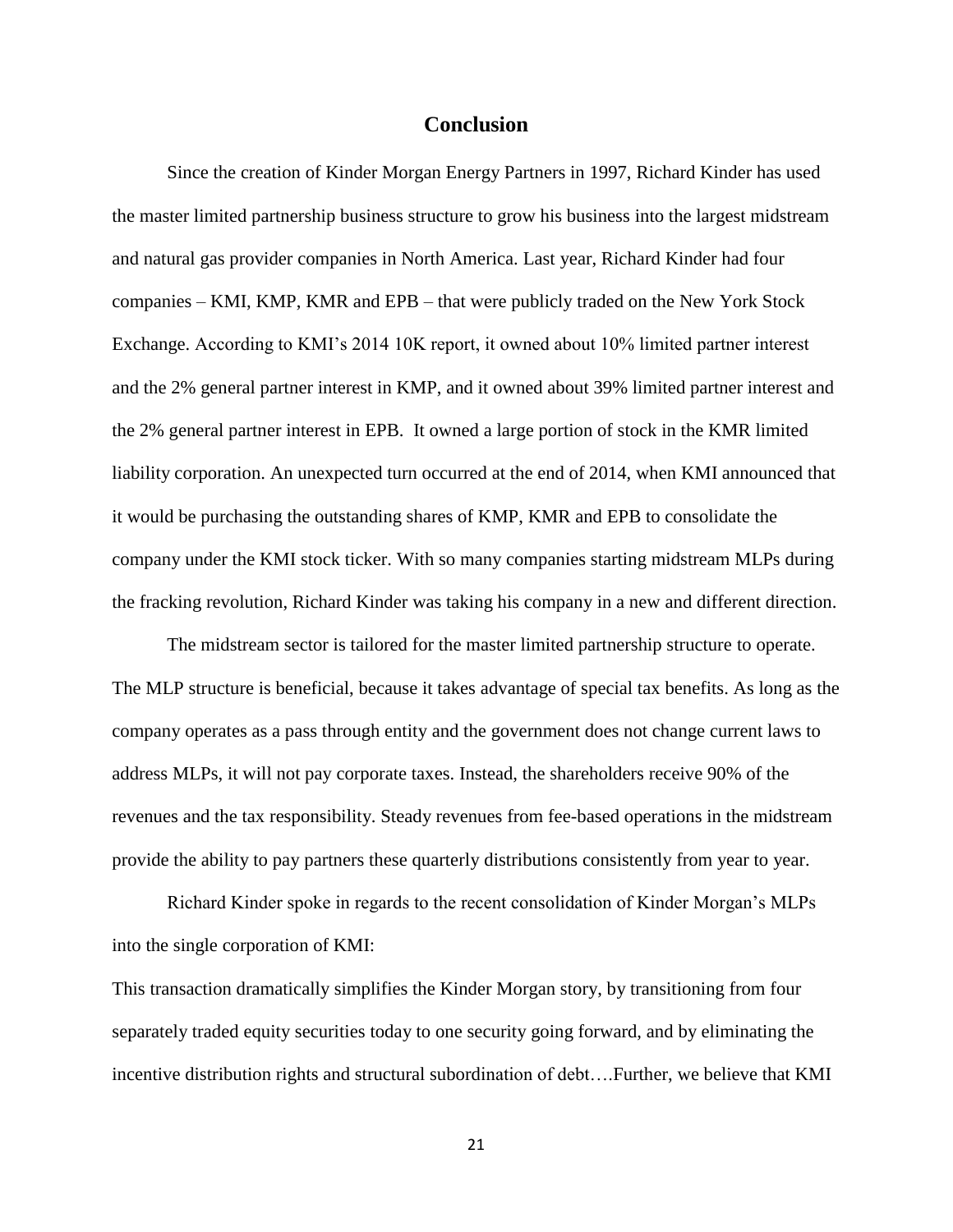will be a valuable acquisition currency and have a significantly lower hurdle for accretive investments in new energy infrastructure. In the opportunity-rich environment of today's energy infrastructure sector, we believe this transaction gives us the ability to grow KMI for years to come. (Kinder Morgan, Inc., 2014b).

The consolidation becomes the second largest merger in the history of the energy industry, behind the Exxon Mobil merger. KMI is the largest energy infrastructure company in North America. Figure 2 shows their consolidated energy infrastructure in North America after the merger.

The consolidation will be beneficial to Kinder Morgan for multiple other reasons, as well. Before the merger, KMI was being taxed on the IDR and quarterly distribution cash flows of KMP and EPB. Therefore, moving away from the MLP tax pass-through structure is not as detrimental as perceived. Also, converting into one large C-corporation will provide KMI with more options to gain capital for expansion. The timing of the merger and exit of the MLP structure is a benefit. As the Fed comes closer to a decision, "the lower 'real' yield that is produced, as interest rates rise, the attractiveness of the income potential of MLPs is likely to decline" (Cahn, 2014). The cost of capital for the company going forward is another benefit. The elimination of IDR payments will help lower the cost of capital and help KMI increase expansion. This is important, because Kinder Morgan wants to expand and take advantage of the INGAA's estimate of \$640 billion in capital expenditure needed for energy infrastructure in the next 22 years. Although KMI has shown that it will be increasing dividends by 10% through 2020, it is not just a dividend stock. The management team will be working to develop the company continuously through these acquisitions and expansions.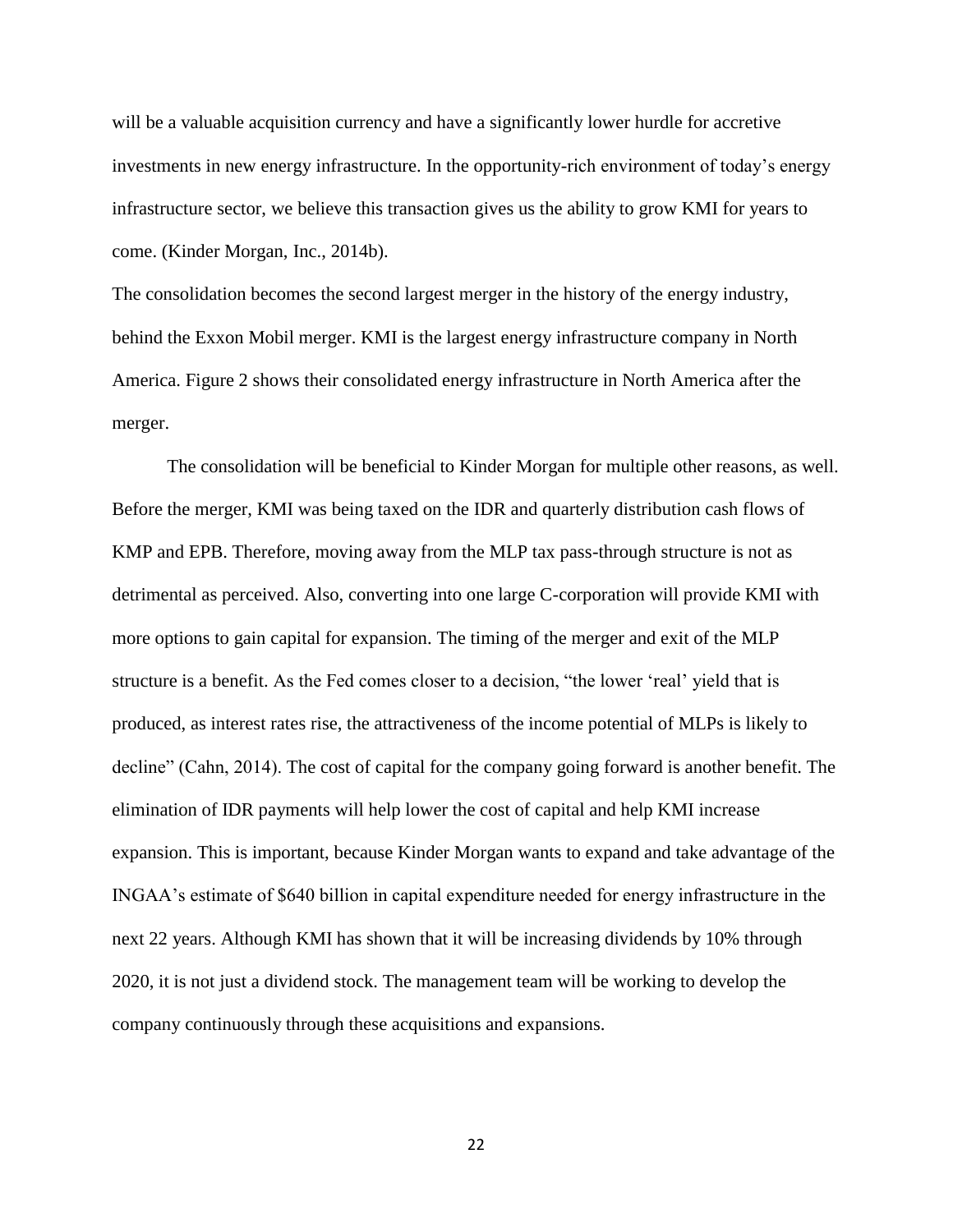Kinder Morgan has a strong track record of acquisition and expansion. This will lead to large amounts of revenue generation and growth potential in the future. Figure 3 shows the capital expenditure backlogs that KMI has projected until 2017. KMI has made recent acquisitions and expansions in 2015. In February, Kinder Morgan acquired Hiland Partners for \$3 billion to expand their reach into the Bakken Formation. As stated in Kinder Morgan's February press release, "Hiland's assets, mostly fee based, consist of crude oil gathering and transportation pipelines and natural gas gathering and processing systems, primarily serving production from the Bakken Formation in North Dakota and Montana" (Kinder Morgan, 2015a). Hiland has long term gathering contracts in the region, which will add to KMI's contracted revenues. In March, Kinder Morgan and Keyera Corporation agreed to a joint venture to create crude oil storage terminals in Alberta, Canada. The terminal will serve as multiple sources of future revenue for KMI, because the "Base Line Terminal will be connected via pipeline to Kinder Morgan's Edmonton terminals and will be capable of sourcing all crude streams handled by Kinder Morgan for delivery to multiple destinations" (Kinder Morgan, 2015b).

By employing qualitative resources and a target price model for Kinder Morgan, this research found that the reorganization of the Kinder Morgan master limited partnership structure will be beneficial to the company's future earnings growth and longevity in the midstream energy sector. At a projected price of \$55.55, Kinder Morgan is a good buying opportunity for investors after the consolidation.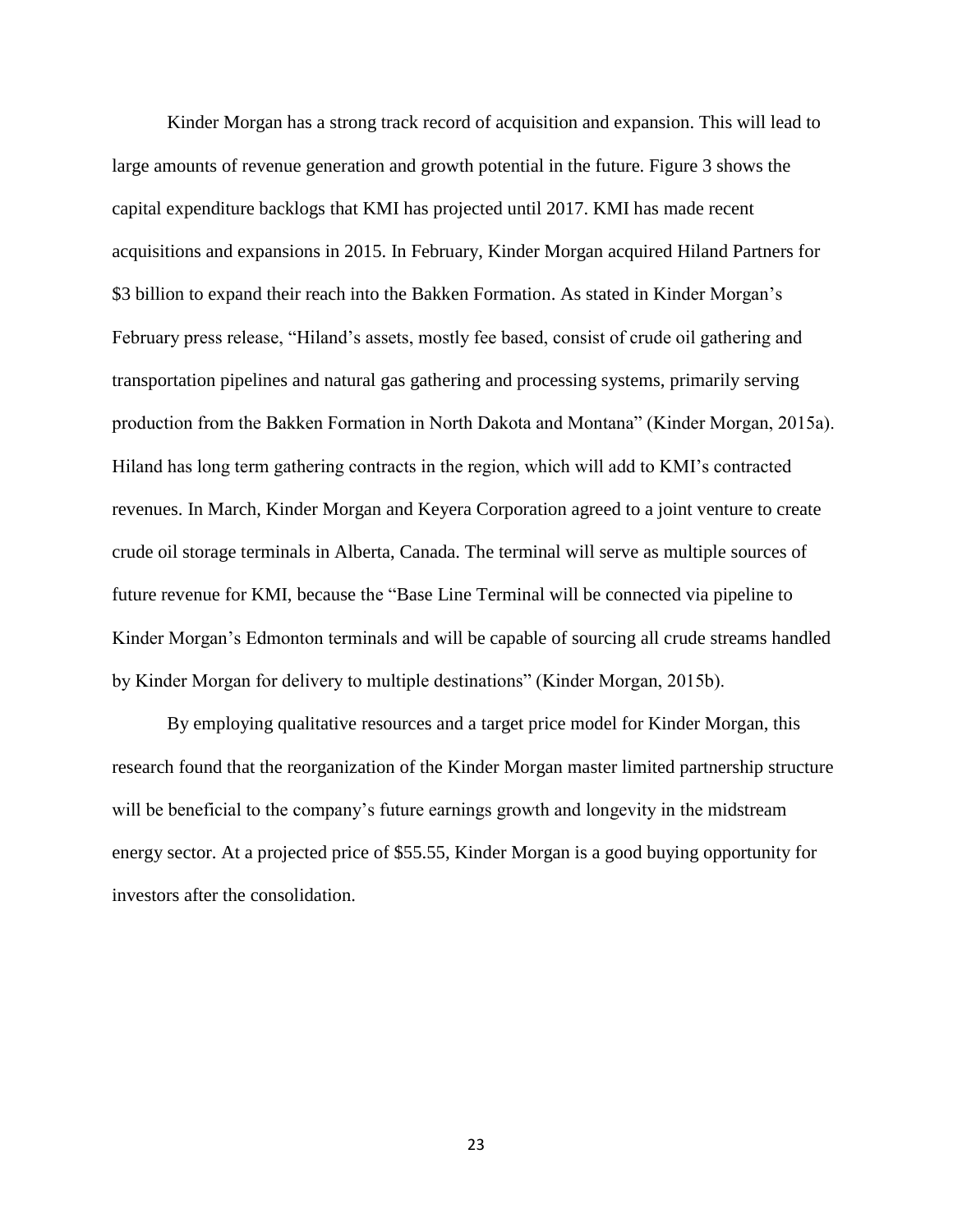# **Appendices**

## Table 1

# *Kinder Morgan: Forecasted Revenue Build*

#### **Revenue Build**

| <b>Case</b>                                                           |         |        |         |      |       |       |       |       |       |       |        |                     |        |
|-----------------------------------------------------------------------|---------|--------|---------|------|-------|-------|-------|-------|-------|-------|--------|---------------------|--------|
|                                                                       |         |        |         |      |       |       |       |       |       |       |        | <b>Growth Rates</b> |        |
| Fiscal year ends in September. USD in millions except per share data. | 2008    | 2009   | 2010    | 2011 | 2012  | 2013  | 2014  | 2015E | 2016E | 2017E | 2015E  | 2016E               | 2017E  |
| Revenue                                                               | 12094.8 | 7185.2 | 8190.61 | 7943 | 9973. | 14070 | 16226 | 17259 | 18356 | 19522 |        |                     |        |
| <b>United States</b>                                                  | 11804.2 | 6862.3 | 7814.6  | 7513 | 9488  | 13656 | 15605 | 16592 | 17636 | 18743 | 6.33%  | 6.29%               | 6.27%  |
| Canada                                                                | 269.3   | 301.9  | 356.5   | 411  | 407   | 398   | 437   | 449   | 462   | 476   | 2.84%  | 2.88%               | 2.86%  |
| Mexico and Other                                                      | 21.3    |        | 19.5    |      |       |       | 184   | 217   | 257   | 304   | 18.18% | 18.27%              | 18.32% |

<span id="page-28-0"></span>

| Fiscal year ends in September. USD in millions except per share data. | 2008  | 2009 | 2010  | 2011 | 2012                     | 2013                     | 2014  | 2015E    | 2016E    | 2017E    |
|-----------------------------------------------------------------------|-------|------|-------|------|--------------------------|--------------------------|-------|----------|----------|----------|
| Revenue                                                               | 12095 | 7185 | 11343 | 7942 | 9973                     | 14070                    | 16226 | 17165.47 | 18194.51 | 19324.23 |
| Natural Gas Pipelines-KMP                                             | 8422  | 3807 | 4417  | 3943 | 5230                     | 8613                     | 10153 | 10474.28 | 10805.73 | 11147.67 |
| Products Pipelines-KMP                                                | 816   | 827  | 883   | 914  | 1370                     | 1853                     | 2068  | 2414.73  | 2819.61  | 3292.36  |
| CO <sub>2</sub> - KMP                                                 | 1269  | 1131 | 1298  | 1434 | 1677                     | 1857                     | 1960  | 2107.22  | 2265.50  | 2435.67  |
| Terminals-KMP                                                         | 1173  | 1108 | 4417  | 1314 | 1356                     | 1408                     | 1717  | 1829.65  | 1949.69  | 2077.60  |
| Kinder Morgan Canada-KMP                                              | 199   | 226  | 269   | 302  | 311                      | 302                      | 291   | 310.05   | 330.35   | 351.98   |
| NGPL PipeCo LLC                                                       | 132   |      | 47    | 36   | 35                       | 36                       | 36    | 28.99    | 23.34    | 18.79    |
| Other                                                                 | 40    | 46   |       |      |                          |                          |       | 0.54     | 0.29     | 0.16     |
| Power                                                                 | 44    | 40   |       |      | $\overline{\phantom{a}}$ | $\overline{\phantom{a}}$ |       | -        |          |          |
|                                                                       |       |      |       |      |                          |                          |       |          |          |          |
| Fiscal year ends in September. USD in millions except per share data. | 2008  | 2009 | 2010  | 2011 | 2012                     | 2013                     | 2014  | 2015E    | 2016E    | 2017E    |
| Revenue                                                               | 12095 | 7185 | 11343 | 7942 | 9973                     | 14070                    | 16226 | 17212.28 | 18275.05 | 19423.30 |

|        | <b>Growth Rates</b> |        |
|--------|---------------------|--------|
| 2015E  | 2017E               |        |
|        |                     |        |
| 6.33%  | 6.29%               | 6.27%  |
| 2.84%  | 2.88%               | 2.86%  |
| 18.18% | 18.27%              | 18.32% |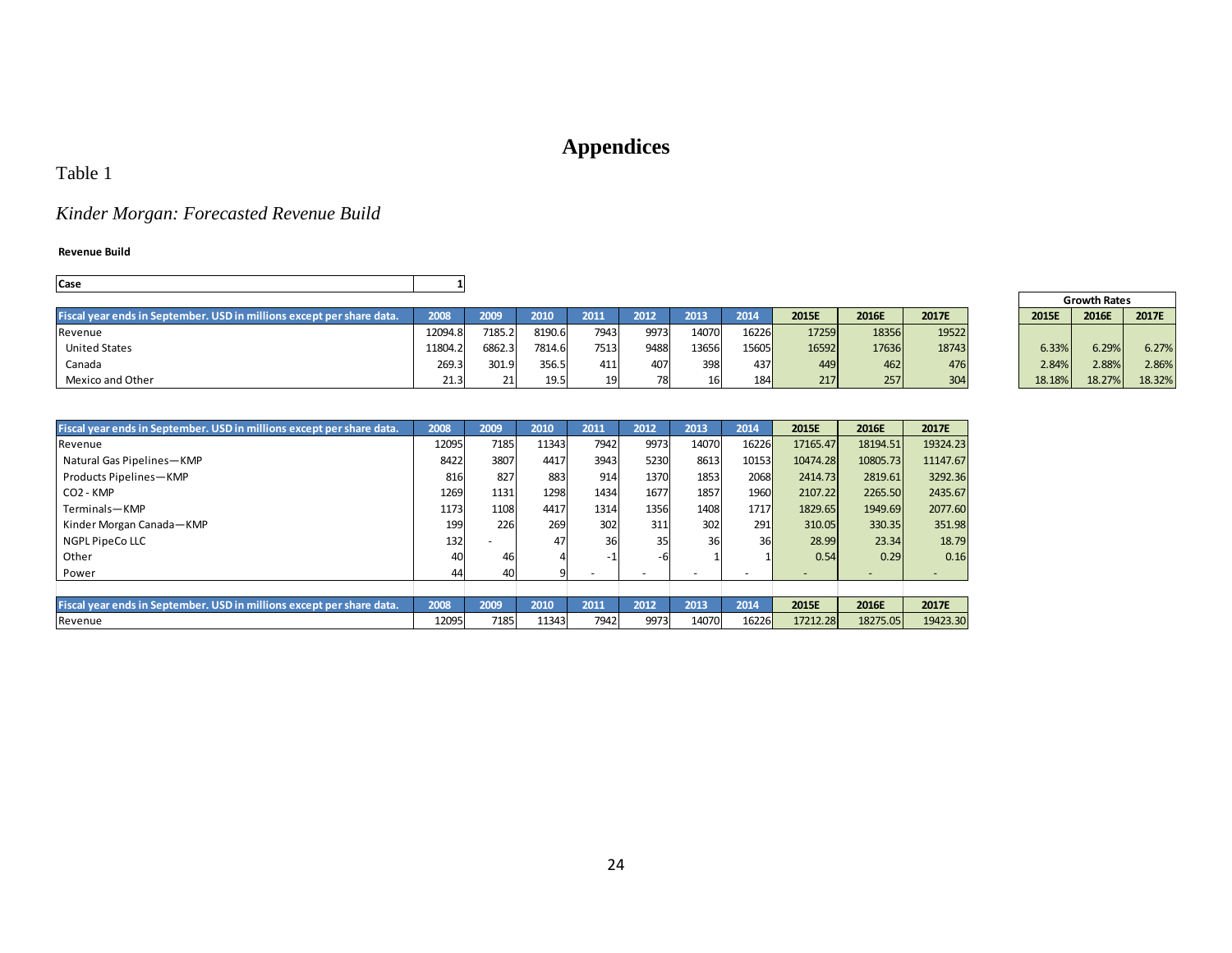# *Kinder Morgan: Revenue Build Cases*

### **Revenue Build Cases**

| Case |     |
|------|-----|
| Step | EV. |

| <b>Base Case</b> |  |
|------------------|--|
| Pessimistic      |  |
| Optimistic       |  |

|                                                          |                                  | 2015   |        |       |        | 2016                             |        |        | 2017                             |        |  |  |  |  |  |
|----------------------------------------------------------|----------------------------------|--------|--------|-------|--------|----------------------------------|--------|--------|----------------------------------|--------|--|--|--|--|--|
|                                                          | Base Case Pessimistic Optimistic |        |        |       |        | Base Case Pessimistic Optimistic |        |        | Base Case Pessimistic Optimistic |        |  |  |  |  |  |
| <b>United States</b>                                     | 6.33%                            | 4.83%  | 7.83%  |       | 6.29%  | 4.79%                            | 7.79%  | 6.27%  | 4.77%                            | 7.77%  |  |  |  |  |  |
| Canada                                                   | 2.84%                            | 1.34%  | 4.34%  |       | 2.88%  | 1.38%                            | 4.38%  | 2.86%  | 1.36%                            | 4.36%  |  |  |  |  |  |
| Mexico and Other                                         | 18.18%                           | 16.68% | 19.68% |       | 18.27% | 16.77%                           | 19.77% | 18.32% | 16.82%                           | 19.82% |  |  |  |  |  |
| Weighting                                                |                                  |        |        |       |        |                                  |        |        |                                  |        |  |  |  |  |  |
| <b>GDP Growth</b>                                        |                                  | 35.00% |        |       |        |                                  |        |        |                                  |        |  |  |  |  |  |
| Historical Segment Growth                                |                                  | 65.00% |        |       |        |                                  |        |        |                                  |        |  |  |  |  |  |
| <b>Economic Projections of GDP Growth</b>                |                                  |        | 2015   | 2016  | 2017   |                                  |        |        |                                  |        |  |  |  |  |  |
| <b>United States</b>                                     |                                  |        | 3.00%  | 2.80% | 2.70%  |                                  |        |        |                                  |        |  |  |  |  |  |
| Canada                                                   |                                  |        | 2.00%  | 2.20% | 2.10%  |                                  |        |        |                                  |        |  |  |  |  |  |
| Mexico and Other                                         |                                  |        | 3.00%  | 3.50% | 3.80%  |                                  |        |        |                                  |        |  |  |  |  |  |
| 5 YR Historical Avg - Annual Revenue Growth (2009 Start) |                                  |        |        |       |        |                                  |        |        |                                  |        |  |  |  |  |  |
| <b>United States</b>                                     | 17.850%                          |        |        |       |        |                                  |        |        |                                  |        |  |  |  |  |  |
| Canada                                                   | 7.670%                           |        |        |       |        |                                  |        |        |                                  |        |  |  |  |  |  |
| Mexico and Other                                         | 54.320%                          |        |        |       |        |                                  |        |        |                                  |        |  |  |  |  |  |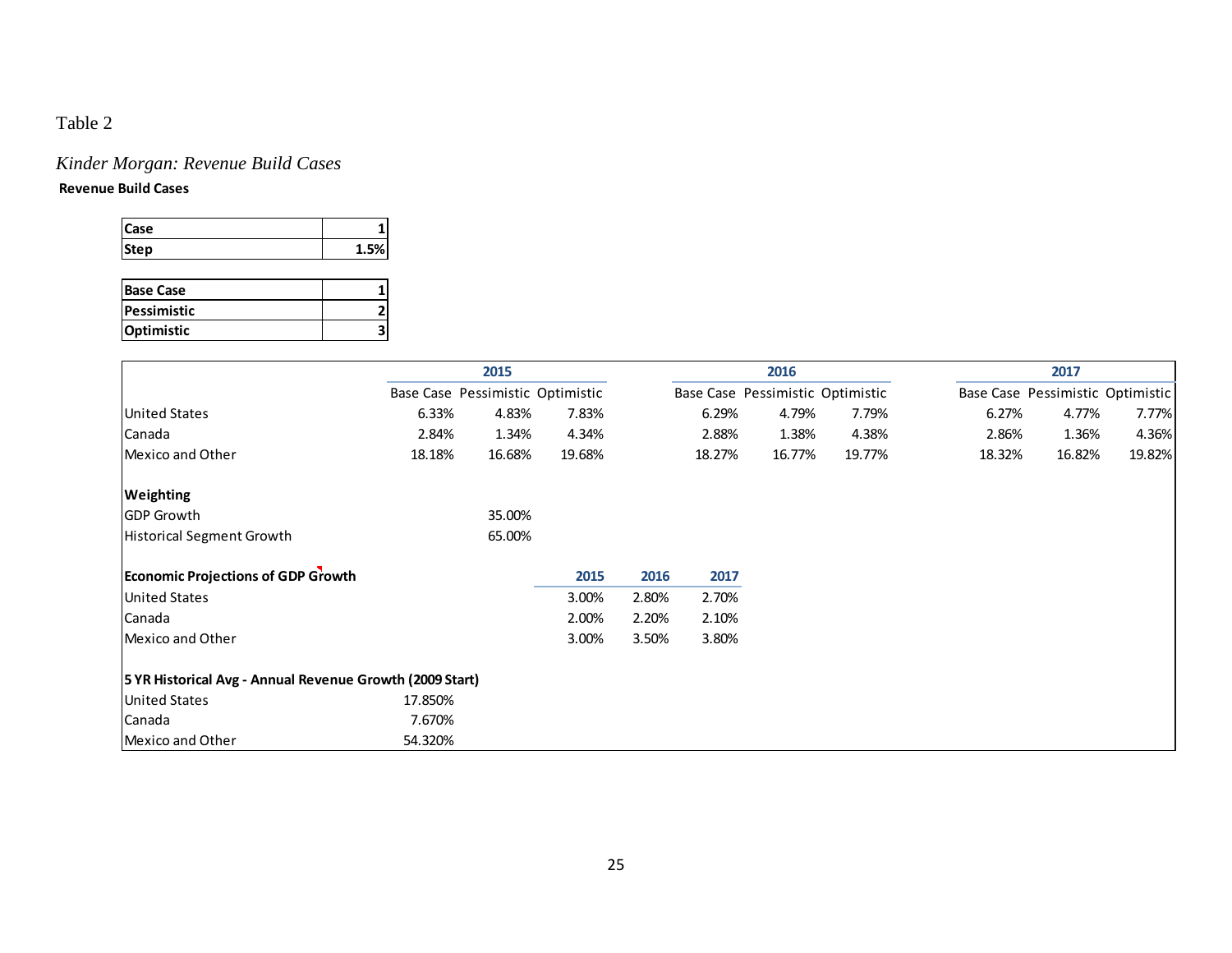|                           |       |                   | 2015  |                          |      |              | 2016  |       |                          |       |     | 2017  |       |
|---------------------------|-------|-------------------|-------|--------------------------|------|--------------|-------|-------|--------------------------|-------|-----|-------|-------|
|                           |       | Mean              | Low   | High                     |      | Mean         | Low   | High  |                          | Mean  | Low |       | High  |
| Revenue Forecasts         |       | 18179             | 16177 | 22739                    |      | 19084        | 17229 | 23548 |                          | 20628 |     | 18739 | 24359 |
|                           | 2008  | 2009              | 2010  | 2011                     | 2012 | 2013         | 2014  |       | <b>CAGR</b>              |       |     |       |       |
| Revenue                   | 12095 | 7185              | 11343 | 7942                     | 9973 | 14070        | 16226 |       |                          |       |     |       |       |
| Natural Gas Pipelines-KMP | 8422  | 3807              | 4417  | 3943                     | 5230 | 8613         | 10153 |       | 0.031644                 |       |     |       |       |
| Products Pipelines-KMP    | 816   | 827               | 883   | 914                      | 1370 | 1853         | 2068  |       | 0.167667                 |       |     |       |       |
| CO <sub>2</sub> - KMP     | 1269  | 1131              | 1298  | 1434                     | 1677 | 1857         | 1960  |       | 0.075114                 |       |     |       |       |
| Terminals-KMP             | 1173  | 1108              | 4417  | 1314                     | 1356 | 1408         | 1717  |       | 0.065607                 |       |     |       |       |
| Kinder Morgan Canada-KMP  | 199   | 226               | 269   | 302                      | 311  | 302          | 291   |       | 0.065474                 |       |     |       |       |
| NGPL PipeCo LLC           | 132   | $\qquad \qquad -$ | 47    | 36                       | 35   | 36           | 36    |       | $-0.19481$               |       |     |       |       |
| Other                     | 40    | 46                | 4     | $-1$                     | -6   | $\mathbf{1}$ | и     |       | $-0.45926$               |       |     |       |       |
| Power                     | 44    | 40                | 9     | $\overline{\phantom{0}}$ |      |              |       |       | $\overline{\phantom{a}}$ |       |     |       |       |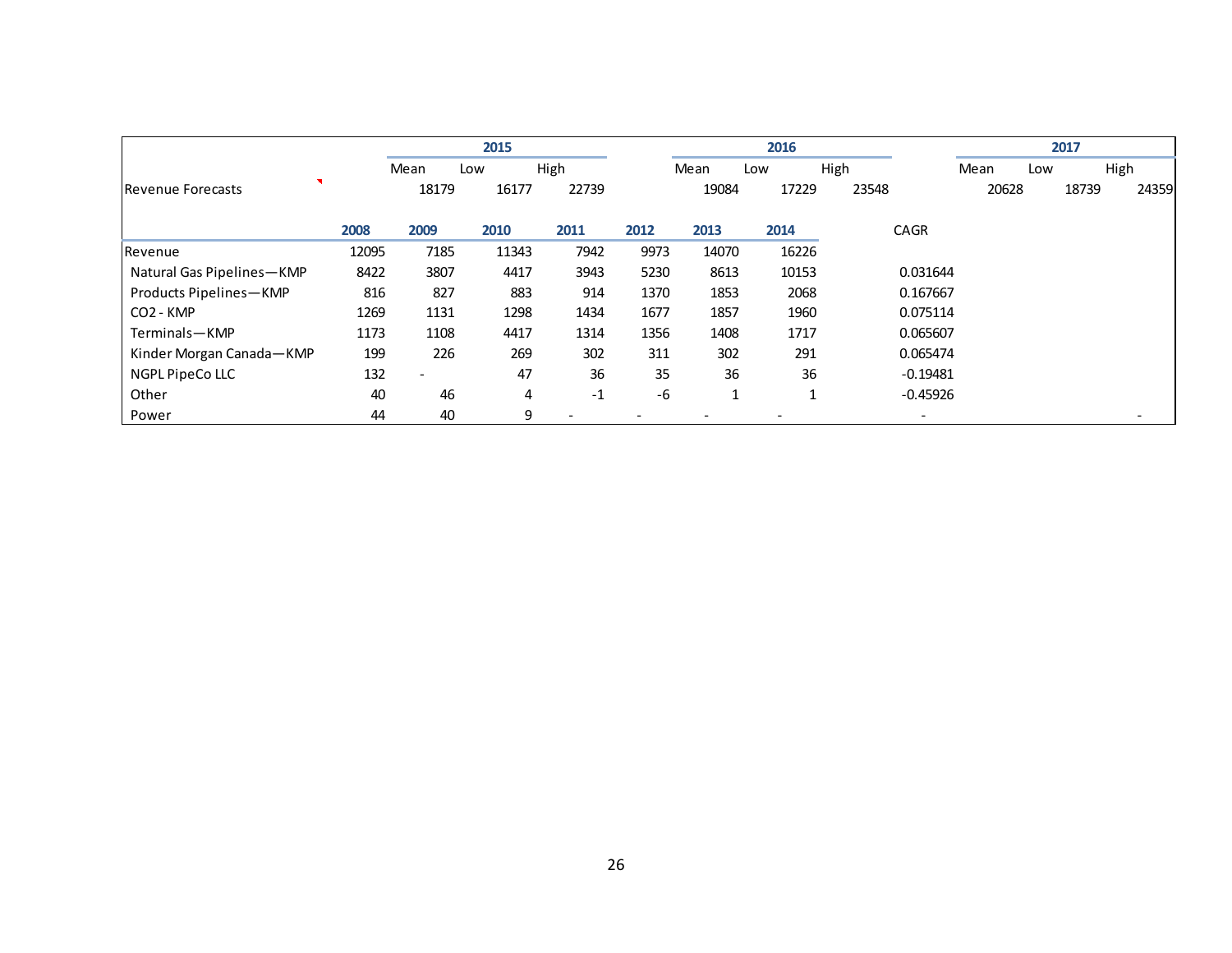# *Kinder Morgan: Forecasted Income Statement*

|                                                                      |      |      |      | KINDER MORGAN, INC. (KMI) CashFlowFlag INCOME STATEMENT |        |        |       |        |         |         |       |       |       |
|----------------------------------------------------------------------|------|------|------|---------------------------------------------------------|--------|--------|-------|--------|---------|---------|-------|-------|-------|
| Fiscal year ends in December. USD in millions except per share data. | 2005 | 2006 | 2007 | 2008                                                    | 2009   | 2010   | 2011  | 2012   | 2013    | 2014    | 2015E | 2016E | 2017E |
| Revenue                                                              |      |      |      | 12095                                                   | 7185   | 8191   | 8265  | 9973   | 14070   | 16226   | 17212 | 18275 | 19423 |
| Cost of revenue                                                      |      |      |      | 9062                                                    | 3068   | 5035   | 4941  | 4759   | 7365    | 8435    | 9065  | 9625  | 10230 |
| <b>Gross profit</b>                                                  |      |      |      | 3033                                                    | 4117   | 3155   | 3324  | 5214   | 6705    | 7791    | 8147  | 8650  | 9194  |
| Operating expenses                                                   |      |      |      |                                                         |        |        |       |        |         |         |       |       |       |
| Operation and maintenance                                            |      |      |      |                                                         | 1160   |        |       |        |         |         |       |       |       |
| Depreciation and amortization                                        |      |      |      | 918                                                     | 1070   | 1079   | 1092  | 1419   | 1806    | 2040    | 2321  | 2465  | 2619  |
| Other operating expenses                                             |      |      |      | 4586                                                    | 479    | 796    | 693   | 1202   | 909     | 1303    | 1472  | 1563  | 1661  |
| Total operating expenses                                             |      |      |      | 5505                                                    | 2710   | 1875   | 1785  | 2621   | 2715    | 3343    | 4257  | 4520  | 4804  |
| <b>Operating income</b>                                              |      |      |      | $-2472$                                                 | 1407   | 1281   | 1539  | 2593   | 3990    | 4448    | 3890  | 4131  | 4390  |
| <b>Interest Expense</b>                                              |      |      |      | 676                                                     | 573    | 668    | 703   | 1427   | 1675    | 1798    | 2342  | 2920  | 3642  |
| Other income (expense)                                               |      |      |      | 250                                                     | 266    | $-144$ | 180   | 177    | 1123    | 441     | 476   | 505   | 537   |
| Income before income taxes                                           |      |      |      | $-2898$                                                 | 1100   | 469    | 1016  | 1343   | 3438    | 3091    | 2106  | 1802  | 1377  |
| Provision for income taxes                                           |      |      |      | 304                                                     | 327    | 168    | 363   | 139    | 742     | 648     | 464   | 397   | 303   |
| Net income from continuing operations                                |      |      |      | $-3202$                                                 | 773    | 300    | 652   | 1204   | 2696    | 2443    | 1642  | 1405  | 1074  |
| Net income from discontinuing ops                                    |      |      |      | $-1$                                                    | 0      | $-1$   | 8     | $-777$ | -4      |         |       |       |       |
| Other (net Income attributable to noncontrolling interests)          |      |      |      | $-396$                                                  | $-278$ | $-341$ | $-66$ | $-112$ | $-1499$ | $-1417$ | $-14$ | $-14$ | $-15$ |
| Net income                                                           |      |      |      | $-3599$                                                 | 495    | $-41$  | 594   | 315    | 1193    | 1026    | 1628  | 1391  | 1058  |
| Net income available to common shareholders                          |      |      |      | $-3599$                                                 | 495    | $-41$  | 594   | 315    | 1193    | 1026    | 1628  | 1391  | 1058  |
| Earnings per share                                                   |      |      |      |                                                         |        |        |       |        |         |         |       |       |       |
| <b>Basic</b>                                                         |      |      |      |                                                         |        |        | 0.74  | 0.4    | 1.15    | 0.89    | 1.43  | 1.22  | 0.93  |
| Diluted                                                              |      |      |      |                                                         |        |        | 0.74  | 0.4    | 1.15    | 0.89    | 1.43  | 1.22  | 0.93  |
| Weighted average shares outstanding                                  |      |      |      |                                                         |        |        |       |        |         |         |       |       |       |
| <b>Basic</b>                                                         |      |      |      |                                                         |        |        | 118   | 907    | 1036    | 1137    | 1137  | 1137  | 1137  |
| Diluted                                                              |      |      |      |                                                         |        |        | 708   | 1354   | 1036    | 1137    | 1137  | 1137  | 1137  |
| <b>EBITDA</b>                                                        |      |      |      | $-1304$                                                 | 2477   | 2215   | 2810  | 4196   | 5796    | 6488    | 6768  | 7186  | 7638  |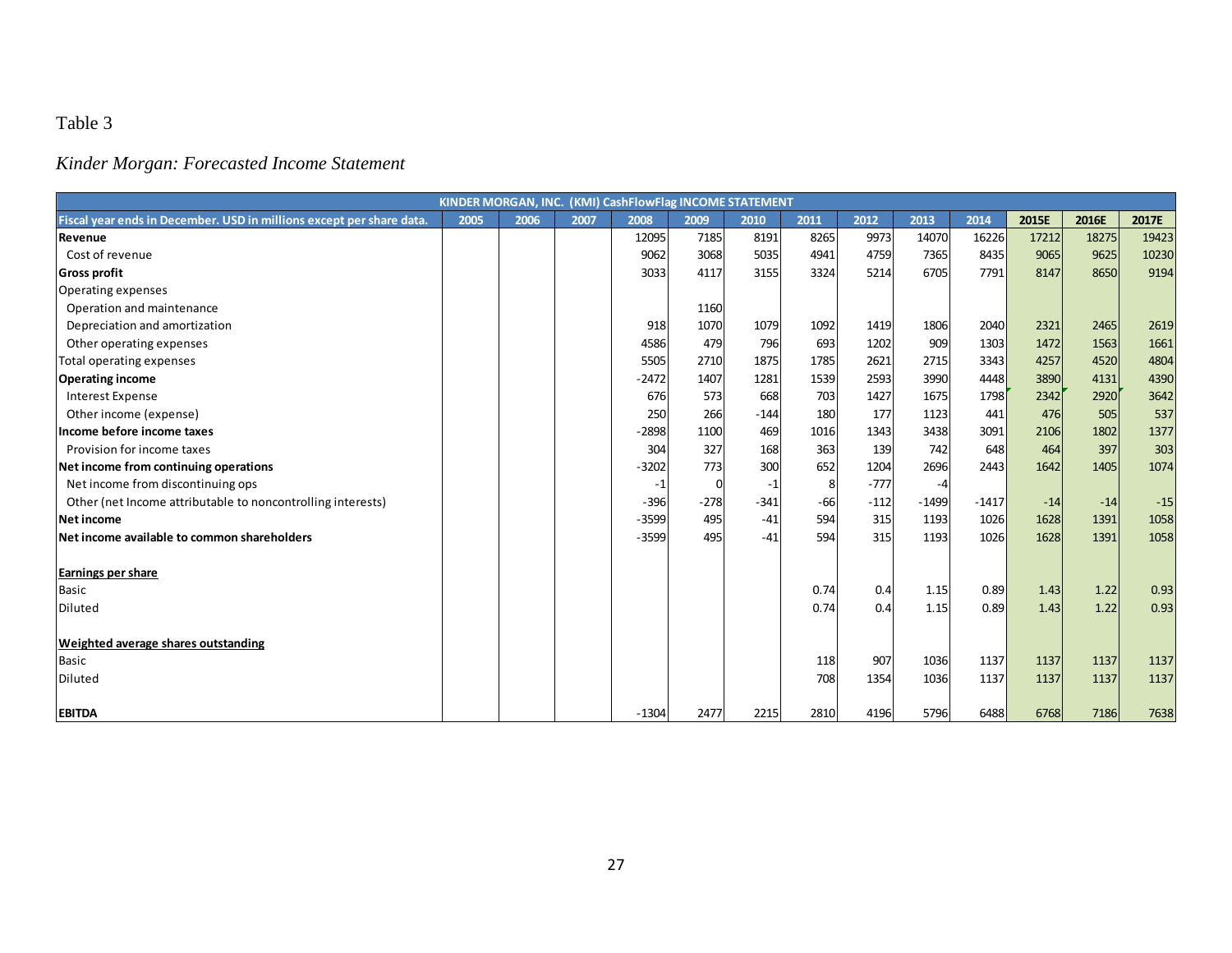*Kinder Morgan: Common Sized Income Statement*

|                                                                      | KINDER MORGAN, INC. (KMI) CashFlowFlag INCOME STATEMENT COMMON SIZED |      |      |           |          |          |          |          |           |          |  |  |  |  |
|----------------------------------------------------------------------|----------------------------------------------------------------------|------|------|-----------|----------|----------|----------|----------|-----------|----------|--|--|--|--|
| Fiscal year ends in December. USD in millions except per share data. | 2005                                                                 | 2006 | 2007 | 2008      | 2009     | 2010     | 2011     | 2012     | 2013      | 2014     |  |  |  |  |
| Revenue                                                              |                                                                      |      |      | 100%      | 100%     | 100%     | 100%     | 100%     | 100%      | 100%     |  |  |  |  |
| Cost of revenue                                                      |                                                                      |      |      | 74.92%    | 42.70%   | 61.47%   | 59.78%   | 47.72%   | 52.35%    | 51.98%   |  |  |  |  |
| <b>Gross profit</b>                                                  |                                                                      |      |      | 25.08%    | 57.30%   | 38.52%   | 40.22%   | 52.28%   | 47.65%    | 48.02%   |  |  |  |  |
| Operating expenses                                                   |                                                                      |      |      |           |          |          |          |          |           |          |  |  |  |  |
| Operation and maintenance                                            |                                                                      |      |      |           | 16.14%   |          |          |          |           |          |  |  |  |  |
| Depreciation and amortization                                        |                                                                      |      |      | 7.59%     | 14.89%   | 13.17%   | 13.21%   | 14.23%   | 12.84%    | 12.57%   |  |  |  |  |
| Other operating expenses                                             |                                                                      |      |      | 37.92%    | 6.67%    | 9.72%    | 8.38%    | 12.05%   | 6.46%     | 8.03%    |  |  |  |  |
| Total operating expenses                                             |                                                                      |      |      | 45.51%    | 37.72%   | 22.89%   | 21.60%   | 26.28%   | 19.30%    | 20.60%   |  |  |  |  |
| <b>Operating income</b>                                              |                                                                      |      |      | $-20.44%$ | 19.58%   | 15.64%   | 18.62%   | 26.00%   | 28.36%    | 27.41%   |  |  |  |  |
| Interest Expense                                                     |                                                                      |      |      | 5.59%     |          | 8.16%    | 8.51%    | 14.31%   | 11.90%    | 11.08%   |  |  |  |  |
| Other income (expense)                                               |                                                                      |      |      | 2.07%     | 3.70%    | $-1.76%$ | 2.18%    | 1.77%    | 7.98%     | 2.72%    |  |  |  |  |
| Income before income taxes                                           |                                                                      |      |      | $-23.96%$ | 15.31%   | 5.73%    | 12.29%   | 13.47%   | 24.43%    | 19.05%   |  |  |  |  |
| Provision for income taxes                                           |                                                                      |      |      | 2.51%     | 4.55%    | 2.05%    | 4.39%    | 1.39%    | 5.27%     | 3.99%    |  |  |  |  |
| Net income from continuing operations                                |                                                                      |      |      | $-26.47%$ | 10.76%   | 3.66%    | 7.89%    | 12.07%   | 19.16%    | 15.06%   |  |  |  |  |
| Net income from discontinuing ops                                    |                                                                      |      |      | $-0.01%$  | 0.00%    | $-0.01%$ | 0.10%    | $-7.79%$ | $-0.03%$  |          |  |  |  |  |
| Other                                                                |                                                                      |      |      | $-3.27%$  | $-3.87%$ | $-4.16%$ | $-0.80%$ | $-1.12%$ | $-10.65%$ | $-8.73%$ |  |  |  |  |
| Net income                                                           |                                                                      |      |      | $-29.76%$ | 6.89%    | $-0.50%$ | 7.19%    | 3.16%    | 8.48%     | 6.32%    |  |  |  |  |
| Net income available to common shareholders                          |                                                                      |      |      | $-29.76%$ | 6.89%    | $-0.50%$ | 7.19%    | 3.16%    | 8.48%     | 6.32%    |  |  |  |  |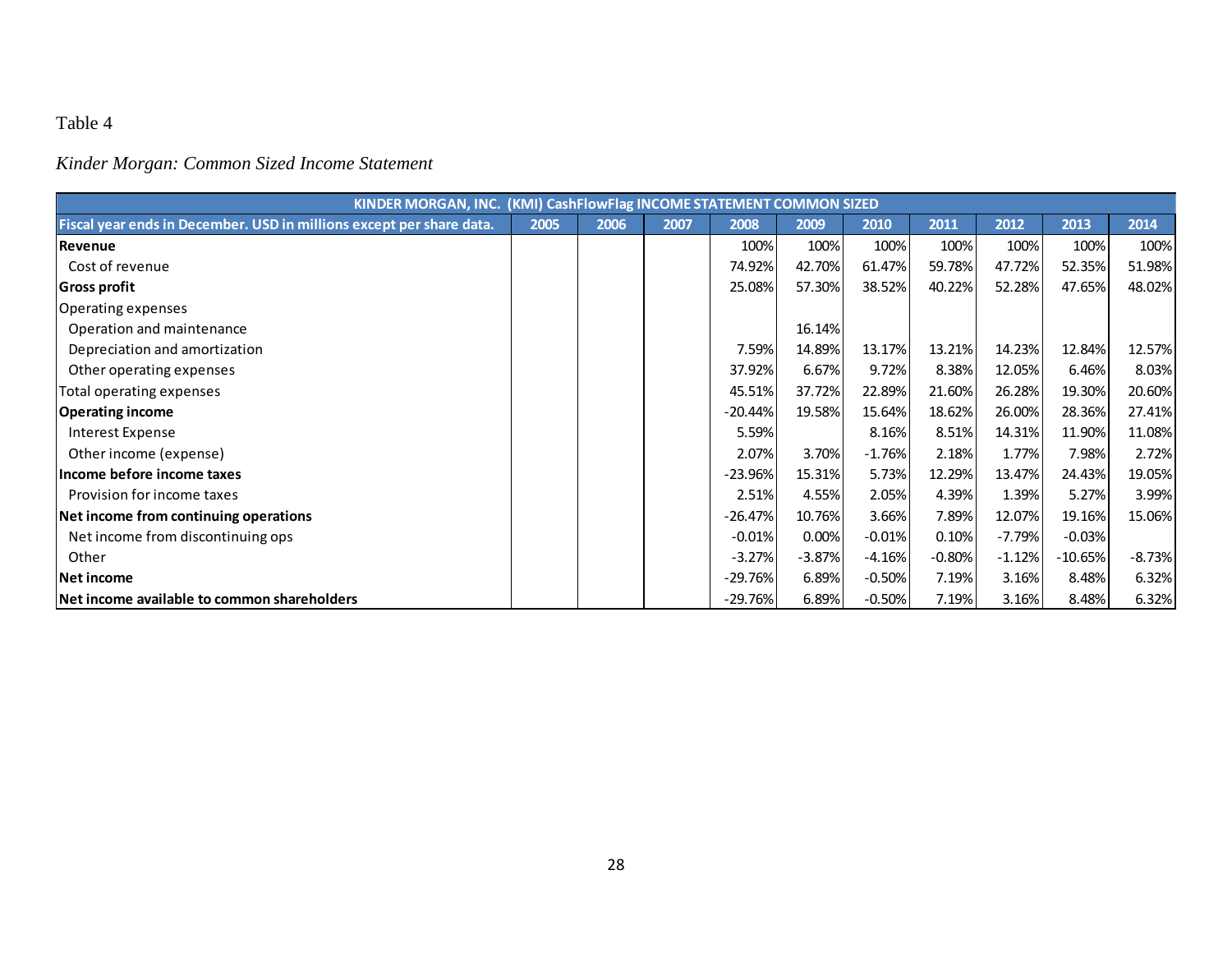# *Kinder Morgan: Balance Sheet*

|                                                                      | KINDER MORGAN, INC. (KMI) CashFlowFlag BALANCE SHEET |      |      |      |         |         |         |         |         |         |          |          |          |  |
|----------------------------------------------------------------------|------------------------------------------------------|------|------|------|---------|---------|---------|---------|---------|---------|----------|----------|----------|--|
| Fiscal year ends in December. USD in millions except per share data. | 2005                                                 | 2006 | 2007 | 2008 | 2009    | 2010    | 2011    | 2012    | 2013    | 2014    | 2015E    | 2016E    | 2017E    |  |
| Assets                                                               |                                                      |      |      |      |         |         |         |         |         |         |          |          |          |  |
| <b>Current assets</b>                                                |                                                      |      |      |      |         |         |         |         |         |         |          |          |          |  |
| Cash                                                                 |                                                      |      |      |      |         |         |         |         |         |         |          |          |          |  |
| Cash and cash equivalents                                            |                                                      |      |      |      | 166     | 502     | 411     | 714     | 598     | 315     | 1393     | 1690     | 2011     |  |
| Total cash                                                           |                                                      |      |      |      | 166     | 502     | 411     | 714     | 598     | 315     | 1393     | 1690     | 2011     |  |
| Receivables                                                          |                                                      |      |      |      | 916     | 971     | 914     | 1404    | 1721    | 1641    | 2046     | 2552     | 3183     |  |
| Inventories                                                          |                                                      |      |      |      | 115     | 94      | 172     | 374     | 430     | 459     | 572      | 714      | 890      |  |
| Other current assets                                                 |                                                      |      |      |      | 183     | 219     | 166     | 1182    | 1119    | 1337    | 1667     | 2079     | 2593     |  |
| <b>Total current assets</b>                                          |                                                      |      |      |      | 1380    | 1787    | 1663    | 3674    | 3868    | 3752    | 5679     | 7035     | 8677     |  |
| <b>Non-current assets</b>                                            |                                                      |      |      |      |         |         |         |         |         |         |          |          |          |  |
| <b>Property, plant and equipment</b>                                 |                                                      |      |      |      |         |         |         |         |         |         |          |          |          |  |
| Gross property, plant and equipment                                  |                                                      |      |      |      | 18806   | 20025   | 21838   | 36274   | 42604   | 46933   | 59511    | 73958    | 92020    |  |
| <b>Accumulated Depreciation</b>                                      |                                                      |      |      |      | $-2003$ | $-2954$ | $-3912$ | $-5278$ | $-6757$ | $-8369$ | $-10437$ | $-13016$ | $-16232$ |  |
| Net property, plant and equipment                                    |                                                      |      |      |      | 16804   | 17071   | 17926   | 30996   | 35847   | 38564   | 49074    | 60942    | 75788    |  |
| Equity and other investments                                         |                                                      |      |      |      | 3696    | 4291    | 3744    | 5804    | 5951    | 6036    | 7527     | 9388     | 11707    |  |
| Goodwill                                                             |                                                      |      |      |      | 4744    | 4831    | 5074    | 23572   | 24504   | 24654   | 30746    | 38343    | 47818    |  |
| Intangible assets                                                    |                                                      |      |      |      | 260     | 339     | 1185    | 1171    | 2438    | 2302    | 2871     | 3580     | 4465     |  |
| Deferred income taxes                                                |                                                      |      |      |      |         |         |         |         |         | 5651    | 7047     | 8789     | 10960    |  |
| Other long-term assets                                               |                                                      |      |      |      | 698     | 589     | 1125    | 2968    | 2577    | 2239    | 2792     | 3482     | 4343     |  |
| Total non-current assets                                             |                                                      |      |      |      | 26201   | 27121   | 29054   | 64511   | 71317   | 79446   | 100058   | 124524   | 155081   |  |
| Total assets                                                         |                                                      |      |      |      | 27581   | 28908   | 30717   | 68185   | 75185   | 83198   | 105737   | 131559   | 163758   |  |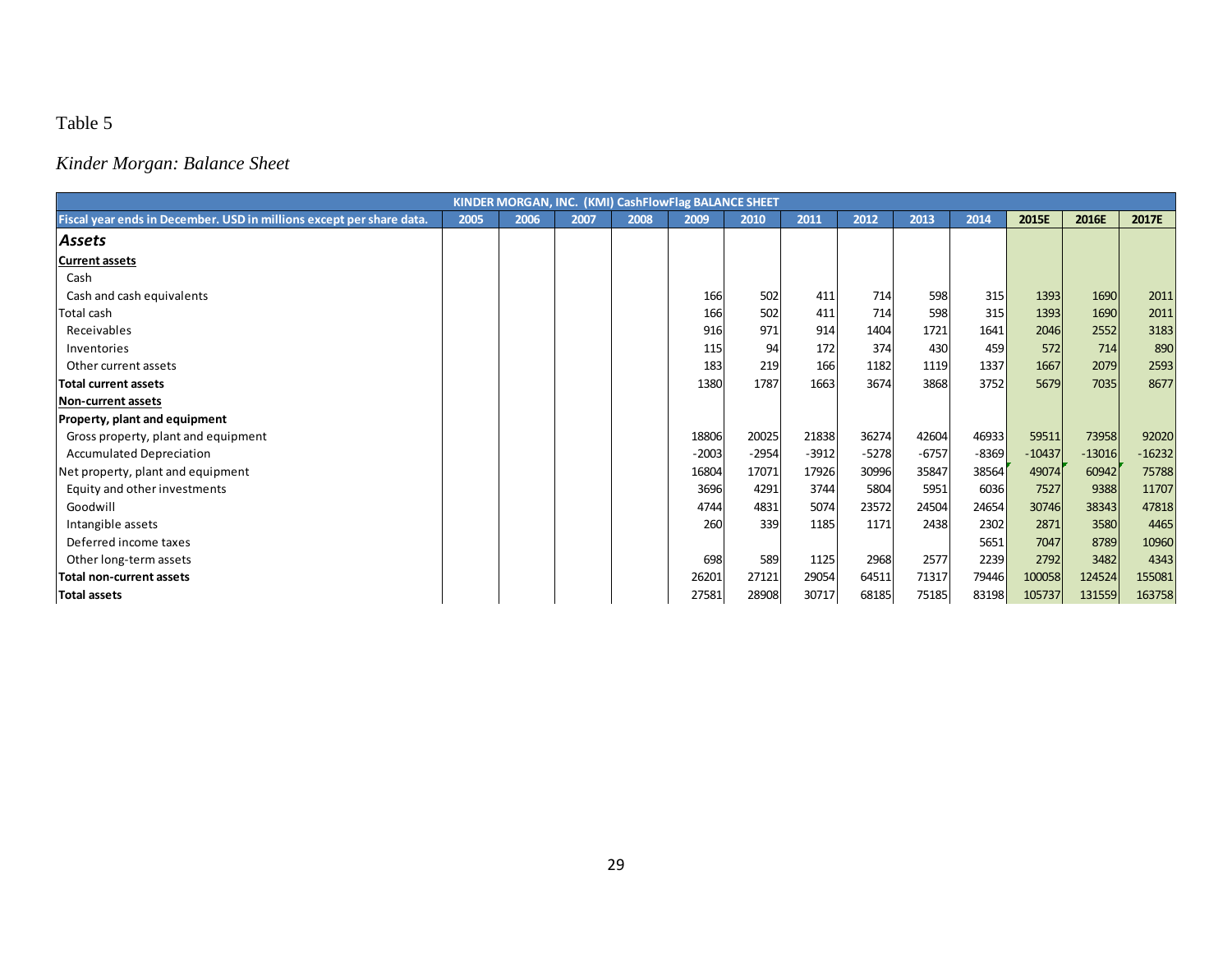| Liabilities and stockholders' equity       |  |  |       |       |        |        |         |         |        |         |                |
|--------------------------------------------|--|--|-------|-------|--------|--------|---------|---------|--------|---------|----------------|
| <b>Liabilities</b>                         |  |  |       |       |        |        |         |         |        |         |                |
| <b>Current liabilities</b>                 |  |  |       |       |        |        |         |         |        |         |                |
| Short-term debt                            |  |  | 805   | 2013  | 2921   | 2449   | 2306    | 2717    | 3388   | 4226    | 5270           |
| Accounts payable                           |  |  | 621   | 648   | 729    | 1200   | 1676    | 1588    | 1980   | 2470    | 3080           |
| Taxes payable                              |  |  | 58    | 45    | 39     |        |         |         |        |         | $\overline{0}$ |
| <b>Accrued liabilities</b>                 |  |  | 487   | 526   | 620    | 1480   | 2093    | 1020    | 1272   | 1586    | 1978           |
| Deferred revenues                          |  |  | 76    | 97    | 100    |        |         |         |        |         | $\overline{0}$ |
| Other current liabilities                  |  |  | 272   | 316   | 121    | 80     |         | 1037    | 1293   | 1613    | 2011           |
| <b>Total current liabilities</b>           |  |  | 2319  | 3644  | 4529   | 5209   | 6075    | 6362    | 7934   | 9895    | 12339          |
| Non-current liabilities                    |  |  |       |       |        |        |         |         |        |         |                |
| Long-term debt                             |  |  | 13241 | 13813 | 14356  | 32000  | 33887   | 40246   | 50191  | 62593   | 78059          |
| Deferred taxes liabilities                 |  |  | 2036  | 2093  | 2199   | 4033   | 4651    |         |        |         | $\Omega$       |
| Minority interest                          |  |  | 4675  | 5100  | 5247   | 10234  | 15192   | 350     | 436    | 544     | 679            |
| Other long-term liabilities                |  |  | 1140  | 819   | 1065   | 2844   | 2287    | 2164    | 2699   | 3366    | 4197           |
| <b>Total non-current liabilities</b>       |  |  | 21091 | 21825 | 22868  | 49111  | 56017   | 42760   | 53326  | 66503   | 82935          |
| <b>Total liabilities</b>                   |  |  | 23410 | 25469 | 27396  | 54320  | 62092   | 49122   | 61260  | 76397   | 95275          |
| Stockholders' equity                       |  |  |       |       |        |        |         |         |        |         |                |
| Common stock                               |  |  |       |       |        | 10     | 10      | 21      | 26     | 33      | 41             |
| Additional paid-in capital                 |  |  |       |       | 3430   | 14917  | 14479   | 36178   | 45118  | 56266   | 70169          |
| Retained earnings                          |  |  |       |       | -3     | $-943$ | $-1372$ | $-2106$ | $-646$ | $-1111$ | $-1693$        |
| Accumulated other comprehensive income     |  |  | 4170  | 3439  | $-115$ | $-119$ | $-24$   | $-17$   | $-21$  | $-26$   | $-33$          |
| Total stockholders' equity                 |  |  | 4170  | 3439  | 3320   | 13865  | 13093   | 34076   | 44477  | 55161   | 68484          |
| Total liabilities and stockholders' equity |  |  | 27581 | 28908 | 30717  | 68185  | 75185   | 83198   | 105737 | 131559  | 163758         |
|                                            |  |  |       |       |        |        |         |         |        |         |                |
| <b>Sanity Check</b>                        |  |  | 0     |       |        |        |         |         |        |         |                |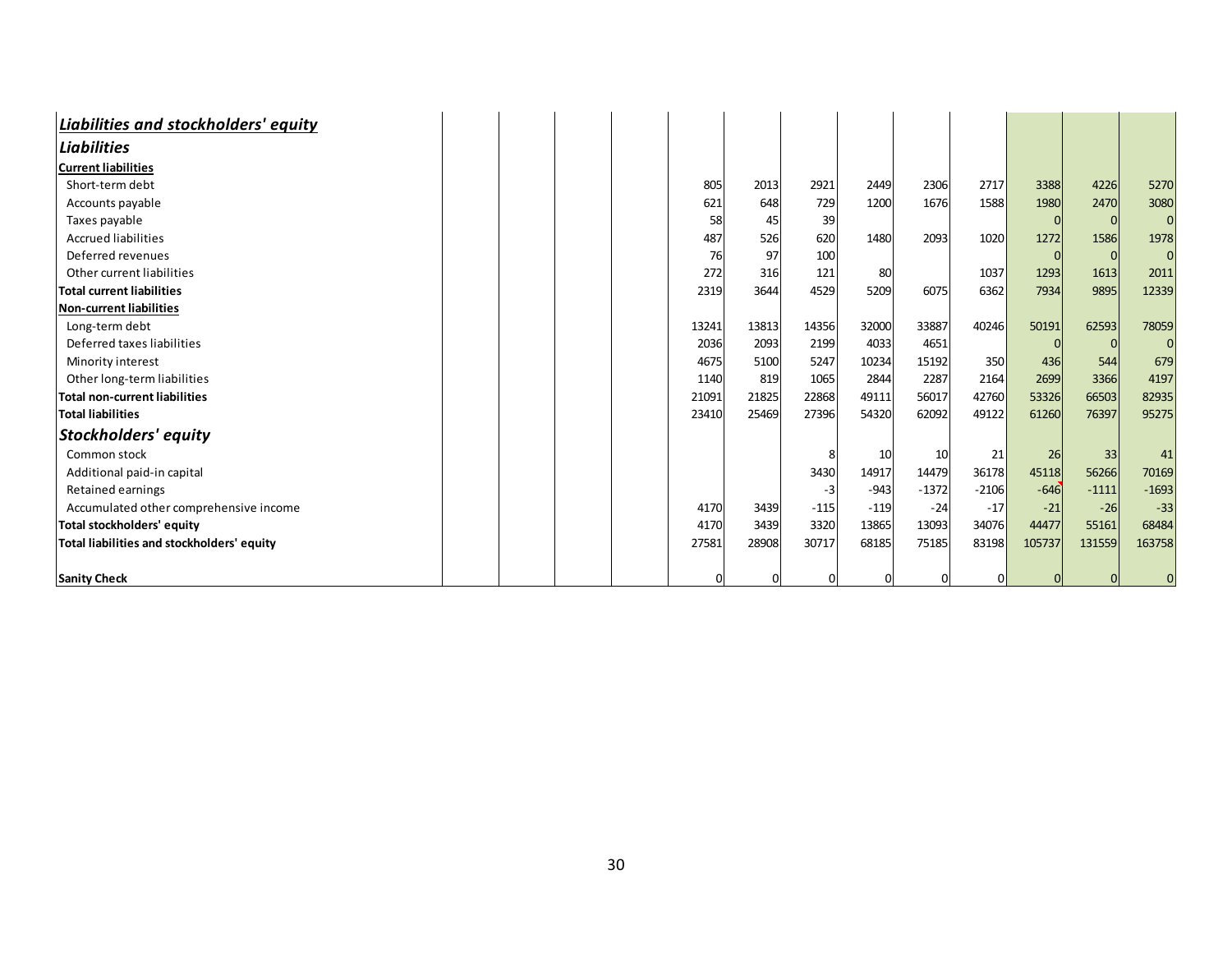*Kinder Morgan: Common Sized Balance Sheet*

|                                                                      | KINDER MORGAN, INC. (KMI) CashFlowFlag BALANCE SHEET COMMON SIZED |      |      |      |          |           |           |          |          |           |
|----------------------------------------------------------------------|-------------------------------------------------------------------|------|------|------|----------|-----------|-----------|----------|----------|-----------|
| Fiscal year ends in December. USD in millions except per share data. | 2005                                                              | 2006 | 2007 | 2008 | 2009     | 2010      | 2011      | 2012     | 2013     | 2014      |
| Assets                                                               |                                                                   |      |      |      |          |           |           |          |          |           |
| <b>Current assets</b>                                                |                                                                   |      |      |      |          |           |           |          |          |           |
| Cash                                                                 |                                                                   |      |      |      |          |           |           |          |          |           |
| Cash and cash equivalents                                            |                                                                   |      |      |      | 0.60%    | 1.74%     | 1.34%     | 1.05%    | 0.80%    | 0.38%     |
| <b>Total cash</b>                                                    |                                                                   |      |      |      | 0.60%    | 1.74%     | 1.34%     | 1.05%    | 0.80%    | 0.38%     |
| Receivables                                                          |                                                                   |      |      |      | 3.32%    | 3.36%     | 2.98%     | 2.06%    | 2.29%    | 1.97%     |
| Inventories                                                          |                                                                   |      |      |      | 0.42%    | 0.33%     | 0.56%     | 0.55%    | 0.57%    | 0.55%     |
| Other current assets                                                 |                                                                   |      |      |      | 0.66%    | 0.76%     | 0.54%     | 1.73%    | 1.49%    | 1.61%     |
| <b>Total current assets</b>                                          |                                                                   |      |      |      | 5.00%    | 6.18%     | 5.41%     | 5.39%    | 5.14%    | 4.51%     |
| <b>Non-current assets</b>                                            |                                                                   |      |      |      |          |           |           |          |          |           |
| Property, plant and equipment                                        |                                                                   |      |      |      |          |           |           |          |          |           |
| Gross property, plant and equipment                                  |                                                                   |      |      |      | 68.18%   | 69.27%    | 71.09%    | 53.20%   | 56.67%   | 56.41%    |
| <b>Accumulated Depreciation</b>                                      |                                                                   |      |      |      | $-7.26%$ | $-10.22%$ | $-12.74%$ | $-7.74%$ | $-8.99%$ | $-10.06%$ |
| Net property, plant and equipment                                    |                                                                   |      |      |      | 60.93%   | 59.05%    | 58.36%    | 45.46%   | 47.68%   | 46.35%    |
| Equity and other investments                                         |                                                                   |      |      |      | 13.40%   | 14.84%    | 12.19%    | 8.51%    | 7.92%    | 7.25%     |
| Goodwill                                                             |                                                                   |      |      |      | 17.20%   | 16.71%    | 16.52%    | 34.57%   | 32.59%   | 29.63%    |
| Intangible assets                                                    |                                                                   |      |      |      | 0.94%    | 1.17%     | 3.86%     | 1.72%    | 3.24%    | 2.77%     |
| Deferred income taxes                                                |                                                                   |      |      |      |          |           |           |          |          | 6.79%     |
| Other long-term assets                                               |                                                                   |      |      |      | 2.53%    | 2.04%     | 3.66%     | 4.35%    | 3.43%    | 2.69%     |
| <b>Total non-current assets</b>                                      |                                                                   |      |      |      | 95.00%   | 93.82%    | 94.59%    | 94.61%   | 94.86%   | 95.49%    |
| <b>Total assets</b>                                                  |                                                                   |      |      |      | 100.00%  | 100.00%   | 100.00%   | 100.00%  | 100.00%  | 100.00%   |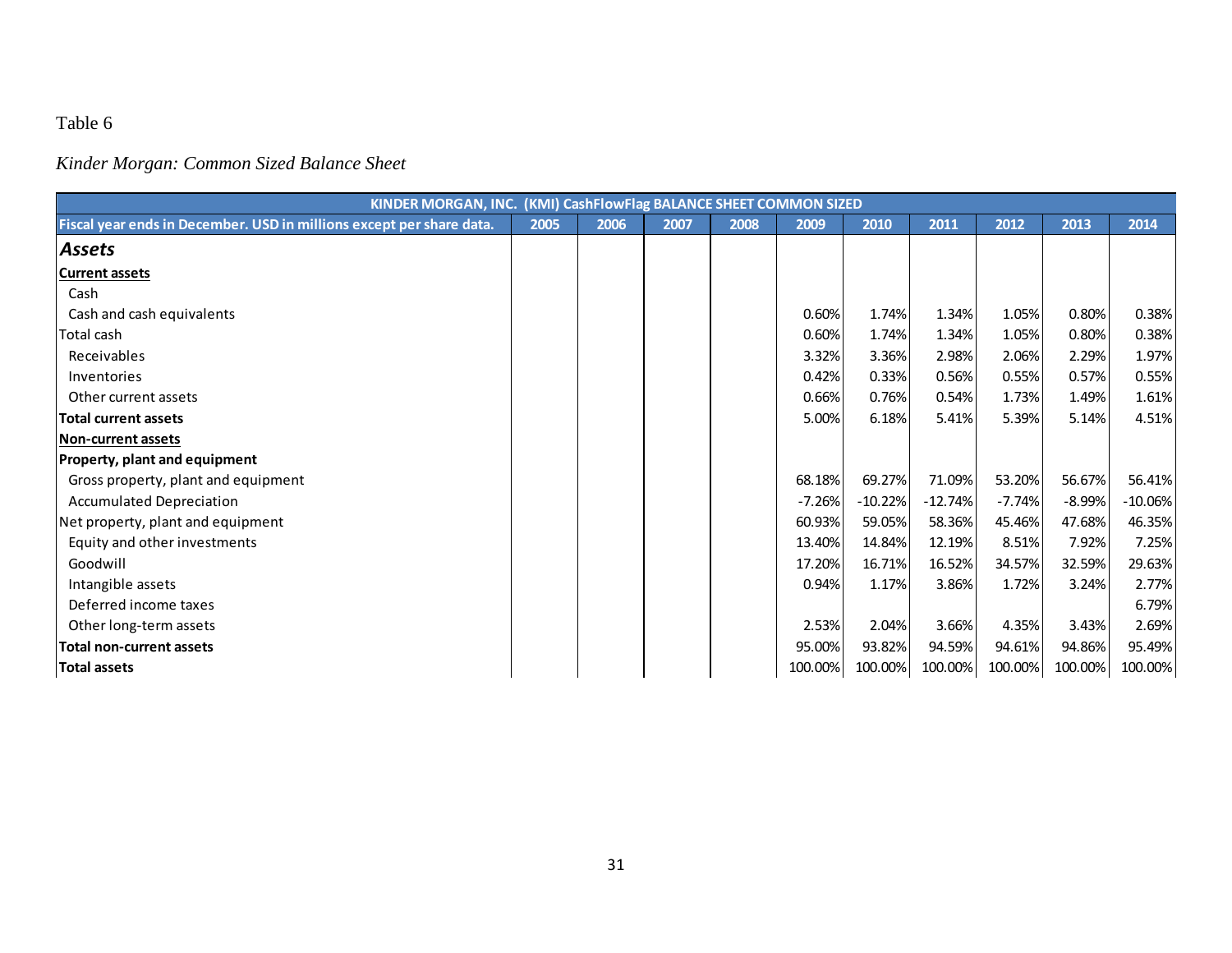| Liabilities and stockholders' equity       |  |  |         |         |          |          |          |          |
|--------------------------------------------|--|--|---------|---------|----------|----------|----------|----------|
| <b>Liabilities</b>                         |  |  |         |         |          |          |          |          |
| <b>Current liabilities</b>                 |  |  |         |         |          |          |          |          |
| Short-term debt                            |  |  | 2.92%   | 6.96%   | 9.51%    | 3.59%    | 3.07%    | 3.27%    |
| Accounts payable                           |  |  | 2.25%   | 2.24%   | 2.37%    | 1.76%    | 2.23%    | 1.91%    |
| Taxes payable                              |  |  | 0.21%   | 0.16%   | 0.13%    |          |          |          |
| <b>Accrued liabilities</b>                 |  |  | 1.77%   | 1.82%   | 2.02%    | 2.17%    | 2.78%    | 1.23%    |
| Deferred revenues                          |  |  | 0.28%   | 0.34%   | 0.33%    |          |          |          |
| Other current liabilities                  |  |  | 0.99%   | 1.09%   | 0.39%    | 0.12%    |          | 1.25%    |
| <b>Total current liabilities</b>           |  |  | 8.41%   | 12.61%  | 14.74%   | 7.64%    | 8.08%    | 7.65%    |
| Non-current liabilities                    |  |  |         |         |          |          |          |          |
| Long-term debt                             |  |  | 48.01%  | 47.78%  | 46.74%   | 46.93%   | 45.07%   | 48.37%   |
| Deferred taxes liabilities                 |  |  | 7.38%   | 7.24%   | 7.16%    | 5.91%    | 6.19%    |          |
| Minority interest                          |  |  | 16.95%  | 17.64%  | 17.08%   | 15.01%   | 20.21%   | 0.42%    |
| Other long-term liabilities                |  |  | 4.13%   | 2.83%   | 3.47%    | 4.17%    | 3.04%    | 2.60%    |
| <b>Total non-current liabilities</b>       |  |  | 76.47%  | 75.50%  | 74.45%   | 72.03%   | 74.51%   | 51.40%   |
| <b>Total liabilities</b>                   |  |  | 84.88%  | 88.10%  | 89.19%   | 79.67%   | 82.59%   | 59.04%   |
| Stockholders' equity                       |  |  |         |         |          |          |          |          |
| Common stock                               |  |  |         |         | 0.03%    | 0.01%    | 0.01%    | 0.03%    |
| Additional paid-in capital                 |  |  |         |         | 11.17%   | 21.88%   | 19.26%   | 43.48%   |
| Retained earnings                          |  |  |         |         | $-0.01%$ | $-1.38%$ | $-1.82%$ | $-2.53%$ |
| Accumulated other comprehensive income     |  |  | 15.12%  | 11.90%  | $-0.37%$ | $-0.17%$ | $-0.03%$ | $-0.02%$ |
| <b>Total stockholders' equity</b>          |  |  | 15.12%  | 11.90%  | 10.81%   | 20.33%   | 17.41%   | 40.96%   |
| Total liabilities and stockholders' equity |  |  | 100.00% | 100.00% | 100.00%  | 100.00%  | 100.00%  | 100.00%  |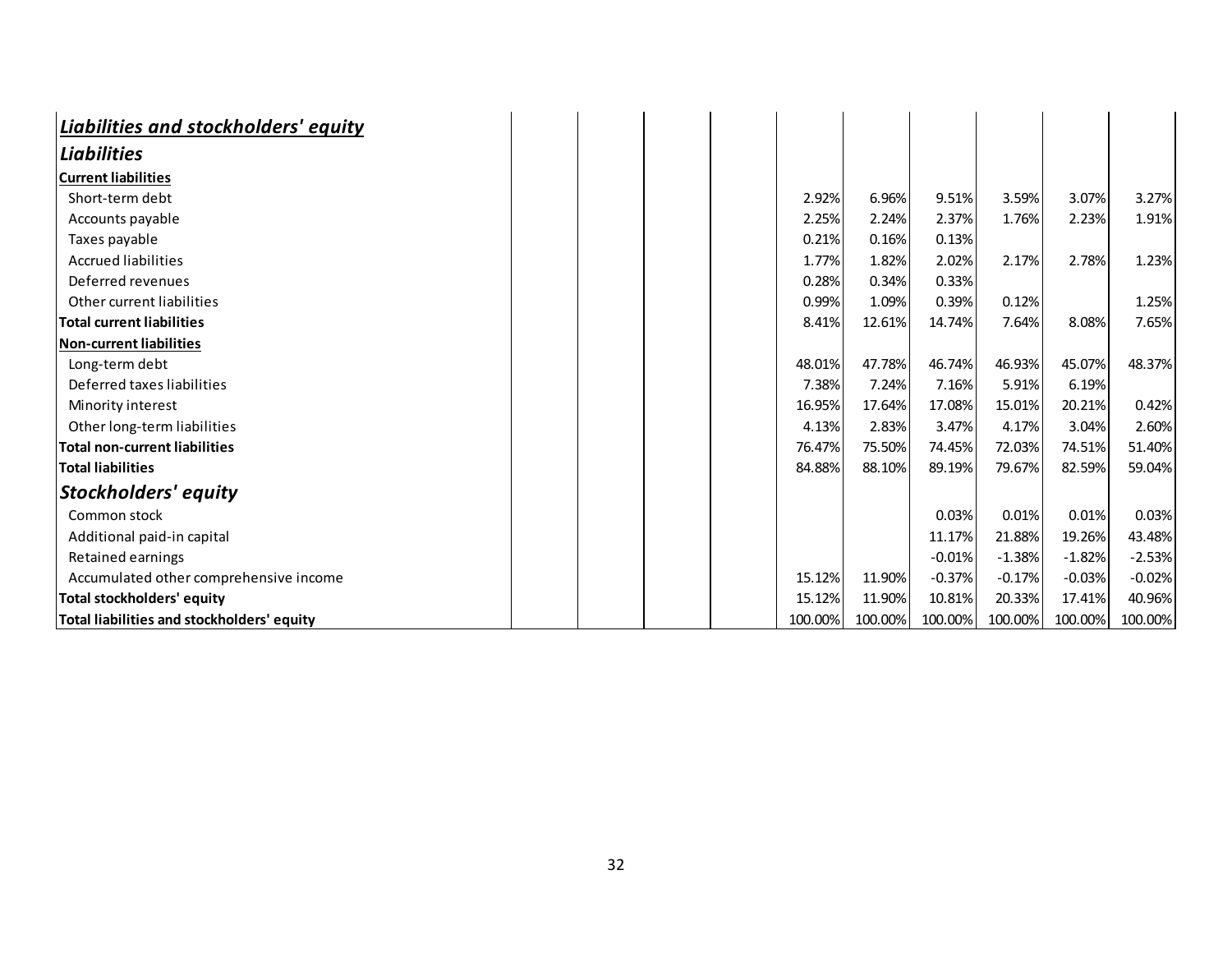# *Kinder Morgan: Statement of Cash Flow*

|                                                                      |      |      |      |      | KINDER MORGAN, INC. (KMI) Statement of CASH FLOW |         |         |         |         |         |         |         |         |
|----------------------------------------------------------------------|------|------|------|------|--------------------------------------------------|---------|---------|---------|---------|---------|---------|---------|---------|
| Fiscal year ends in December. USD in millions except per share data. | 2005 | 2006 | 2007 | 2008 | 2009                                             | 2010    | 2011    | 2012    | 2013    | 2014    | 2015E   | 2016E   | 2017E   |
| <b>Cash Flows From Operating Activities</b>                          |      |      |      |      |                                                  |         |         |         |         |         |         |         |         |
| Net income                                                           |      |      |      |      | 773                                              | 300     | 660     | 427     | 2692    | 2443    | 1642    | 1405    | 1074    |
| Depreciation & amortization                                          |      |      |      |      | 1070                                             | 1079    | 1092    | 1426    | 1806    | 2040    | 2321    | 2465    | 2619    |
| Amortization of debt discount/premium and issuance costs             |      |      |      |      | 6                                                |         |         | 23      | 39      | 45      |         |         |         |
| Investment/asset impairment charges                                  |      |      |      |      |                                                  |         |         |         |         | 272     |         |         |         |
| Investments losses (gains)                                           |      |      |      |      |                                                  | 406     |         |         | $-224$  |         |         |         |         |
| Deferred income taxes                                                |      |      |      |      | 61                                               |         | 84      | 47      | 640     | 615     | 2647    | 3989    | 6810    |
| (Gain) Loss from discontinued operations                             |      |      |      |      | $\Omega$                                         |         |         |         |         |         |         |         |         |
| Stock based compensation                                             |      |      |      |      |                                                  |         |         | 87      |         |         |         |         |         |
| Accounts receivable                                                  |      |      |      |      | 48                                               | 18      |         | $-231$  | $-131$  | $-84$   | $-405$  | $-506$  | $-631$  |
| Inventory                                                            |      |      |      |      | $-20$                                            | $-21$   | 18      | $-92$   | $-53$   | $-30$   | $-113$  | $-141$  | $-176$  |
| Accounts payable                                                     |      |      |      |      | $-180$                                           |         | 41      | 44      | $-36$   | $-1$    | 392     | 489     | 610     |
| <b>Accrued liabilities</b>                                           |      |      |      |      | $-75$                                            | $-27$   | 10      | $-94$   | $-58$   | 183     | 252     | 314     | 392     |
| Interest payable                                                     |      |      |      |      | 50                                               | 18      | 19      | $-26$   | 42      | 75      |         |         |         |
| Income taxes payable                                                 |      |      |      |      | $-132$                                           | -5      | $-26$   |         |         |         |         |         |         |
| Other working capital                                                |      |      |      |      | $-144$                                           | 22      | $-95$   | 84      | $-66$   | $-301$  |         |         |         |
| Other non-cash items                                                 |      |      |      |      | 131                                              | 116     | 547     | 1100    | $-587$  | $-790$  |         |         |         |
| Net cash provided by operating activities                            |      |      |      |      | 1588                                             | 1911    | 2365    | 2795    | 4064    | 4467    | 6736    | 8015    | 10699   |
| <b>Cash Flows From Investing Activities</b>                          |      |      |      |      |                                                  |         |         |         |         |         |         |         |         |
| Investments in property, plant, and equipment                        |      |      |      |      | $-1324$                                          | $-1002$ | $-1200$ | $-2022$ | $-3369$ | $-3617$ | $-4422$ | $-5407$ | $-6610$ |
| Property, plant, and equipment reductions                            |      |      |      |      | 48                                               | 49      | 23      | 154     | 87      |         |         |         |         |
| Acquisitions, net                                                    |      |      |      |      |                                                  |         |         | $-4970$ |         |         |         |         |         |
| Purchases of investments                                             |      |      |      |      | $-2052$                                          | $-1260$ | $-1342$ | $-192$  | $-217$  | $-389$  |         |         |         |
| Sales/Maturities of investments                                      |      |      |      |      | 126                                              | 224     | 236     | 200     | 675     | 182     |         |         |         |
| Investments in technologies                                          |      |      |      |      |                                                  |         |         |         | $-292$  | $-1388$ |         |         |         |
| Other investing activities                                           |      |      |      |      | $-275$                                           | $-298$  | $-110$  | 1746    | 52      | $-3$    |         | -       |         |
| Net cash used for investing activities                               |      |      |      |      | $-3478$                                          | $-2287$ | $-2392$ | $-5084$ | $-3064$ | $-5210$ | $-4422$ | $-5407$ | $-6610$ |
|                                                                      |      |      |      |      |                                                  |         |         |         |         |         |         |         |         |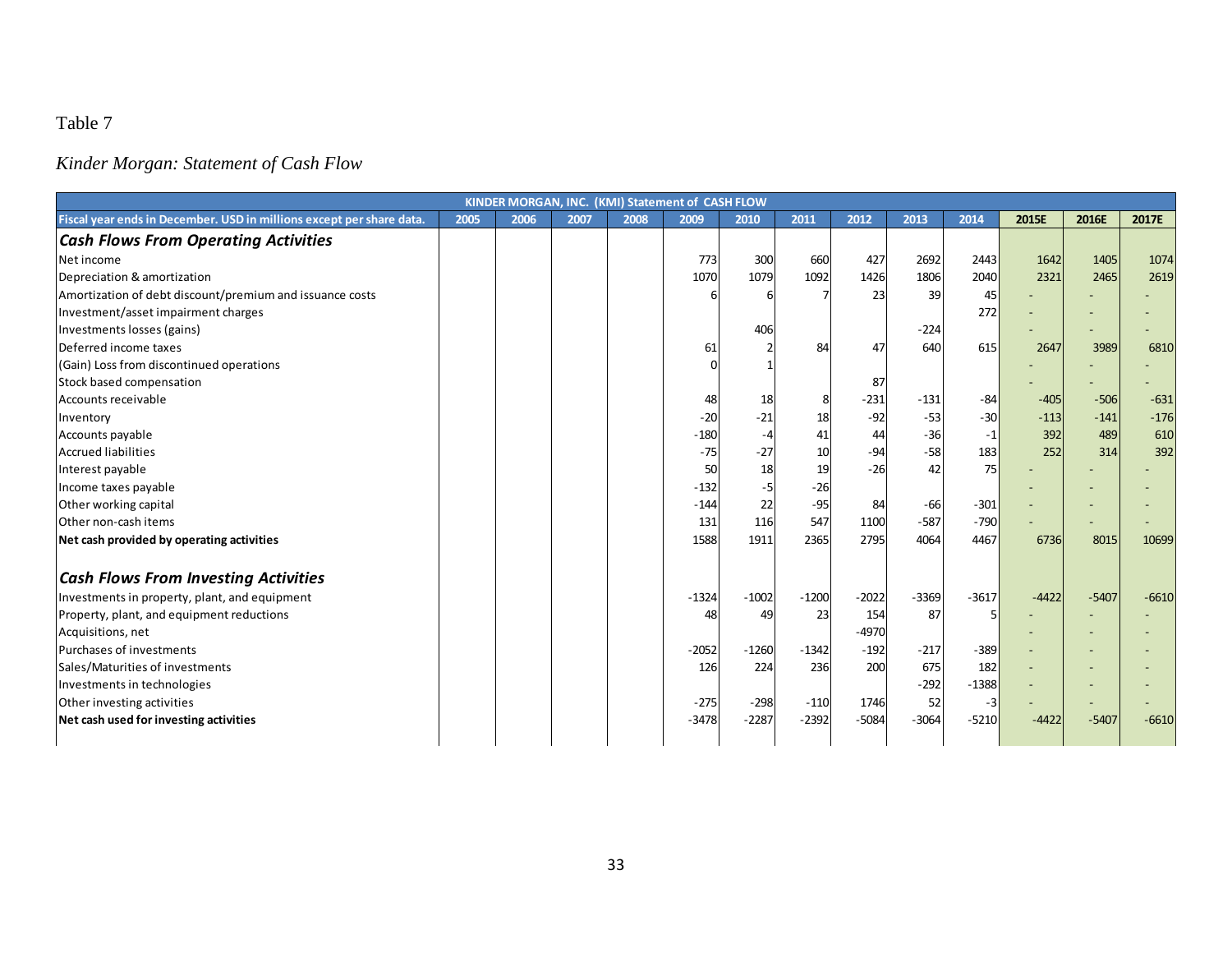| <b>Cash Flows From Financing Activities</b>          |  |         |         |         |          |          |          |                          |           |            |
|------------------------------------------------------|--|---------|---------|---------|----------|----------|----------|--------------------------|-----------|------------|
| Debt issued                                          |  | 7921    | 9373    | 9572    | 18148    | 13581    | 24573    |                          |           |            |
| Debt repayment                                       |  | $-5729$ | $-7842$ | $-8793$ | $-14755$ | $-12393$ | $-17801$ | $\overline{\phantom{a}}$ |           |            |
| Repurchases of treasury stock                        |  |         |         |         |          | $-637$   | $-192$   |                          |           |            |
| Cash dividends paid                                  |  | $-650$  | $-1549$ | $-1725$ | $-2403$  | $-3314$  | $-3773$  | $-2274$                  | $-2501$   | $-2752$    |
| Other financing activities                           |  | 389     | 728     | 890     | 1594     | 1668     | $-2336$  |                          |           |            |
| Net cash provided by (used for) financing activities |  | 1931    | 711     | $-57$   | 2584     | $-1095$  | 471      | $-2274$                  | $-2501.4$ | $-2751.54$ |
| Effect of exchange rate changes                      |  |         |         | -8      |          | $-21$    | $-11$    |                          |           |            |
| Net change in cash                                   |  | 47      | 337     | $-91$   | 303      | $-116$   | $-283$   | 40                       | 107       | 1337       |
| Cash at beginning of period                          |  | 119     | 166     | 502     | 411      | 714      | 598      | 315                      | 355       | 462        |
| Cash at end of period                                |  | 166     | 502     | 411     | 714      | 598      | 315      | 355                      | 462       | 1798       |
| <b>Free Cash Flow</b>                                |  |         |         |         |          |          |          |                          |           |            |
| Operating cash flow                                  |  | 1588    | 1911    | 2365    | 2795     | 4064     | 4467     | 6736                     | 8015      | 10699      |
| Capital expenditure                                  |  | $-1324$ | $-1002$ | $-1200$ | $-2022$  | $-3369$  | $-3617$  | $-4422$                  | $-5407$   | $-6610$    |
| Free cash flow                                       |  | 263     | 908     | 1165    | 773      | 695      | 850      | 2314                     | 2608      | 4088       |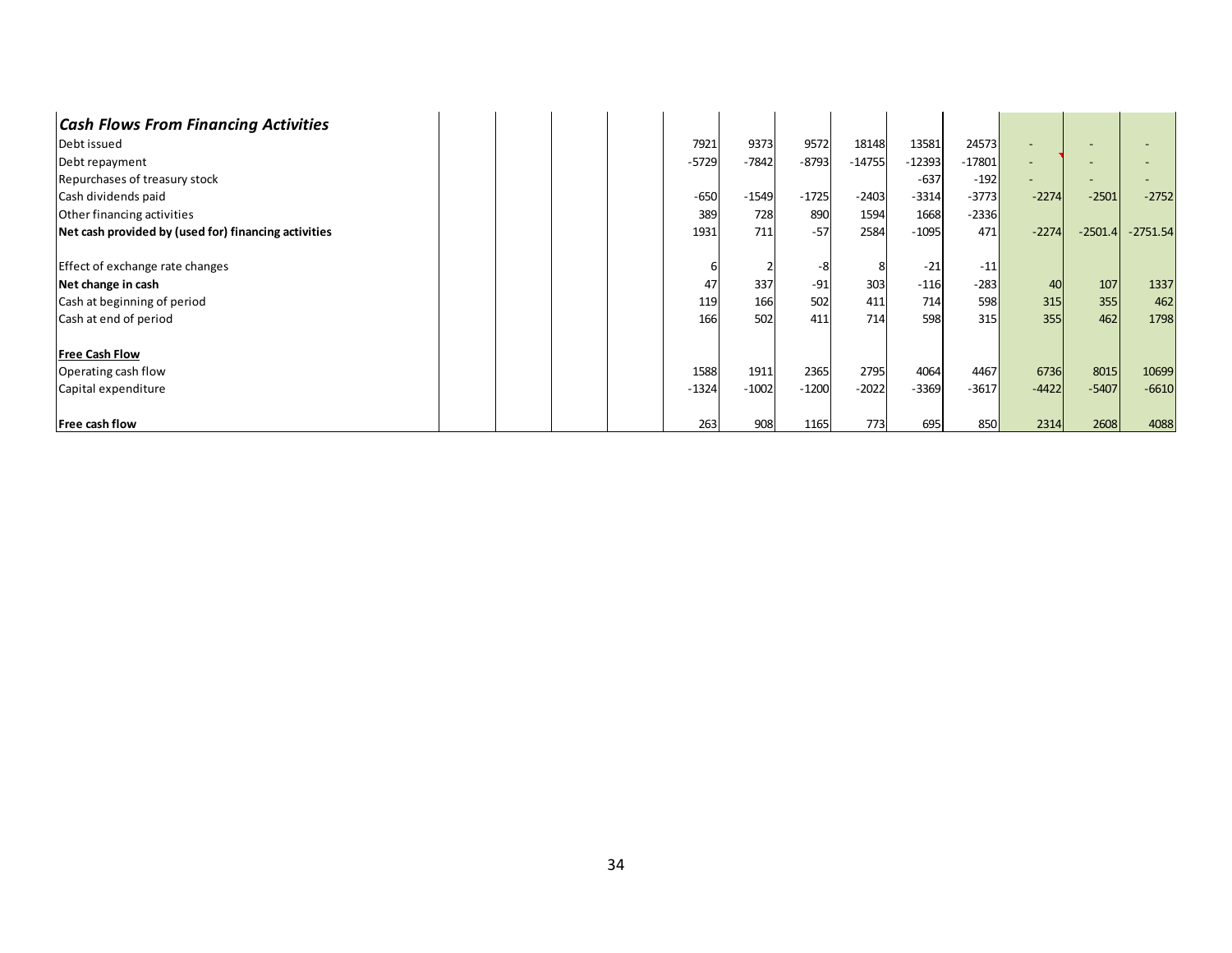## *Kinder Morgan: Profitability Ratios*

# **Kinder Morgan Inc/DE (KMI US) - Profitability**

| In Millions of USD except Per Share | <b>FY 2008</b> | <b>FY 2009</b> | <b>FY 2010</b> | FY 2011    | FY 2012    | FY 2013    | FY 2014    |
|-------------------------------------|----------------|----------------|----------------|------------|------------|------------|------------|
| <b>12 Months Ending</b>             | 2008-12-31     | 2009-12-31     | 2010-12-31     | 2011-12-31 | 2012-12-31 | 2013-12-31 | 2014-12-31 |
| <b>Returns</b>                      |                |                |                |            |            |            |            |
| Return on Common Equity             |                | 11.55          | $-1.09$        | 17.57      | 3.67       | 8.85       | 4.30       |
| <b>Return on Assets</b>             |                | 1.87           | $-0.15$        | 1.99       | 0.64       | 1.66       | 1.30       |
| Return on Capital                   |                |                | 3.08           | 4.27       |            |            | 5.54       |
| Return on Invested Capital          |                | 4.15           | 3.20           | 2.95       | 5.11       | 4.62       | 4.98       |
|                                     |                |                |                |            |            |            |            |
| <b>Margins</b>                      |                |                |                |            |            |            |            |
| <b>Gross Margin</b>                 | 26.80          | 40.49          | 40.63          | 43.09      | 52.25      | 47.02      | 46.16      |
| <b>EBITDA Margin</b>                | 20.50          | 34.48          | 28.81          | 31.66      | 40.30      | 41.19      | 39.99      |
| <b>Operating Margin</b>             | 12.91          | 19.58          | 15.64          | 17.92      | 26.00      | 28.36      | 27.41      |
| Incremental Operating Margin        |                | $-3.14$        |                |            | 57.64      | 34.10      | 21.24      |
| Pretax Margin                       | $-23.96$       | 15.30          | 5.71           | 10.20      | 13.47      | 24.44      | 19.05      |
| Income before XO Margin             | $-26.48$       | 10.76          | 3.67           | 5.65       | 12.07      | 19.16      | 15.06      |
| Net Income Margin                   | $-29.76$       | 6.89           | $-0.50$        | 7.48       | 3.16       | 8.48       | 6.32       |
| Net Income to Common Margin         | $-29.76$       | 6.89           | $-0.50$        | 7.48       | 3.16       | 8.48       | 6.26       |
| <b>Additional</b>                   |                |                |                |            |            |            |            |
| <b>Effective Tax Rate</b>           |                | 29.71          | 35.82          | 44.57      | 10.35      | 21.58      | 20.96      |
| Dvd Payout Ratio                    | --             | 131.39         |                | 193.83     | 116.28     | 138.48     | 194.91     |
| Sustainable Growth Rate             | --             | $-3.62$        | --             | $-16.49$   | $-0.60$    | $-3.41$    | $-4.08$    |
| Source: Bloomberg                   |                |                |                |            |            |            |            |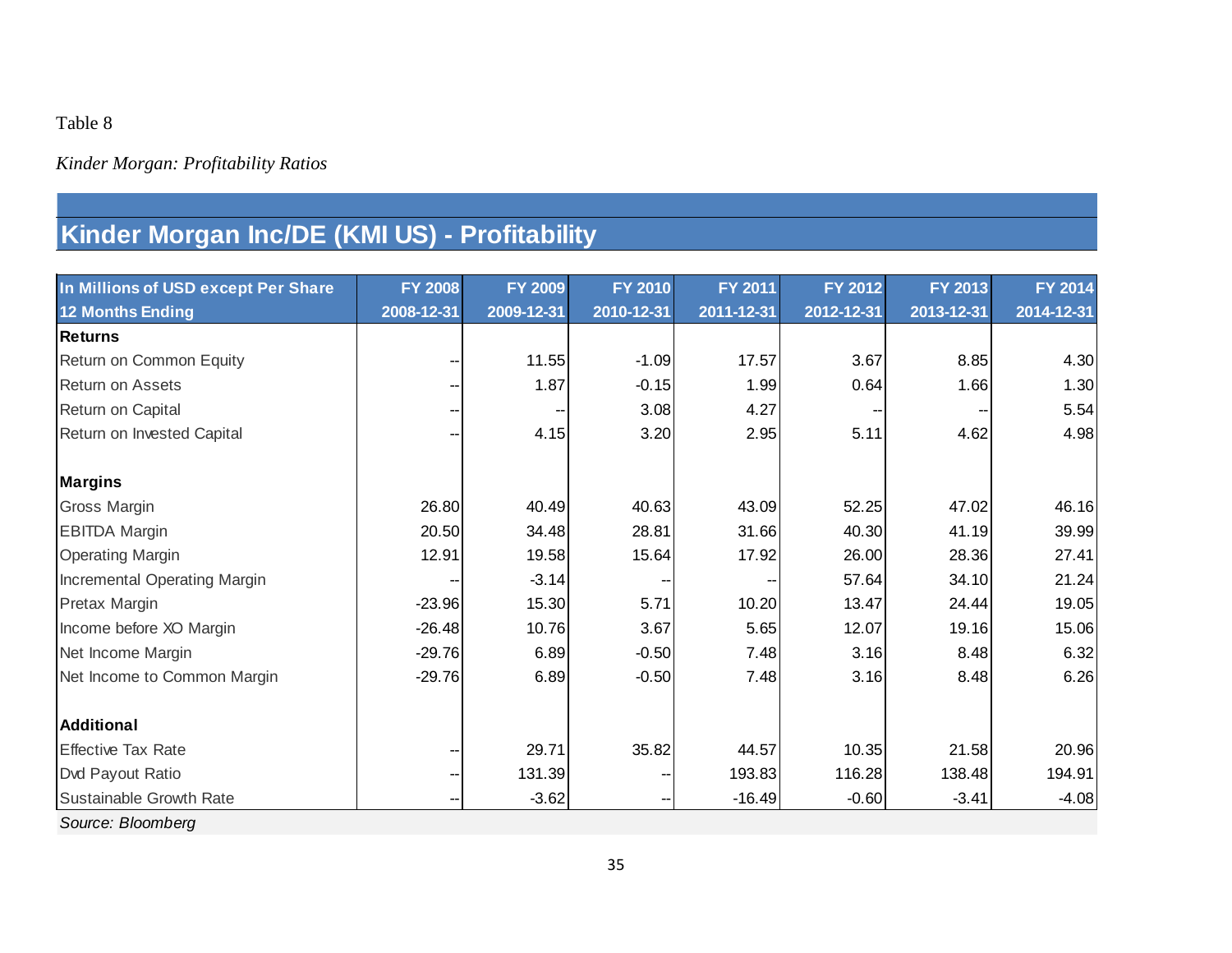# *Kinder Morgan: Liquidity Ratios*

# **Kinder Morgan Inc/DE (KMI US) - Liquidity**

| In Millions of USD except Per Share       | <b>FY 2008</b> | FY 2009                  | <b>FY 2010</b> | FY 2011    | FY 2012    | FY 2013    | FY 2014    |
|-------------------------------------------|----------------|--------------------------|----------------|------------|------------|------------|------------|
| <b>12 Months Ending</b>                   | 2008-12-31     | 2009-12-31               | 2010-12-31     | 2011-12-31 | 2012-12-31 | 2013-12-31 | 2014-12-31 |
| Cash Ratio                                | 0.06           | 0.07                     | 0.14           | 0.09       | 0.14       | 0.10       | 0.05       |
| <b>Current Ratio</b>                      | 0.65           | 0.60                     | 0.49           | 0.37       | 0.70       | 0.64       | 0.59       |
| <b>Quick Ratio</b>                        | 0.55           | 0.47                     | 0.40           | 0.29       | 0.39       | 0.38       | 0.31       |
| CFO/Avg Current Liab                      |                | 0.73                     | 0.64           | 0.58       | 0.57       | 0.72       | 0.72       |
| Common Equity/Total Assets                | 17.31          | 15.12                    | 11.90          | 10.81      | 20.32      | 17.41      | 40.96      |
|                                           |                |                          |                |            |            |            |            |
| Long-Term Debt/Equity                     | 143.06         | 149.70                   | 161.76         | 154.77     | 132.78     | 119.81     | 111.00     |
| Long-Term Debt/Capital                    | 57.88          | 57.84                    | 56.61          | 53.58      | 54.70      | 52.56      | 50.71      |
| Long-Term Debt/Total Assets               | 47.66          | 48.01                    | 47.78          | 43.17      | 46.89      | 45.07      | 45.93      |
| <b>Total Debt/Equity</b>                  | 147.16         | 158.80                   | 185.74         | 188.88     | 142.74     | 127.96     | 118.89     |
| <b>Total Debt/Capital</b>                 | 59.54          | 61.36                    | 65.00          | 65.38      | 58.80      | 56.13      | 54.31      |
| <b>Total Debt/Total Assets</b>            | 49.03          | 50.93                    | 54.87          | 52.68      | 50.41      | 48.14      | 49.19      |
| <b>CFO/Total Liabilities</b>              | 8.23           | 8.47                     | 9.37           | 10.68      | 6.33       | 8.67       | 9.16       |
| CFO/CapEx                                 | 0.55           | 1.20                     | 1.90           | 1.09       | 1.38       | 1.21       | 1.24       |
|                                           |                |                          |                |            |            |            |            |
| <b>Total Line of Credit</b>               |                |                          |                |            | 5,620.0    | 5,450.0    | 4,000.0    |
| Total Available Line Of Credit            |                | $\overline{\phantom{a}}$ |                |            | 3,023.0    | 4,013.0    | 2,541.0    |
| <b>Total Credit Lines Drawn</b>           |                |                          |                |            | 2,597.0    | 1,437.0    | 1,073.0    |
| <b>Total Commercial Paper Outstanding</b> |                |                          |                | 645.0      | 621.0      | 979.0      | 386.0      |
| Source: Bloomberg                         |                |                          |                |            |            |            |            |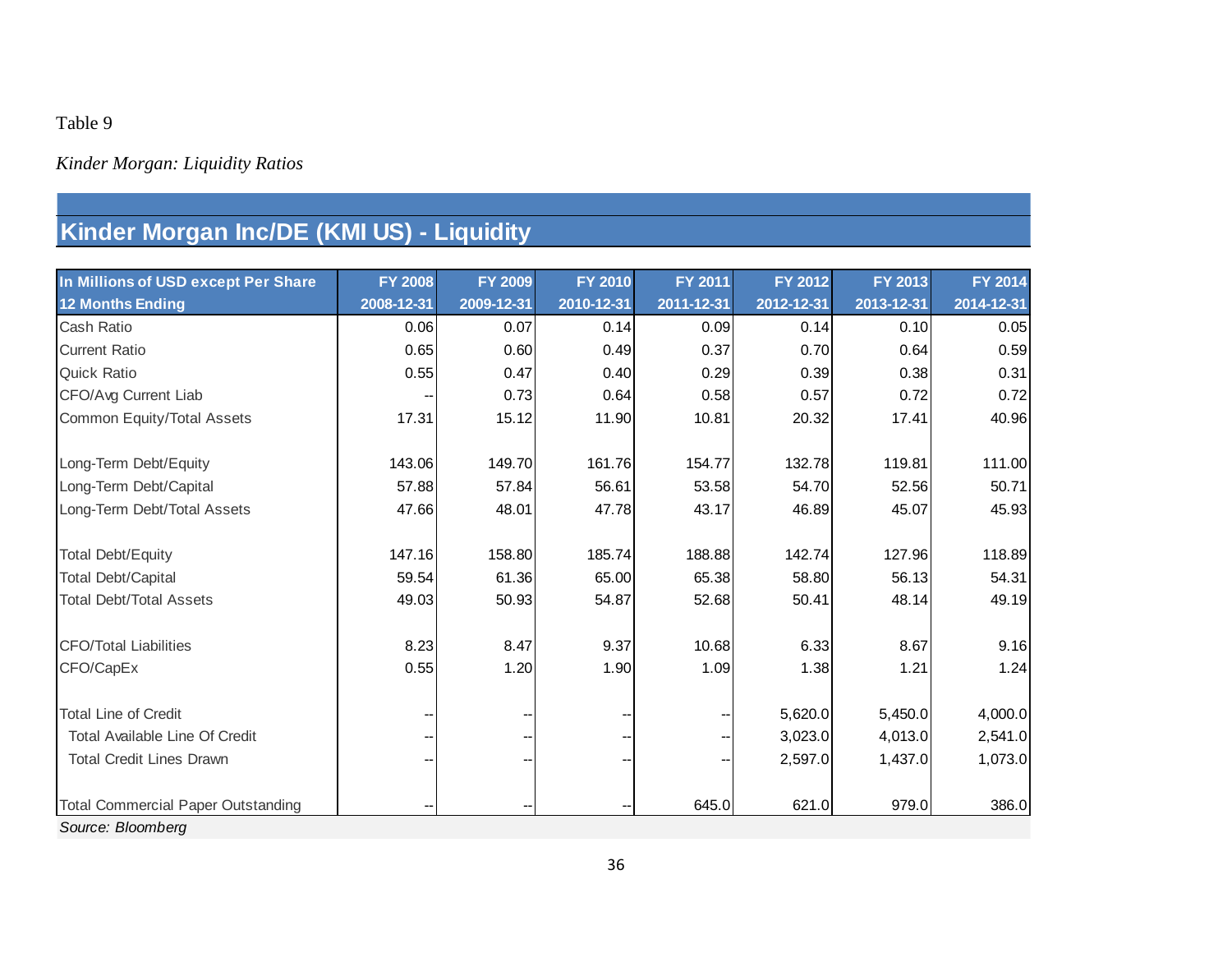*Kinder Morgan: Credit Ratios*

# **Kinder Morgan Inc/DE (KMI US) - Credit**

| In Millions of USD except Per Share  | <b>FY 2008</b> | <b>FY 2009</b> | FY 2010    | FY 2011    | FY 2012    | FY 2013    | FY 2014    |
|--------------------------------------|----------------|----------------|------------|------------|------------|------------|------------|
| <b>12 Months Ending</b>              | 2008-12-31     | 2009-12-31     | 2010-12-31 | 2011-12-31 | 2012-12-31 | 2013-12-31 | 2014-12-31 |
| <b>Total Debt</b>                    | 12,474.5       | 14,046.0       | 15,860.5   | 16,183.0   | 34,401.0   | 36,193.0   | 40,929.0   |
| Short-Term Debt                      | 347.7          | 805.3          | 2,047.6    | 2,922.0    | 2,401.0    | 2,306.0    | 2,717.0    |
| Long Term Debt                       | 12,126.8       | 13,240.7       | 13,812.9   | 13,261.0   | 32,000.0   | 33,887.0   | 38,212.0   |
| Total Debt/T12M EBITDA               | 5.03           | 5.67           | 6.72       | 6.43       | 8.56       | 6.24       | 6.31       |
| Net Debt/EBITDA                      | 4.98           | 5.60           | 6.51       | 6.27       | 8.38       | 6.14       | 6.26       |
| <b>Total Debt/EBIT</b>               | 7.99           | 9.98           | 12.38      | 11.37      | 13.27      | 9.07       | 9.20       |
| Net Debt/EBIT                        | 7.91           | 9.86           | 11.99      | 11.08      | 12.99      | 8.92       | 9.13       |
| <b>EBITDA</b> to Interest Expense    |                |                | 3.53       | 3.58       |            |            | 3.59       |
| <b>EBITDA-CapEx/Interest Expense</b> |                |                | 2.03       | 0.49       |            |            | 1.59       |
| <b>EBIT</b> to Interest Expense      |                |                | 1.92       | 2.02       |            |            | 2.46       |
| <b>EBITDA/Cash Interest Paid</b>     | 3.82           | 4.33           | 3.76       | 3.69       | 2.98       | 3.51       | 3.78       |
| EBITDA-CapEx/Cash Interest Paid      | $-0.10$        | 2.01           | 2.16       | 0.51       | 1.48       | 1.47       | 1.67       |
| <b>EBIT/Cash Interest Paid</b>       | 2.40           | 2.46           | 2.04       | 2.09       | 1.92       | 2.42       | 2.59       |
| Cash Interest Paid                   | 649.9          | 572.8          | 627.9      | 681.0      | 1,349.0    | 1,652.0    | 1,718.0    |
| Interest Expense                     |                |                | 668.3      | 703.0      |            |            | 1,807.0    |
| Common Equity/Total Assets           | 17.31          | 15.12          | 11.90      | 10.81      | 20.32      | 17.41      | 40.96      |
| Long-Term Debt/Equity                | 143.06         | 149.70         | 161.76     | 154.77     | 132.78     | 119.81     | 111.00     |
| Long-Term Debt/Capital               | 57.88          | 57.84          | 56.61      | 53.58      | 54.70      | 52.56      | 50.71      |
| Long-Term Debt/Total Assets          | 47.66          | 48.01          | 47.78      | 43.17      | 46.89      | 45.07      | 45.93      |
| <b>Total Debt/Equity</b>             | 147.16         | 158.80         | 185.74     | 188.88     | 142.74     | 127.96     | 118.89     |
| <b>Total Debt/Capital</b>            | 59.54          | 61.36          | 65.00      | 65.38      | 58.80      | 56.13      | 54.31      |
| <b>Total Debt/Total Assets</b>       | 49.03          | 50.93          | 54.87      | 52.68      | 50.41      | 48.14      | 49.19      |
| Net Debt/Equity                      | 145.76         | 156.93         | 179.86     | 184.08     | 139.78     | 125.84     | 117.97     |
| Net Debt/Capital                     | 58.97          | 60.64          | 62.94      | 63.72      | 57.58      | 55.20      | 53.90      |
| <b>EBITDA</b>                        | 2,479.6        | 2,477.4        | 2,359.5    | 2,515.0    | 4,019.0    | 5,796.0    | 6,488.0    |
| EBITDA-CapEx                         | $-65.7$        | 1,153.1        | 1,357.0    | 344.0      | 1,997.0    | 2,427.0    | 2,871.0    |
| <b>EBIT</b>                          | 1,561.2        | 1,407.2        | 1,280.7    | 1,423.0    | 2,593.0    | 3,990.0    | 4,448.0    |
| Source: Bloomberg                    |                |                |            |            |            |            |            |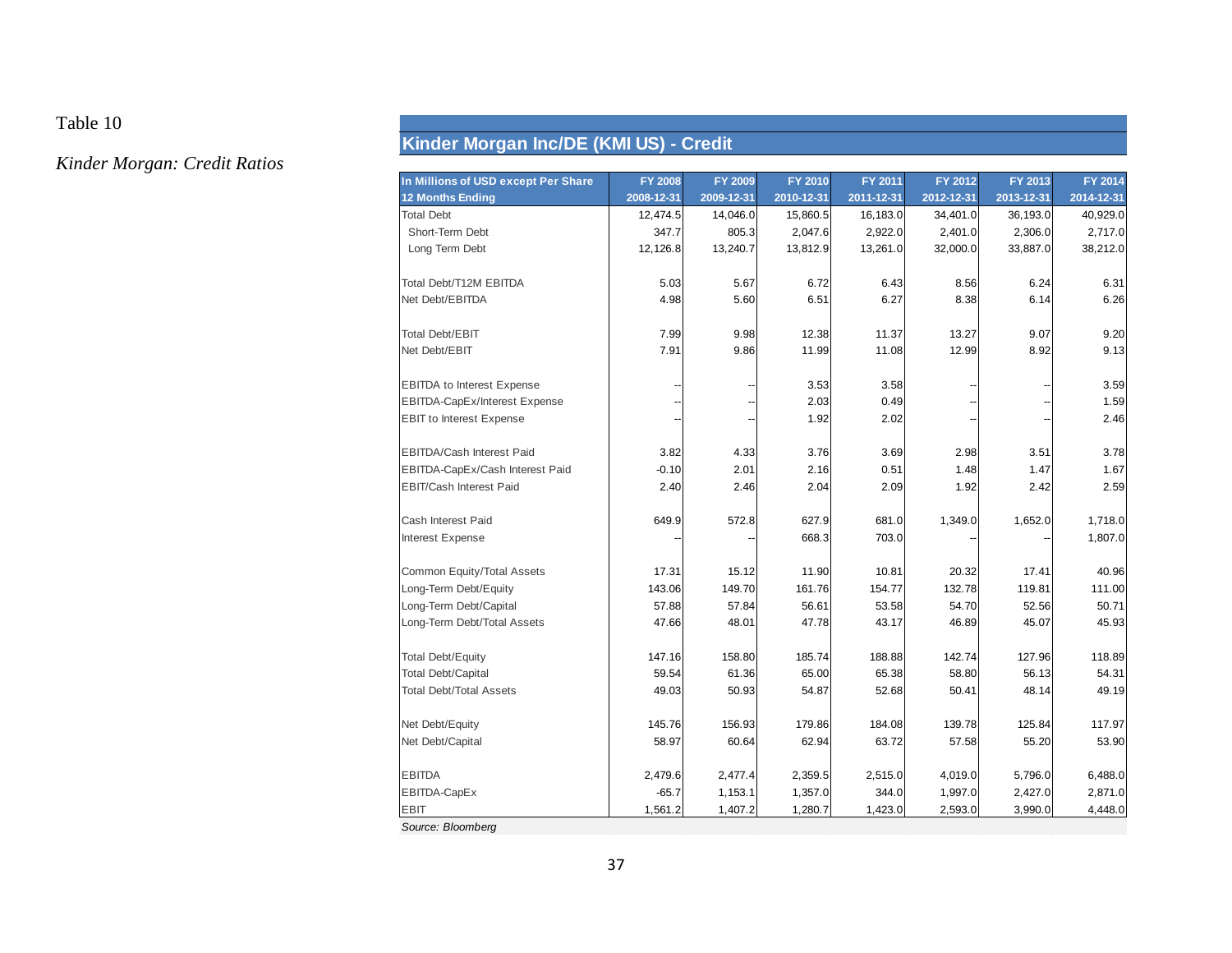# *Kinder Morgan: Activity Ratios*

| Kinder Morgan Inc/DE (KMI US) - Working Capital |  |  |
|-------------------------------------------------|--|--|
|                                                 |  |  |

| In Millions of USD except Per Share | <b>FY 2008</b> | <b>FY 2009</b> | <b>FY 2010</b> | FY 2011    | FY 2012    | FY 2013    | <b>FY 2014</b> |
|-------------------------------------|----------------|----------------|----------------|------------|------------|------------|----------------|
| 12 Months Ending                    | 2008-12-31     | 2009-12-31     | 2010-12-31     | 2011-12-31 | 2012-12-31 | 2013-12-31 | 2014-12-31     |
| Accounts Receivable Turnover        |                | 7.53           | 8.68           | 8.43       | 8.88       | 9.21       | 9.65           |
| Days Sales Outstanding              |                | 48.48          | 42.06          | 43.32      | 41.23      | 39.61      | 37.81          |
| <b>Inventory Turnover</b>           |                | 53.58          | 46.40          | 33.96      | 17.44      | 18.54      | 19.65          |
| Days Inventory Outstanding          |                | 6.81           | 7.87           | 10.75      | 20.98      | 19.68      | 18.57          |
| <b>Accounts Payable Turnover</b>    |                | 5.91           | 7.64           | 6.69       | 5.02       | 5.14       | 5.37           |
| Days Payables Outstanding           |                | 61.74          | 47.80          | 54.60      | 72.85      | 71.06      | 67.96          |
| <b>Cash Conversion Cycle</b>        |                | $-6.45$        | 2.12           | $-0.53$    | $-10.63$   | $-11.76$   | $-11.58$       |
| <b>Inventory to Cash Days</b>       |                | 55.29          | 49.93          | 54.07      | 62.21      | 59.30      | 56.39          |
| <b>Total Inventory</b>              | 44.2           | 115.4          | 94.2           | 172.0      | 374.0      | 430.0      | 459.0          |

*Source: Bloomberg*

## Table 12

## *Kinder Morgan: Price Ratios*

| Kinder Morgan Inc/DE (KMI US) - Price Ratios |                |                |                |            |            |            |            |  |  |
|----------------------------------------------|----------------|----------------|----------------|------------|------------|------------|------------|--|--|
| In Millions of USD except Per Share          | <b>FY 2008</b> | <b>FY 2009</b> | <b>FY 2010</b> | FY 2011    | FY 2012    | FY 2013    | FY 2014    |  |  |
| <b>12 Months Ending</b>                      | 2008-12-31     | 2009-12-31     | 2010-12-31     | 2011-12-31 | 2012-12-31 | 2013-12-31 | 2014-12-31 |  |  |
| Price Earnings Ratio (P/E)                   | --             | --             |                | 63.98      | 29.94      | 52.71      | 40.16      |  |  |
| Price to Book Ratio                          | --             | --             |                | 7.78       | 2.64       | 2.83       | 2.64       |  |  |
| Cur EV/T12EBITDA                             | --             | --             |                | 18.79      | --         | 15.20      | 20.17      |  |  |
| EV / BEst Sales                              | --             | --             |                | 5.2        | --         | 6.3        | 8.0        |  |  |
| Dividend Yield                               | --             | --             | --             | 3.26       | 3.96       | 4.44       | 4.11       |  |  |
| Source: Bloomberg                            |                |                |                |            |            |            |            |  |  |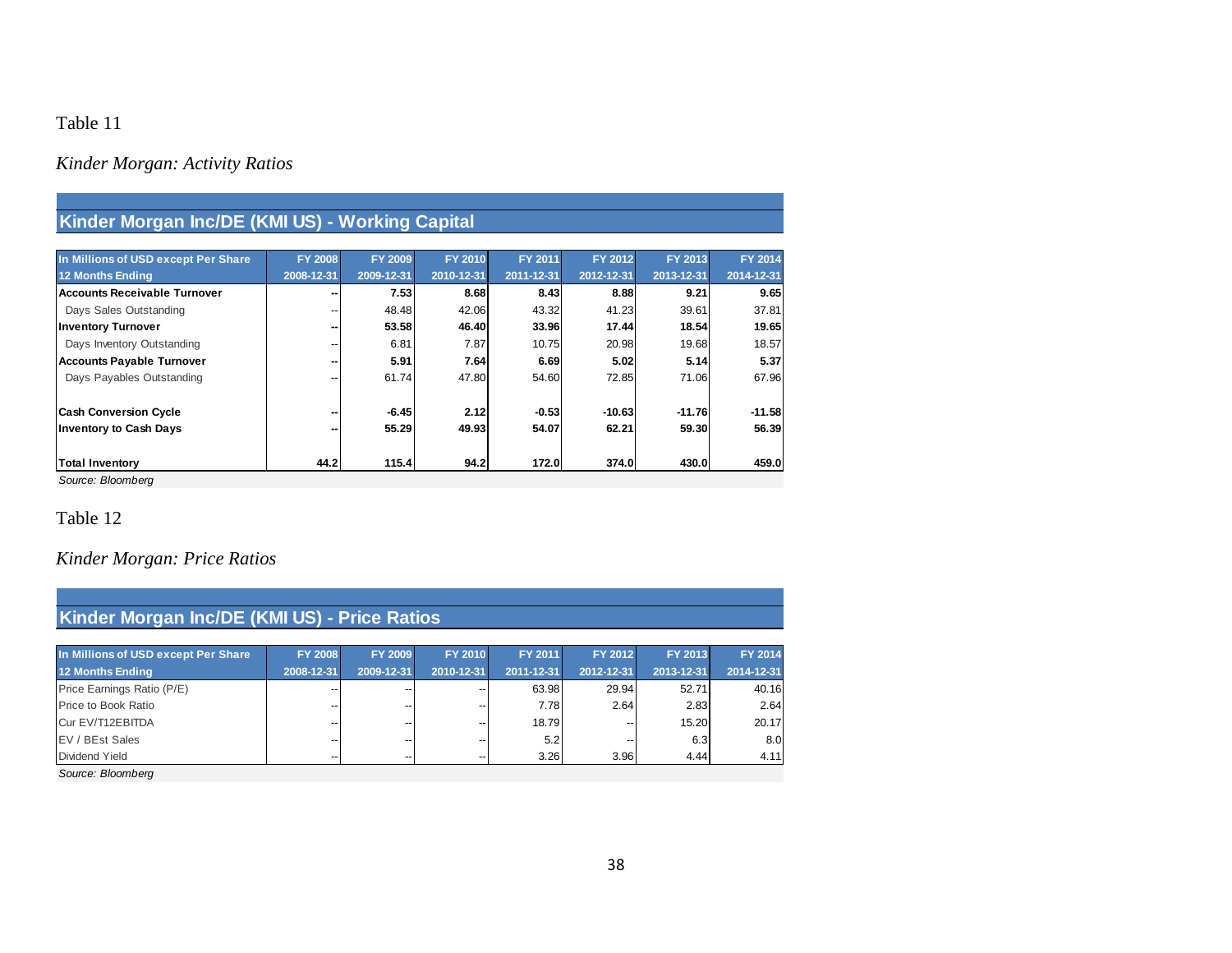*Kinder Morgan: Target Stock Price*

| <b>Target Price</b>        |    |        |  |  |  |  |  |  |
|----------------------------|----|--------|--|--|--|--|--|--|
|                            |    |        |  |  |  |  |  |  |
| Comps                      | \$ | 53.83  |  |  |  |  |  |  |
| Weighting                  |    | 65%    |  |  |  |  |  |  |
|                            |    |        |  |  |  |  |  |  |
| DCF                        | \$ | 58.76  |  |  |  |  |  |  |
| Weighting                  |    | 35%    |  |  |  |  |  |  |
|                            |    |        |  |  |  |  |  |  |
| <b>Target Price</b>        | \$ | 55.55  |  |  |  |  |  |  |
| Price                      | \$ | 41.92  |  |  |  |  |  |  |
| <b>Price as % of Value</b> |    | 32.52% |  |  |  |  |  |  |
|                            |    |        |  |  |  |  |  |  |
| <b>Target Range</b>        |    |        |  |  |  |  |  |  |
| Floor                      | \$ | 51.66  |  |  |  |  |  |  |
| Ceiling                    | \$ | 59.44  |  |  |  |  |  |  |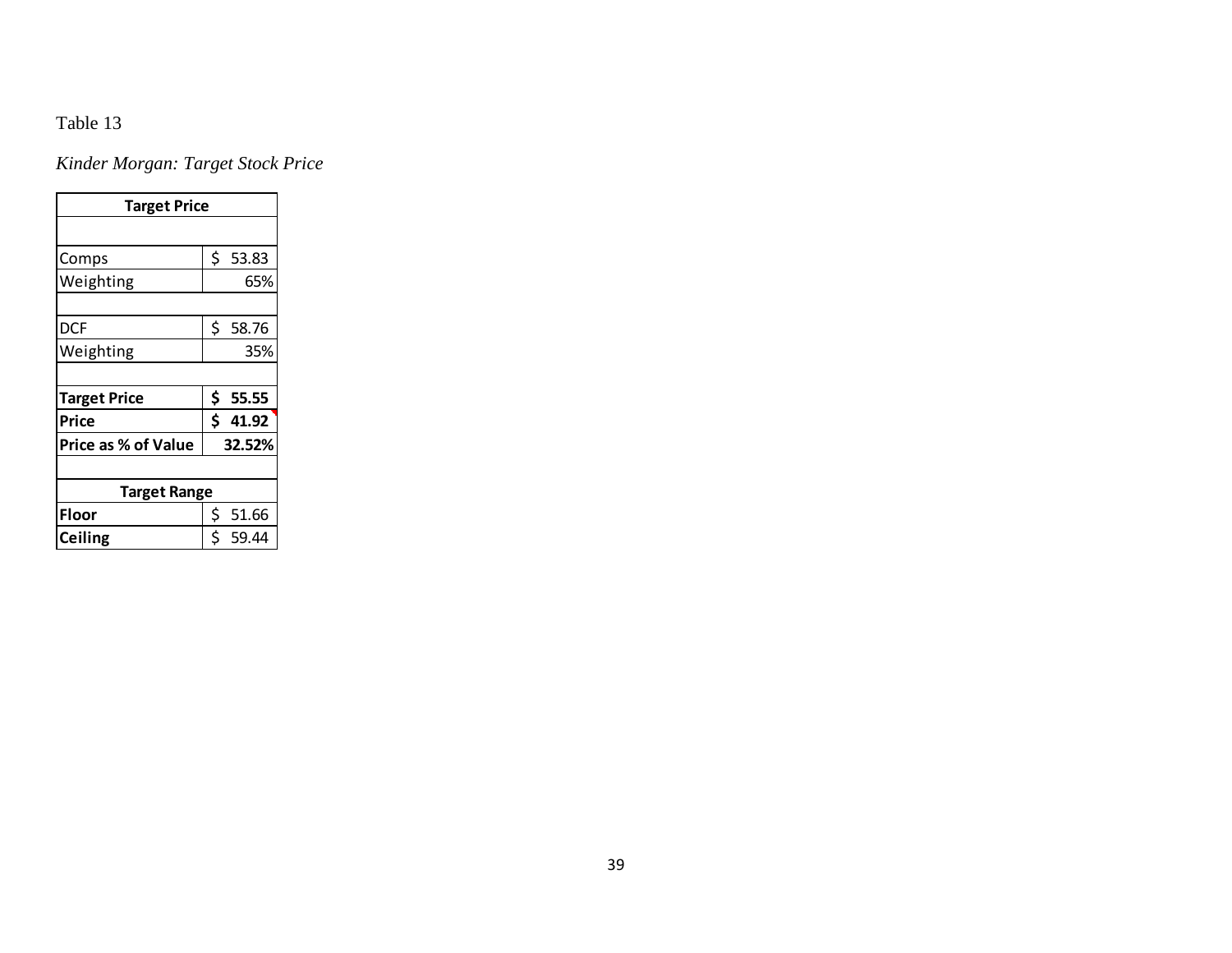# *Kinder Morgan: Discounted Cash Flow(DCF) Analysis*

## **Discounted Cash Flow Analysis**

|                              | 2014E    | 2015E    | 2016E    | <b>Terminal Year</b>     |
|------------------------------|----------|----------|----------|--------------------------|
| Cash Flow from Operations    | 6,736    | 8,015    | 10,699   | $\overline{\phantom{0}}$ |
| - Tax Affected Interest Exp. | (516)    | (643)    | (802)    | $\overline{\phantom{0}}$ |
| - Capital Expenditures       | (4, 422) | (5,407)  | (6, 610) | $\overline{\phantom{0}}$ |
| <b>Free Cash Flow</b>        | 1,798    | 1,965    | 3,287    | 4,018                    |
| <b>Discount Factor</b>       | 0.933569 | 0.871551 | 0.813653 | $\qquad \qquad$          |
| <b>Present Value</b>         | 1,679    | 1,713    | 2,674    | 97,957                   |

| lTerminal cash flow       | 4,018   |
|---------------------------|---------|
| Terminal cost of capital  | 7.12%   |
| lTerminal value           | 128,959 |
| PV(Terminal value)        | 97,957  |
| PV (CF over next 3 years) | 6,066   |
| <b>Sum of PV</b>          | 104,023 |

| <b>Enterprise Value</b> | 104,023   |
|-------------------------|-----------|
| - Debt                  | (37, 529) |
| + Cash                  | 315       |
| Value of Equity         | 66,809    |
| Shares Outstanding      | 1,137     |

| <b>Estimated value /share</b> | 58.76  |
|-------------------------------|--------|
| <b>Price</b>                  | 41.92  |
| <b>Price as % of value</b>    | 40.17% |

| <b>Estimated EV/EBITDA Multiple</b> | 16.03x |
|-------------------------------------|--------|
|-------------------------------------|--------|

|                          |       | Case                   |       |       |       |                             |  |
|--------------------------|-------|------------------------|-------|-------|-------|-----------------------------|--|
| Terminal cash flow       | 4,018 | <b>WACC</b>            | 1.12% | 6.43% | 7.81% | <b>WACC Case</b>            |  |
| Terminal cost of capital | 7.12% | <b>Terminal Growth</b> | 3.5%  | 4.0%  | 4.5%  | <b>Terminal Growth Case</b> |  |

| <b>WACC Case</b>            |  |
|-----------------------------|--|
| <b>Terminal Growth Case</b> |  |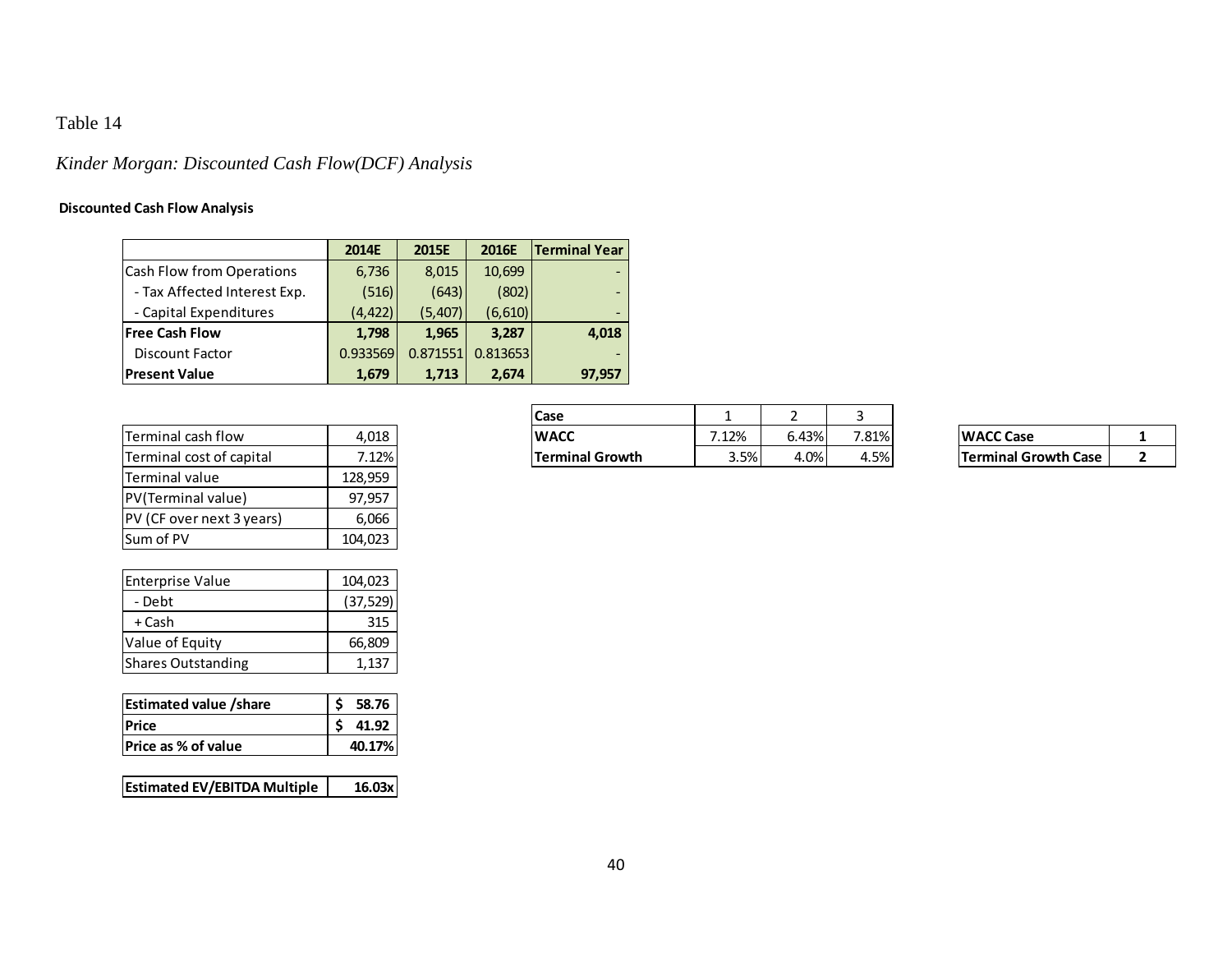## *Kinder Morgan: Weighted Average Cost of Capital Analysis*

### **WACC Analysis**

| Case                           |       | Case                           |       | Case                             | 3      |
|--------------------------------|-------|--------------------------------|-------|----------------------------------|--------|
|                                |       |                                |       |                                  |        |
| <b>Cost of Equity - CAPM</b>   |       | <b>Cost of Equity - CAPM</b>   |       | <b>Cost of Equity - CAPM</b>     |        |
| Beta:                          | 1.02  | Beta:                          | 1.02  | Beta:                            | 1.02   |
| <b>Risk Free Rate:</b>         | 1.91% | <b>Risk Free Rate:</b>         | 1.91% | Risk Free Rate:                  | 1.91%  |
| <b>Expected Market Return:</b> | 9.43% | <b>Expected Market Return:</b> | 8.43% |                                  | 10.43% |
| <b>Cost of Equity</b>          | 9.58% | <b>Cost of Equity</b>          | 8.56% | <b>Cost of Equity</b>            | 10.60% |
|                                |       |                                |       |                                  |        |
| Cost of Debt                   |       | Cost of Debt                   |       | Cost of Debt                     |        |
| Average Interest Rate:         | 2.50% | Average Interest Rate:         | 2.50% | Average Interest Rate:           | 2.50%  |
| Tax Rate:                      | 22%   | Tax Rate:                      | 22%   |                                  | 22%    |
| Tax Affected Cost of Debt      | 1.95% | Tax Affected Cost of Debt      | 1.95% | <b>Tax Affected Cost of Debt</b> | 1.95%  |
|                                |       |                                |       |                                  |        |
| WACC                           | 7.12% | <b>WACC</b>                    | 6.43% | <b>WACC</b>                      | 7.81%  |

| Case                           |       | <b>Case</b>                    |       | <b>Case</b>                  |        | <b>Expected Market Return Cases</b> |        |
|--------------------------------|-------|--------------------------------|-------|------------------------------|--------|-------------------------------------|--------|
|                                |       |                                |       |                              |        | <b>Case</b>                         |        |
| <b>Cost of Equity - CAPM</b>   |       | <b>Cost of Equity - CAPM</b>   |       | <b>Cost of Equity - CAPM</b> |        | <b>Step</b>                         | 1.00%  |
| Beta:                          | 1.02  | Beta:                          | 1.02  | <b>Beta:</b>                 | 1.02   |                                     |        |
| Risk Free Rate:                | 1.91% | lRisk Free Rate:               | 1.91% | <b>IRisk Free Rate:</b>      | 1.91%  | <b>Base Case</b>                    |        |
| <b>Expected Market Return:</b> | 9.43% | <b>Expected Market Return:</b> | 8.43% | Expected Market Return:      | 10.43% | Optimistic                          |        |
|                                |       |                                |       |                              |        | l Pessimistic                       |        |
| <b>Cost of Equity</b>          | 9.58% | <b>Cost of Equity</b>          | 8.56% | <b>Cost of Equity</b>        | 10.60% |                                     |        |
|                                |       |                                |       |                              |        | Return                              |        |
|                                |       |                                |       |                              |        | <b>Base Case</b>                    | 9.43%  |
| Cost of Debt                   |       | Cost of Debt                   |       | Cost of Debt                 |        | Optimistic                          | 8.43%  |
| Average Interest Rate:         | 2.50% | Average Interest Rate:         | 2.50% | Average Interest Rate:       | 2.50%  | lPessimistic                        | 10.43% |
| Tax Rate:                      | 22%   | Tax Rate:                      | 22%   | Tax Rate:                    | 22%    |                                     |        |
| Tax Affected Cost of Debt      | 1.95% | Tax Affected Cost of Debt      | 1.95% | Tax Affected Cost of Debt    | 1.95%  |                                     |        |
|                                |       |                                |       |                              |        |                                     |        |
| WACC                           | 7.12% | <b>WACC</b>                    | 6.43% | <b>WACC</b>                  | 7.81%  |                                     |        |
|                                |       |                                |       |                              |        |                                     |        |

| <b>Expected Market Return Cases</b> |       |  |  |  |
|-------------------------------------|-------|--|--|--|
| Case                                |       |  |  |  |
| Step                                | 1.00% |  |  |  |

| <b>Base Case</b>   |  |
|--------------------|--|
| Optimistic         |  |
| <b>Pessimistic</b> |  |

| Return              |        |
|---------------------|--------|
| <b>IBase Case</b>   | 9.43%  |
| Optimistic          | 8.43%  |
| <b>IPessimistic</b> | 10.43% |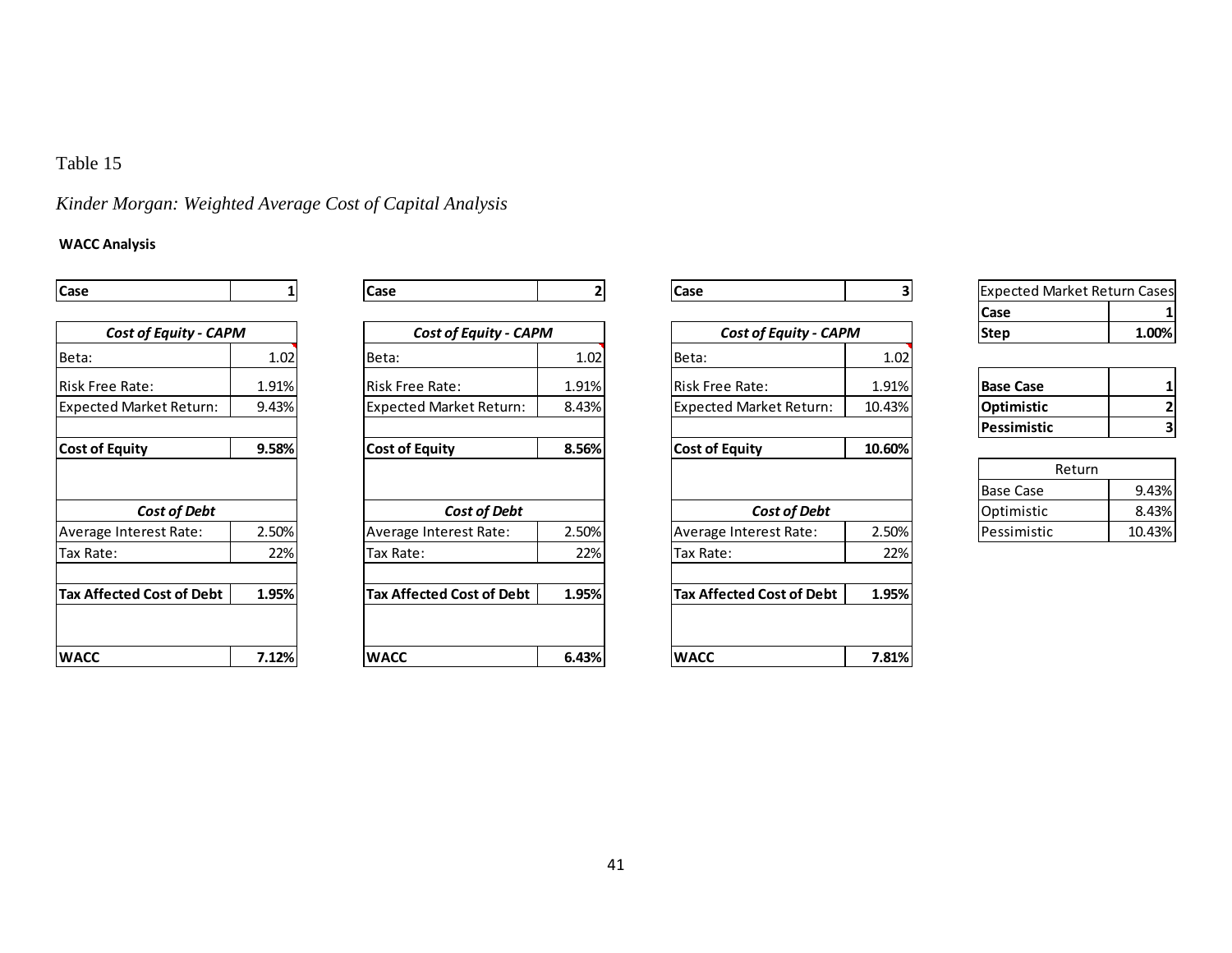# *Kinder Morgan: Trading Comparables Analysis*

### **Comparable Company Analysis**

| Name                    | <b>Ticker</b> | Mkt Cap (USD) | P/E     | <b>P/EBITDA</b> | <b>Enterprise Value</b> | EV/EBITDA | EV/Sales | <b>EV/Forward EBITDA   Curr Adj Mkt Cap</b> |        |
|-------------------------|---------------|---------------|---------|-----------------|-------------------------|-----------|----------|---------------------------------------------|--------|
| Kinder Morgan Inc       | KMI           | 89,890        | 43.72xl | 7.09x           | 130,850                 | 19.30x    | 8.07x    | 15.93x                                      | 9,274  |
| Dominion Resources Inc  | <b>NBRUS</b>  | 42.120        | 20.93x  | 9.75x           | 68,150                  | 13.40x    | 5.71x    | 11.21x                                      | 5,371  |
| <b>Williams Cos Inc</b> | PTEN US       | 37,620        | 103.30x | 13.26x          | 70,460                  | 27.29x    | 8.70x    | 15.59x                                      | 3,404  |
| Transcanada Corp        | <b>INE US</b> | 30,670        | 22.55x  | 7.68x           | 58,030                  | 14.12x    | 7.09x    | 11.76x                                      | 5,374  |
| Spectra Energy Corp     | <b>RIGUS</b>  | 24,210        | 22.26x  | 8.85x           | 41,170                  | 15.02x    | 7.00x    | 13.28x                                      | 10,829 |
| Nisource Inc            | <b>DO US</b>  | 13,960        | 27.25x  | 7.45x           | 23,910                  | 13.04x    | 3.61x    | 11.47x                                      | 5,319  |
| Oneok Inc               | <b>ESV US</b> | 10,030        | 25.47x  | 6.94x           | 21,530                  | 14.96x    | 1.79x    | 12.66x                                      | 9,070  |
| Questar Inc             | <b>RDC US</b> | 4.210         | 18.72x  | 6.59x           | 5,810                   | 9.05x     | 5.07x    | 9.25x                                       | 2,983  |

| Median EV/EBITDA:             | 14.54x   | Median EV/Forward EBITDA:     |    |
|-------------------------------|----------|-------------------------------|----|
| KMI 2015E EBITDA:             | 6,768    | KMI 2016E EBITDA:             |    |
|                               |          |                               |    |
| <b>Est. Enterprise Value</b>  | 98,413   | <b>Est. Enterprise Value</b>  |    |
| - Debt                        | (37,529) | - Debt                        |    |
| + Cash                        | 315      | + Cash                        |    |
| <b>Value of Equity</b>        | 61,199   | <b>Value of Equity</b>        |    |
| <b>Shares Outstanding</b>     | 1137     | <b>Shares Outstanding</b>     |    |
|                               |          |                               |    |
| <b>Estimated value /share</b> | 53.83    | <b>Estimated value /share</b> | \$ |
| Price                         | 41.92    | Price                         | \$ |
| <b>Price as % of value</b>    | 28.40%   | <b>Price as % of value</b>    |    |
|                               |          |                               |    |

| <b>Median EV/Forward EBITDA:</b> | 12.21x      |
|----------------------------------|-------------|
| KMI 2016E EBITDA:                | 7,186       |
|                                  |             |
| <b>Est. Enterprise Value</b>     | 87,745      |
| - Debt                           | (46, 802)   |
| + Cash                           | 1,393       |
| <b>Value of Equity</b>           | 42,336      |
| <b>Shares Outstanding</b>        | 1137        |
|                                  |             |
| <b>Estimated value /share</b>    | \$<br>37.23 |
| Price                            | \$<br>41.92 |
| Price as % of value              | $-11.18%$   |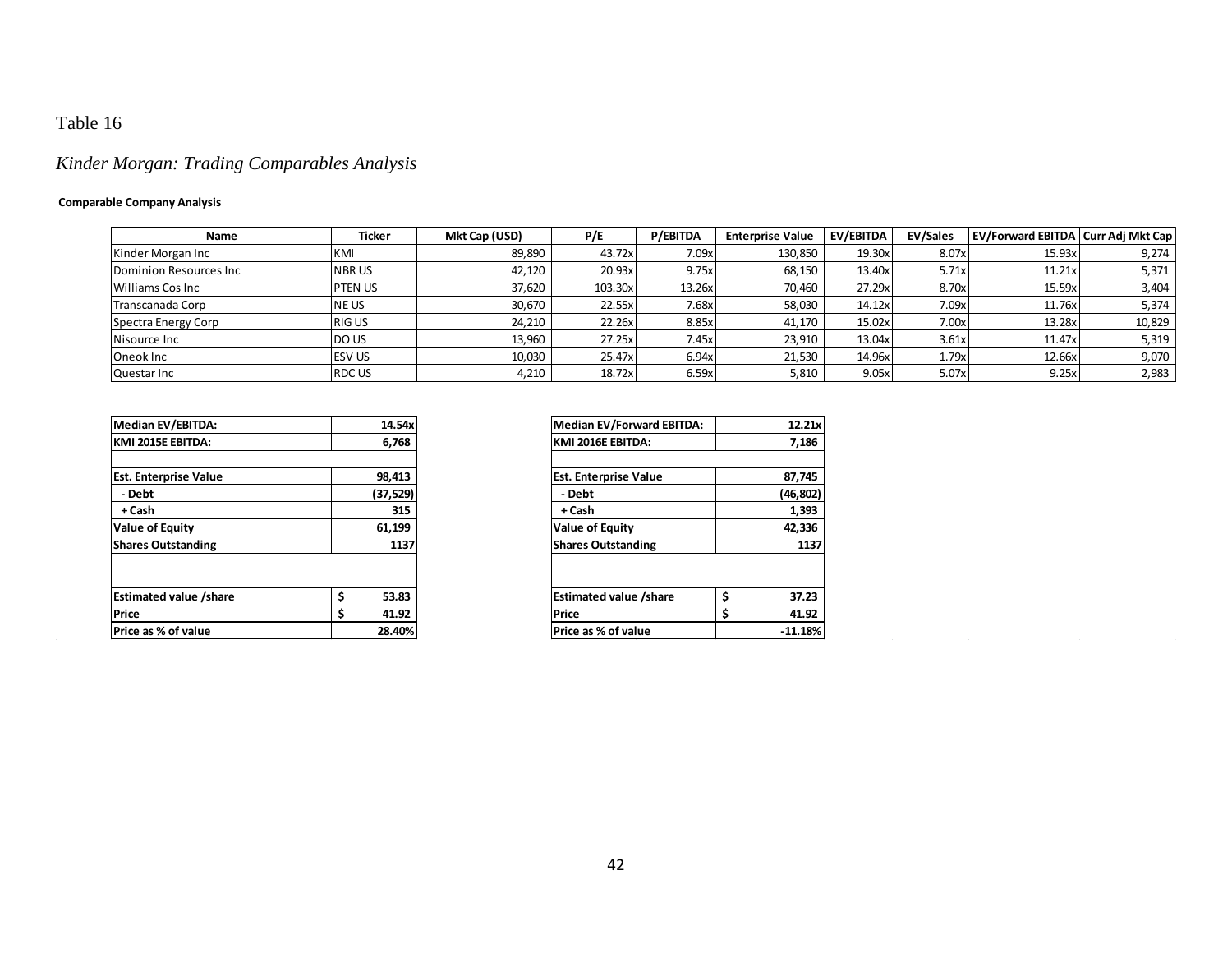## Figure 1

### *Kinder Morgan: Consolidated Company Stucture*

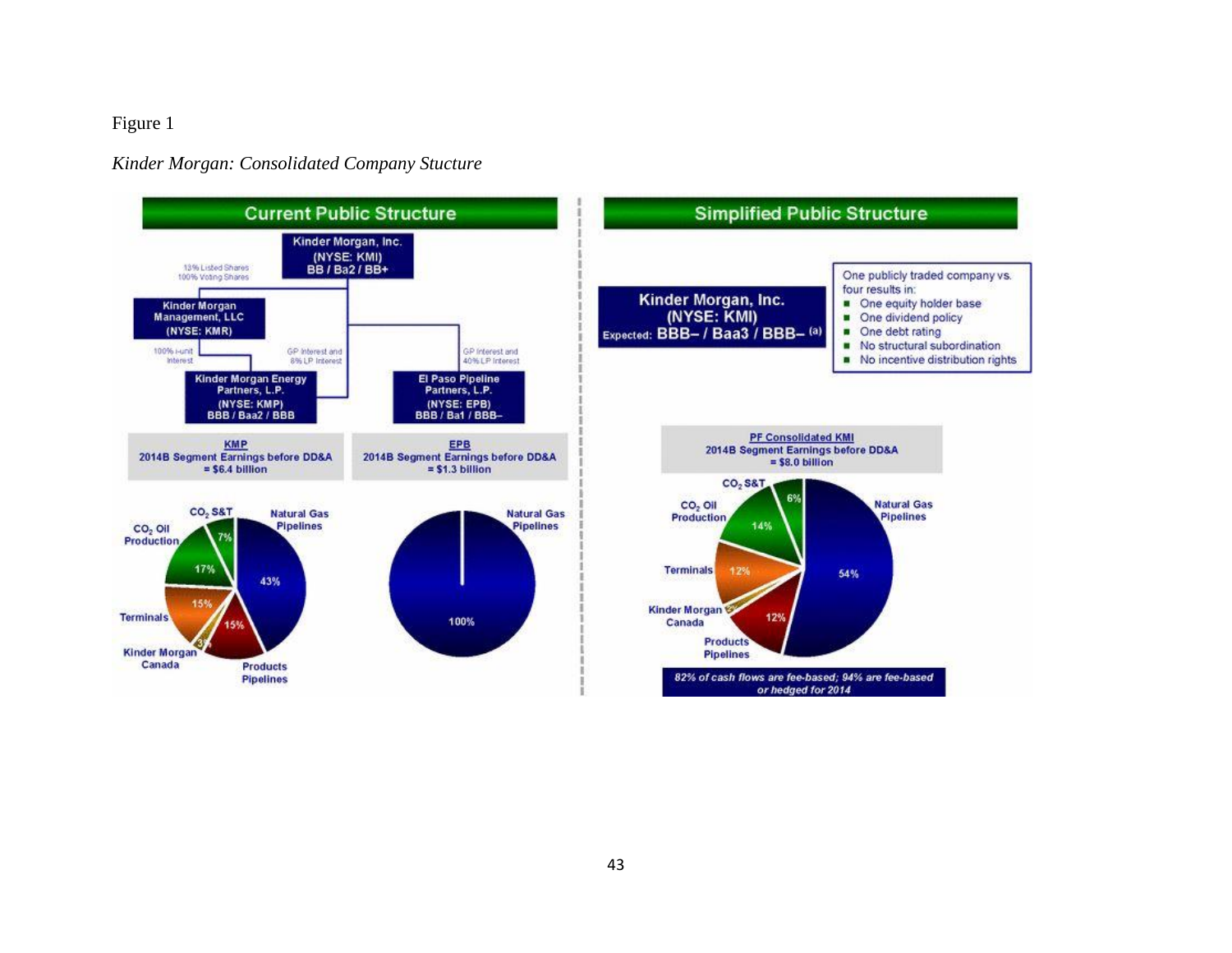# Figure 2

## *Kinder Morgan: North America Infrastructure*

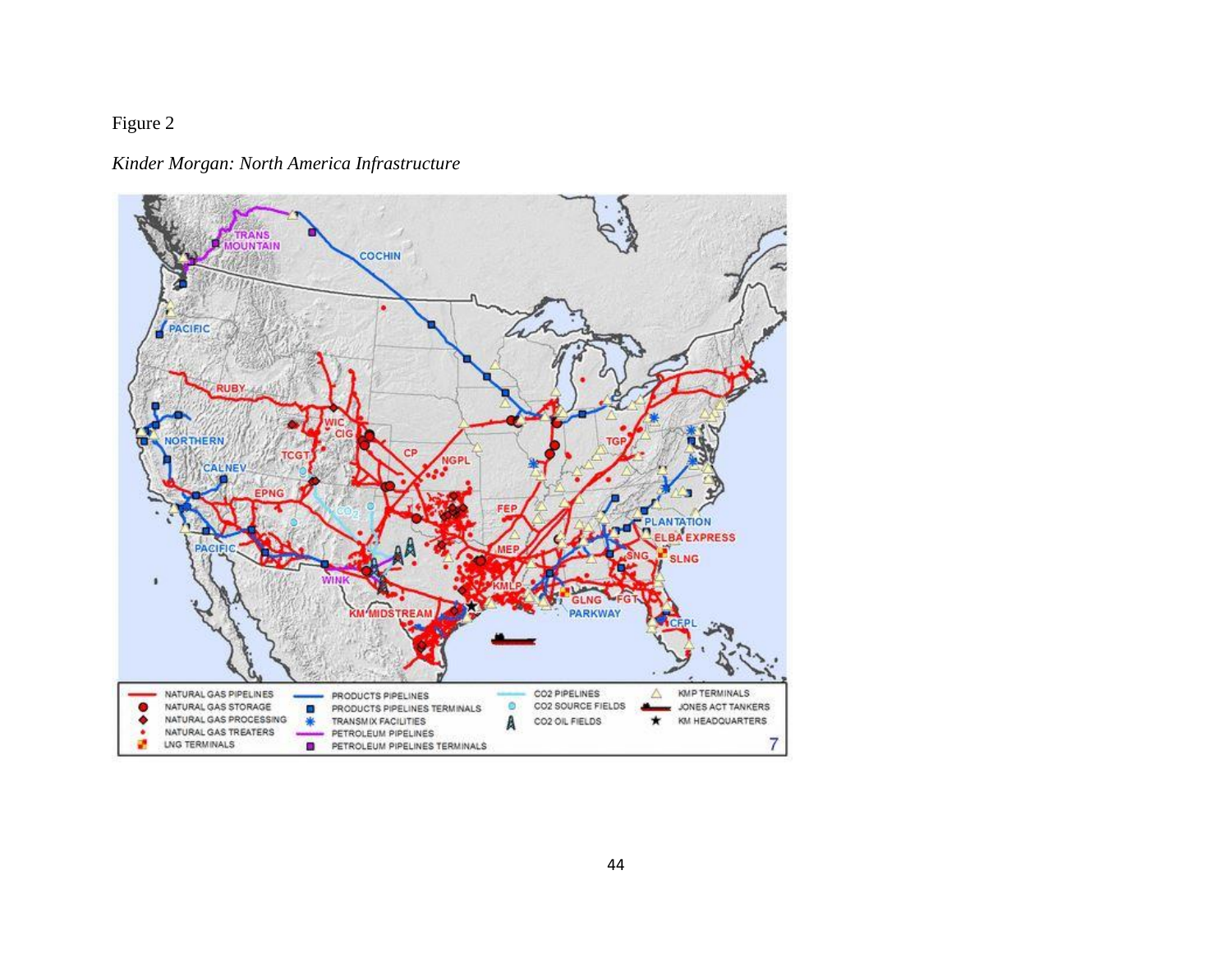## Figure 3

## *Kinder Morgan: Capital Expenditure Backlogs*

|                                                     | <b>5-year Growth Capex Backlog (\$B)</b> |       |       |         |              |  |
|-----------------------------------------------------|------------------------------------------|-------|-------|---------|--------------|--|
|                                                     | 4Q 2014                                  | 2015  | 2016  | $2017+$ | <b>Total</b> |  |
| <b>Natural Gas Pipelines</b>                        | \$0.4                                    | \$0.6 | \$0.4 | \$3.3   | \$4.7        |  |
| <b>Products Pipelines</b>                           |                                          | 0.6   |       | 0.5     | 1.1          |  |
| <b>Terminals</b>                                    | 0.4                                      | 0.5   | 0.6   | 1.0     | 2.5          |  |
| $CO2 - S&T(b)$                                      | 0.1                                      | 0.3   | 1.3   | 0.4     | 2.1          |  |
| CO <sub>2</sub> - EOR <sup>(b)</sup> Oil Production | 0.1                                      | 0.4   | 0.4   | 1.2     | 2.1          |  |
| <b>Kinder Morgan Canada</b>                         |                                          |       |       | 5.4     | 5.4          |  |
| <b>Total</b>                                        | \$1.0                                    | \$2.4 | \$2.7 | \$11.8  | \$17.9       |  |

Not included in backlog:

- Marcellus / Utica liquids (y-grade) pipeline solution<br>- Further LNG export opportunities
- 
- Large TGP Northeast expansion (NED)
- 
- Further Mexico natural gas expansion projects<br>- Southeast refined products pipeline (Palmetto)
- Coal / other natural resource investments
- Potential acquisitions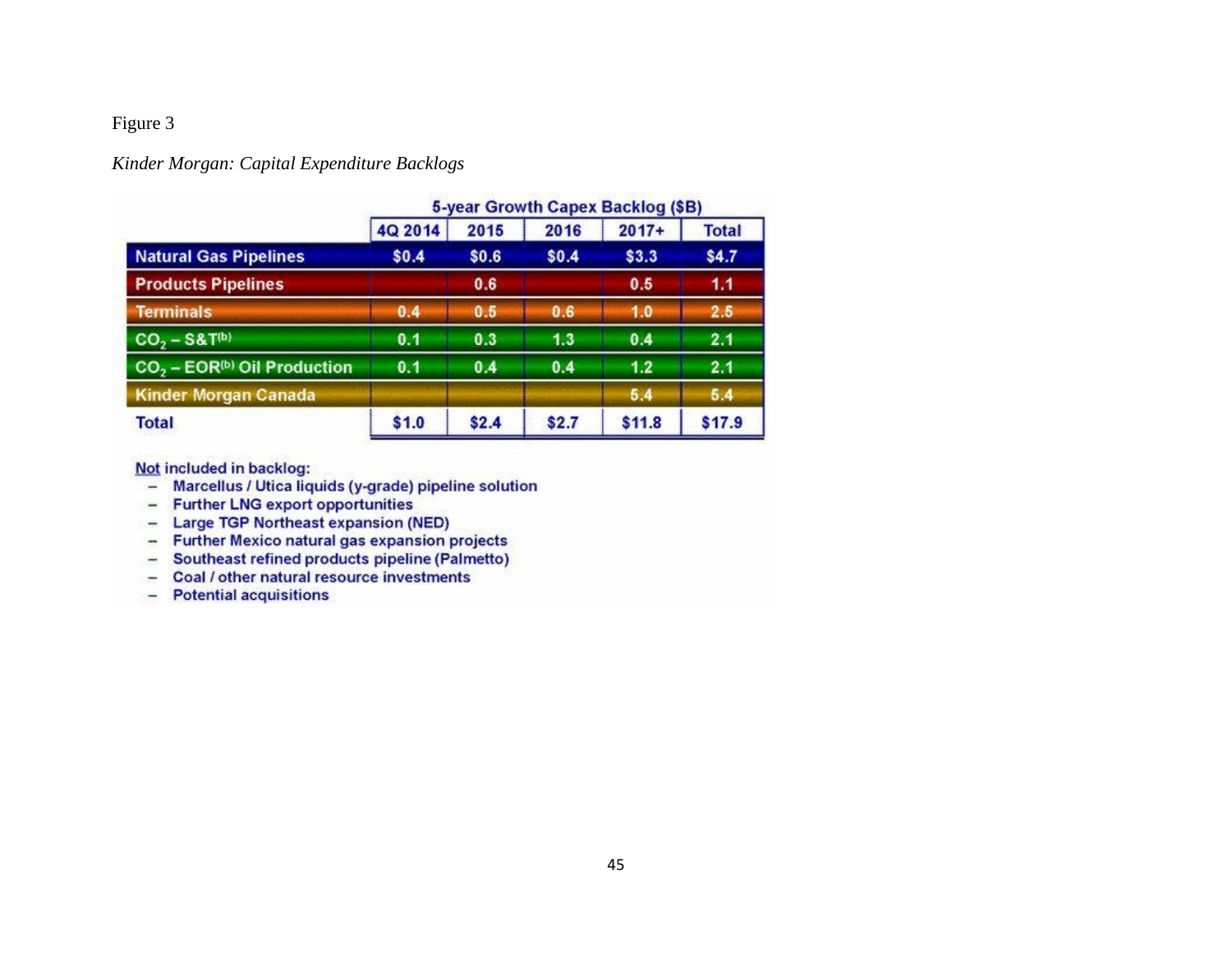## **References**

- Bloomberg L.P. (2015). Bloomberg database. Retrieved April 1 & 2, 2015 from University of Arkansas at Fayetteville Information System, Fayetteville, Arkansas.
- Cahn, Jim (2014, July 21). Don't Be Seduced By Tax Benefits And High Yield Beware The MLPs. *Forbes*. Retrieved from <http://www.forbes.com/sites/jamescahn/2014/07/21/dont-be-seduced-by-tax-benefits-and-high-yield-beware-the-mlps/2/>
- Conerly, Bill (2015, March 3). Interest Rate Forecast 2015-2016. *Forbes.* Retrieved from [http://www.forbes.com/sites/billconerly/2015/03/05/interest-rate-forecast-2015-2016/2/.](http://www.forbes.com/sites/billconerly/2015/03/05/interest-rate-forecast-2015-2016/2/)
- Dang, Kimberley & Kean, Steven & Kinder, Richard. (2014, ). Interview by . Q3 2014 Earnings Conference Call. Seeking Alpha Archives. Retrieved from<http://www.nasdaq.com/symbol/kmi/call-transcripts>
- <span id="page-50-0"></span>Dang, Kimberley & Kean, Steven & Kinder, Richard. (2015, January 21). Interview by . Q4 2014 Earnings Conference Call. Seeking Alpha Archives. Retrieved from<http://www.nasdaq.com/symbol/kmi/call-transcripts>
- Derby, Michael (2015, March 18). Fed Officials Trim Back Estimates Of Interest Rate Rises Amid Big Forecast Changes. *The Wall Street Journal.* Retrieved from [http://blogs.wsj.com/economics/2015/03/18/fed-officials-trim-back-estimates-of-interest-rate](http://blogs.wsj.com/economics/2015/03/18/fed-officials-trim-back-estimates-of-interest-rate-rises-amid-big-forecast-changes/)[rises-amid-big-forecast-changes/.](http://blogs.wsj.com/economics/2015/03/18/fed-officials-trim-back-estimates-of-interest-rate-rises-amid-big-forecast-changes/)
- ICF International (2014, March 18). North American Midstream Infrastructure through 2035: Capitalizing on Our Energy Abundance. *Interstate National Gas Association of Americas INGAA.* Retrieved from <http://www.ingaa.org/File.aspx?id=21498>
- Kinder Morgan, Inc. (2014a). Form 10-K. Retrieved from [http://ir.kindermorgan.com/sites/kindermorgan.investorhq.businesswire.com/files/report/additional/KMI-2014-10K\\_Final.pdf](http://ir.kindermorgan.com/sites/kindermorgan.investorhq.businesswire.com/files/report/additional/KMI-2014-10K_Final.pdf)

Kinder Morgan, Inc. (2014b, August 10). Kinder Morgan, Inc. to Purchase KMP, KMR and EPB; 2015 KMI Dividend to Increase to \$2 per Share [Press release]. Retrieved from [http://news.kindermorgan.com/press-release/all/kinder-morgan-inc-purchase-kmp-kmr](http://news.kindermorgan.com/press-release/all/kinder-morgan-inc-purchase-kmp-kmr-and-epb-2015-kmi-dividend-increase-2-share)[and-epb-2015-kmi-dividend-increase-2-share](http://news.kindermorgan.com/press-release/all/kinder-morgan-inc-purchase-kmp-kmr-and-epb-2015-kmi-dividend-increase-2-share)